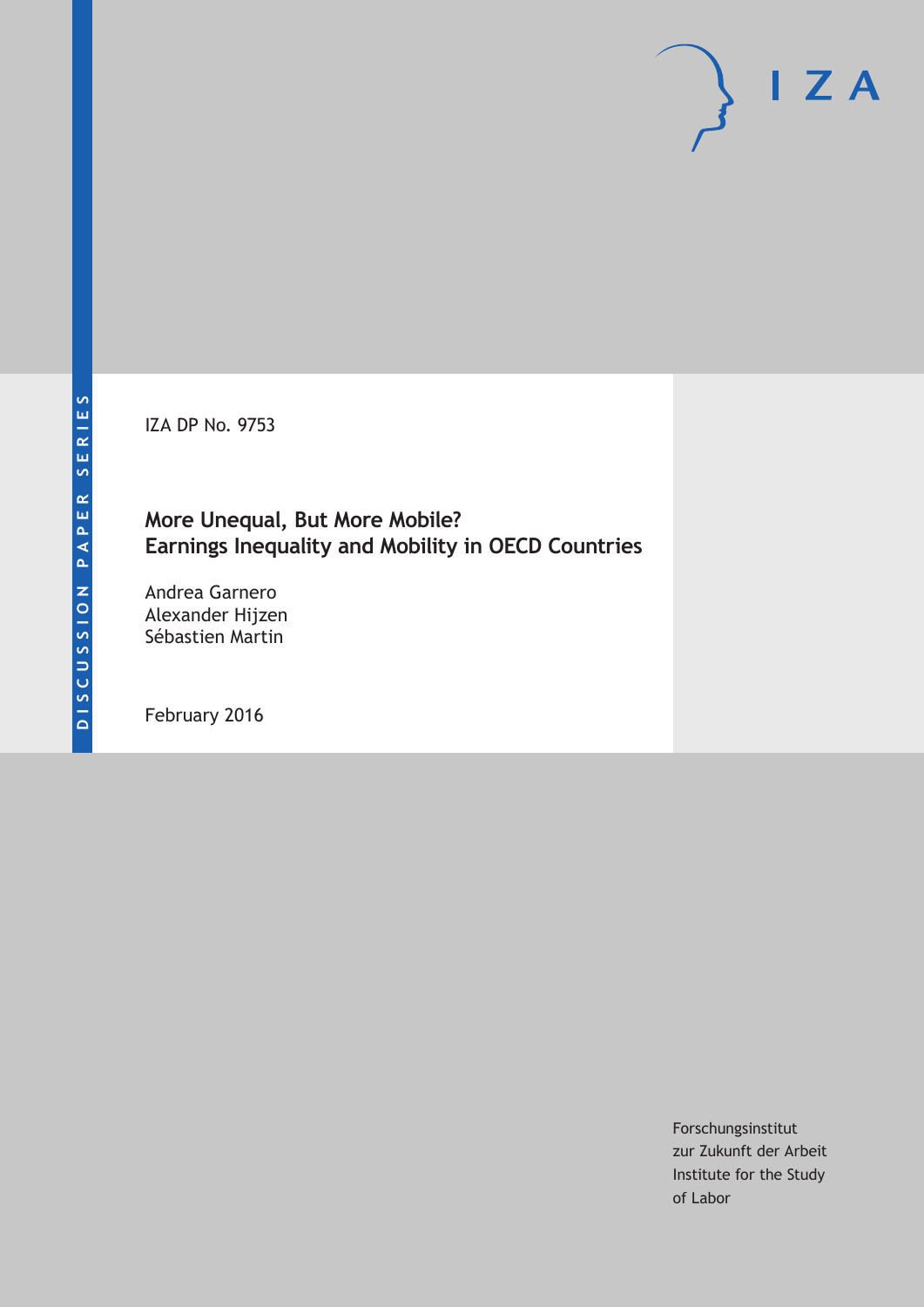# **More Unequal, But More Mobile? Earnings Inequality and Mobility in OECD Countries**

## **Andrea Garnero**

*OECD, Université Libre de Bruxelles and IZA* 

## **Alexander Hijzen**

*OECD, IMF and IZA* 

## **Sébastien Martin**

*OECD*

Discussion Paper No. 9753 February 2016

IZA

P.O. Box 7240 53072 Bonn Germany

Phone: +49-228-3894-0 Fax: +49-228-3894-180 E-mail: iza@iza.org

Any opinions expressed here are those of the author(s) and not those of IZA. Research published in this series may include views on policy, but the institute itself takes no institutional policy positions. The IZA research network is committed to the IZA Guiding Principles of Research Integrity.

The Institute for the Study of Labor (IZA) in Bonn is a local and virtual international research center and a place of communication between science, politics and business. IZA is an independent nonprofit organization supported by Deutsche Post Foundation. The center is associated with the University of Bonn and offers a stimulating research environment through its international network, workshops and conferences, data service, project support, research visits and doctoral program. IZA engages in (i) original and internationally competitive research in all fields of labor economics, (ii) development of policy concepts, and (iii) dissemination of research results and concepts to the interested public.

IZA Discussion Papers often represent preliminary work and are circulated to encourage discussion. Citation of such a paper should account for its provisional character. A revised version may be available directly from the author.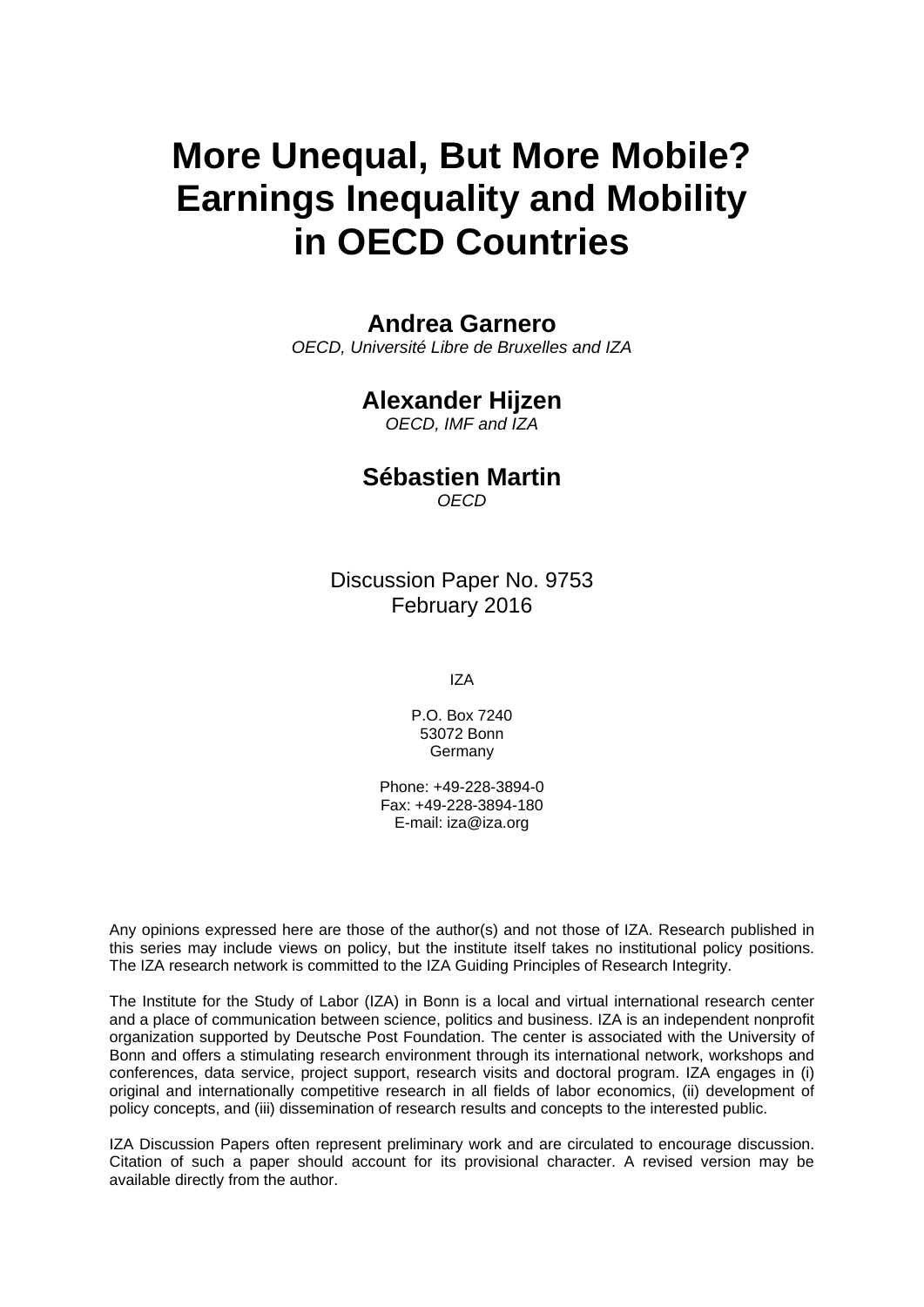IZA Discussion Paper No. 9753 February 2016

## **ABSTRACT**

## **More Unequal, But More Mobile? Earnings Inequality and Mobility in OECD Countries\***

This paper provides comprehensive cross-country evidence on the relationship between earnings inequality and intra-generational mobility by simulating individual earnings and employment trajectories in the long-term using short panel data for 24 OECD countries. On average across countries, about 25% of earnings inequality in a given year evens out over the life cycle as a result of mobility. Moreover, mobility is not systematically higher in countries with more earnings inequality in general. However, a positive and statistically significant relationship is found only in the bottom of the distribution. This reflects the role of mobility between employment and unemployment and not that of mobility up and down the earnings ladder.

JEL Classification: E24, J30, J62, O57

Keywords: intra-generational mobility, life-time inequality, earnings-experience profiles, simulation

Corresponding author:

Alexander Hijzen **OECD** 2, rue André-Pascal 75775 Paris Cedex 16 France E-mail: alexander.hijzen@oecd.org

 $\overline{a}$ \* This paper builds on the work done for Chapter 4 of the *OECD Employment Outlook 2015*. It has been produced with the financial and substantive assistance of the European Union, as part of the OECD project "Defining, Measuring and Assessing Job quality and its Links to Labour Market Performance and Well Being" [VS/2013/0108 (SI2.666737)]. The views expressed in this paper are those of the authors and cannot be attributed to the European Union, the OECD or its member countries. The authors would like to thank Audra Bowlus and Jean-Marc Robin for kindly sharing their codes to allow building on their work (Bowlus and Robin, 2012) and ensure a certain degree of consistency between the present analysis and their original work. While the codes have been adjusted and extended in numerous directions the basic framework has remained the same. The authors are also grateful to Andrea Bassanini, Stijn Broecke, Hervé Boulhol, Audra Bowlus, Orsetta Causa, Sandrine Cazes, Jim Davies, Paolo Falco, Gary Fields, Eric Gould, Mark Keese, Herwig Immervoll, Hartmut Lehmann, Ana Llena-Nozal, Balint Menyhert, Fabrice Murtin, Stephen Jenkins, Michele Pellizzari, Thomas Piketty, Jean-Marc Robin, Alfonso Rosolia, Stefano Scarpetta, Timothy Smeeding, Paul Swaim and Céline Thévenot as well as to the participants of the April 2015 meeting of the Working Party on Employment, the 10<sup>th</sup> IZA/World Bank Conference on Employment and Development and research seminars at the OECD, the IMF and the Paris School of Economics for useful discussions, comments and suggestions. The authors are responsible for any remaining errors.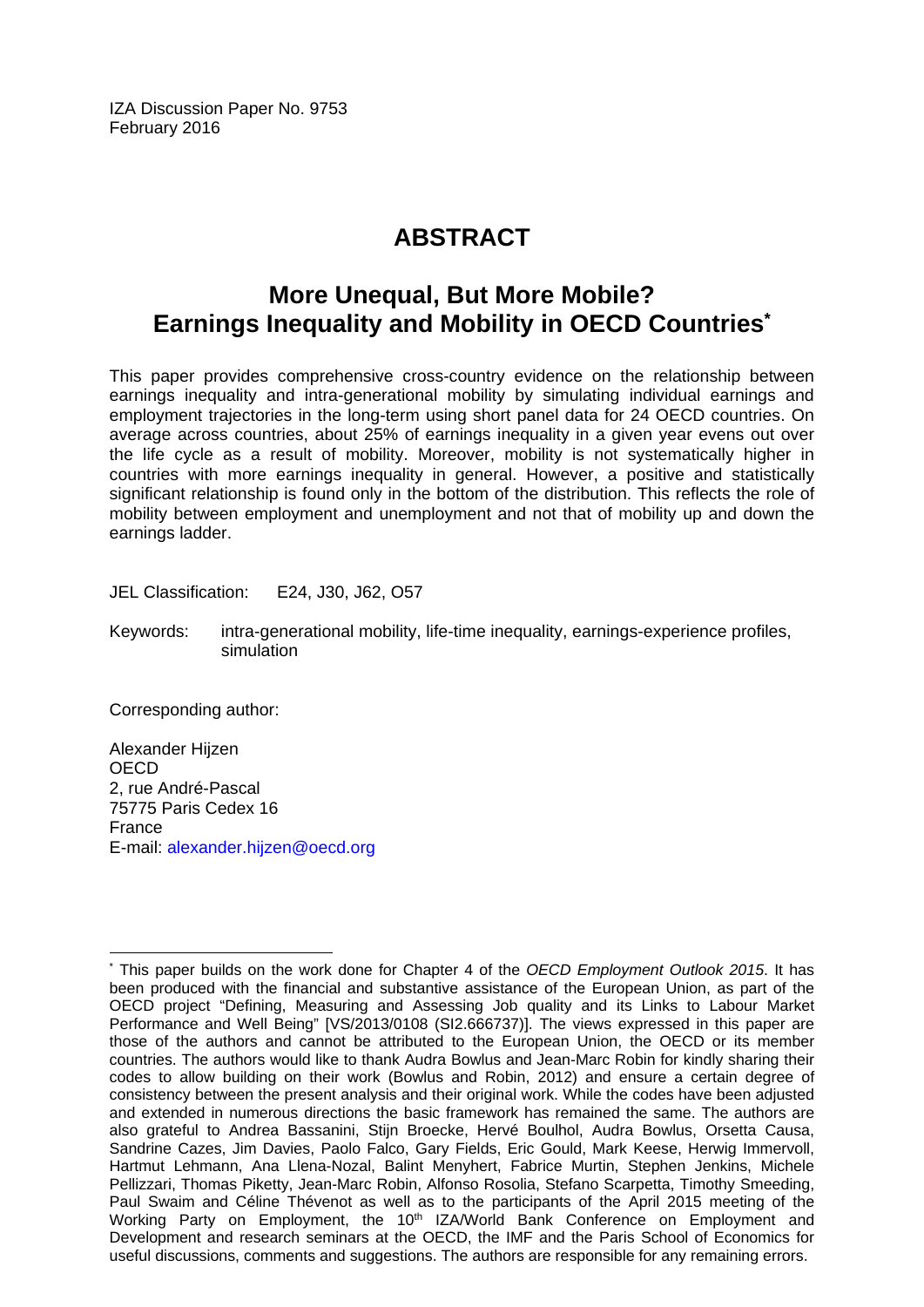#### **1. Introduction**

In many countries the perception that inequality has deepened and upward mobility has stalled has become a prominent issue in the political debate. A particular contentious issue is whether there is any connection between earnings inequality and earnings mobility across the working life or even across generations. If inequality and mobility are closely related, crosscountry comparisons of inequality within a given year give a poor indication of the true depth of economic inequalities because mobility has a tendency to even out earnings differences in the long-term. Given the importance of mobility in determining the nature and depth of economic inequalities, perceptions of mobility play an important role in shaping attitudes to inequality and redistribution. Indeed, De Tocqueville (1835) first proposed the idea that the difference in attitudes towards redistribution between Europe and the United States can be explained by differences in mobility rates. More recently, Piketty (1995) and Benabou and Ok (2001) have shown how perceived mobility can affect preferences for redistribution across countries.<sup>1</sup> Surprisingly, little is known about the actual degree of earnings mobility in different countries.

This paper contributes to the debate by focusing on the relationship between earnings inequality and *intra-generational* mobility. <sup>2</sup> Despite its importance, there is no comprehensive cross-country evidence, with previous studies typically focusing on comparisons between the United States and one or a few European countries (never more than five). Burkhauser and Poupore (1997), OECD (1997), Aaberge et al. (2002), Aaberge and Mogstad (2012) find that

 $\mathbf{1}$ <sup>1</sup> Apart from affecting social welfare through its impact on inequality, mobility also affects welfare though its impact on risk. This is especially important when mobility takes the form of large unanticipated earnings changes and the ability to insure against earnings volatility is limited. While important, this aspect of mobility is not considered in this paper.

<sup>2</sup> Krueger (2012) shows that the relationship between income inequality and *inter-generational* mobility, described by the so-called "Great Gatsby curve" (a reference to the character who rises "from the rags to riches" in F. Scott Fitzgerald's novel), is negative: countries with higher levels of income inequality exhibit lower levels of inter-generational mobility.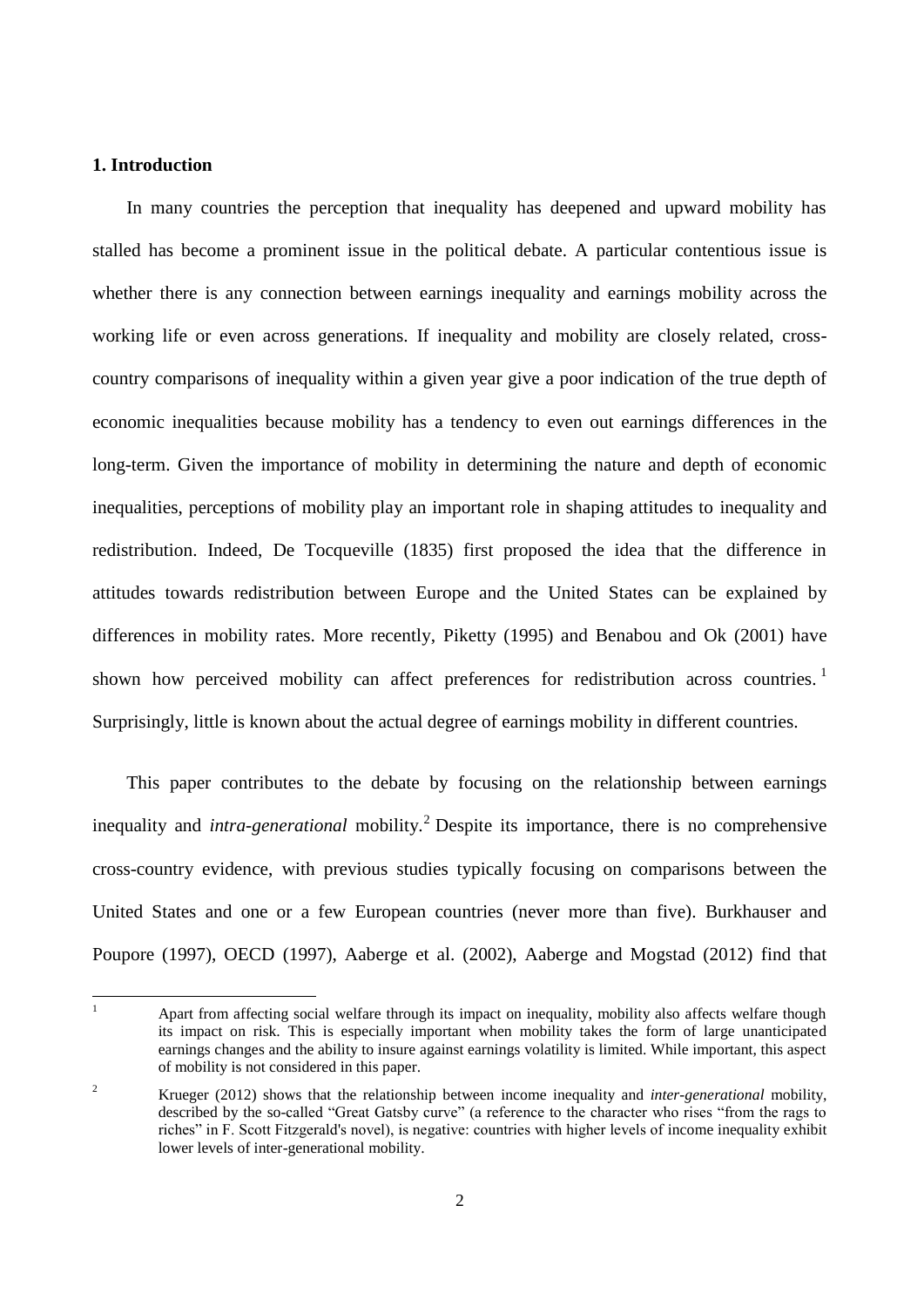mobility in the United States is either lower or similar in Continental European countries. By contrast, Flinn (2002), Bayaz-Ozturk et al. (2012) and Bowlus and Robin (2012) suggest that mobility is more equalising in the United States.<sup>3</sup> In sum, the expectation that mobility is substantially higher in high inequality countries such as the United States has only received mixed support.<sup>4</sup> Moreover, the small number of countries considered in previous studies makes it hard to draw strong conclusions about the relationship between inequality and intra-generational mobility.

The lack of more comprehensive evidence on the relationship between inequality and intragenerational mobility largely reflects data limitations. Measuring mobility requires comparable data that allow individuals to be followed over a substantial part of their working lives. In principle, this can be done by mobilising data that are collected for administrative purposes such as social security records or by making use of cohort surveys that are specifically designed to follow individuals over long periods of time. Unfortunately, such data are only available for a limited number of countries and tend to be difficult to compare internationally. While in most OECD countries high-quality household or labour force panel datasets exist, these typically do not allow individuals to be followed for more than a few years. This is because they either have a rotating panel design or suffer from substantial attrition as it tends to be difficult to keep subjects in panel surveys for extended periods of time.

 3 Studies using administrative records to analyse intra-generational mobility within countries include Aaberge and Mogstad (2012) for Norway, Björklund (1993) for Sweden, Bönke et al. (2015) for Germany, Kopczuk et al. (2010) and Guvenen et al. (2015) for the United States and Waaijers and Lever (2013) for the Netherlands. These studies typically suggest that the bulk of earnings differences at a point in time is permanent, but that earnings mobility also plays a significant role in smoothing out temporary fluctuations in earnings.

<sup>&</sup>lt;sup>4</sup> These mixed findings reflect the sensitivity of the results with regards to: i) numerous comparability issues across datasets and samples; ii) the choice between labour earnings or household incomes; iii) differences in the concepts of mobility and inequality; and iv) the extent to which they isolate positional mobility in a stable distribution of earnings from structural mobility (i.e. movements in the entire distribution), due to structural changes or changes in macro-economic conditions.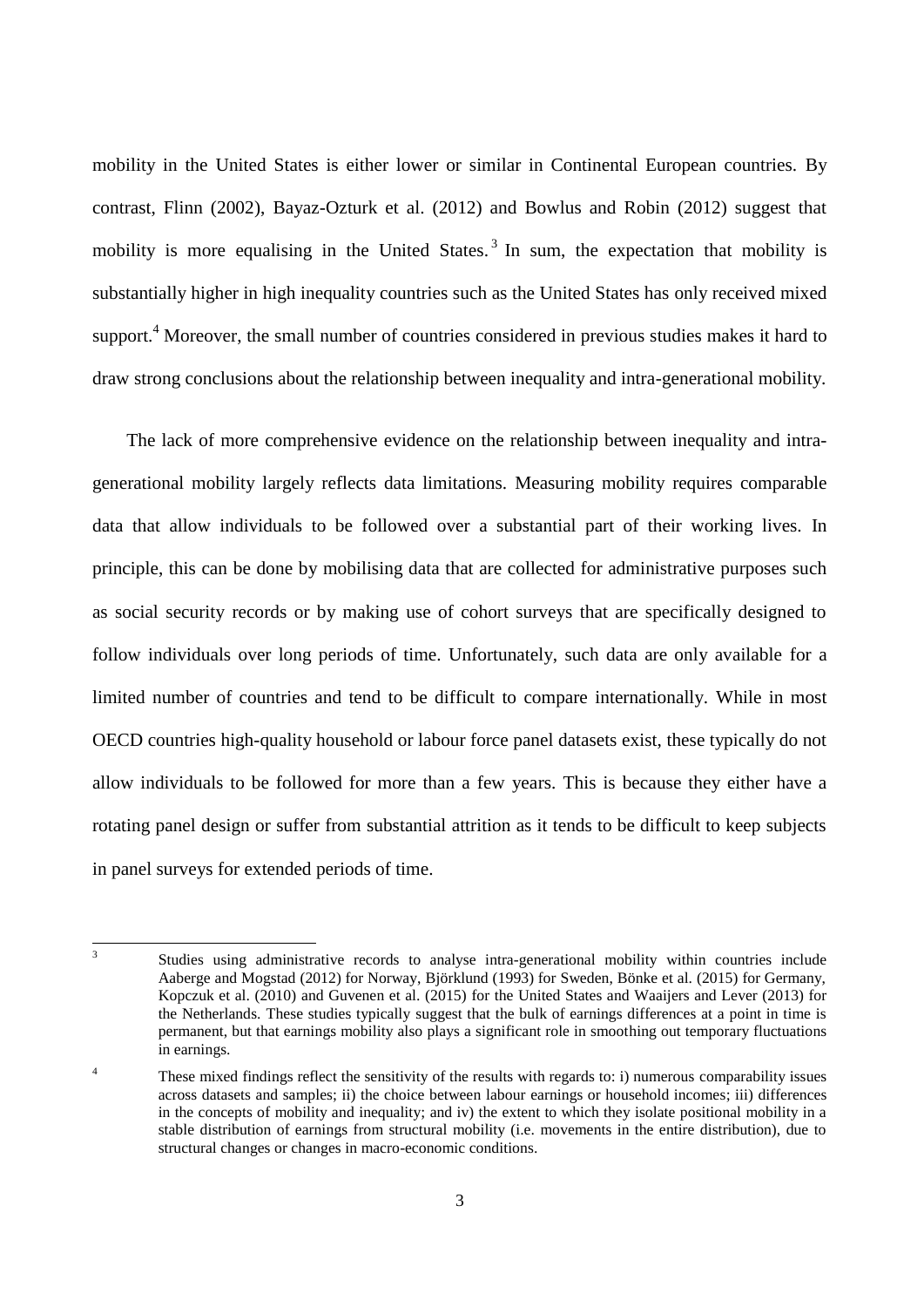The main contribution of this paper is to provide for the first time comprehensive evidence across a large number of advanced economies on the relationship between inequality and intragenerational mobility. In order to overcome the data limitations that have prevented previous studies from doing so, this paper makes use of simulation techniques to generate individual earnings and employment trajectories in the longer term using short panel data for 24 OECD countries. The simulation methodology builds on previous work by Buchinsky and Hunt (1999) and Bowlus and Robin (2004, 2012). Buchinsky and Hunt (1999) employ flexible statistical methods based on the estimation of transition matrices to analyse how mobility has changed during the 1980s in the United States. Building on this work, Bowlus and Robin (2004, 2012) propose a simulation model of individual employment and earnings trajectories. Bowlus and Robin (2004) use the simulation approach to document how life-time inequality has evolved in the United States, while Bowlus and Robin (2012) compare the equalising effect of mobility over the life course across five advanced economies. The present paper adapts the simulation approach used in Bowlus and Robin (2012) while refining the model of earnings dynamics and unemployment benefit recipiency.

Considerable effort is made to ensure that the simulation approach captures the actual degree of earnings mobility well. This is primarily done by using an unique database for Italy drawn from social-security records that allows following individuals for over 25 years. The validation exercise shows that the statistical model of long-term earnings captures the actual evolution of earnings, including the degree of earnings mobility, very well. As both the value of adding an additional year and the fit of the model decline as the time horizon is extended, the paper focuses on longterm earnings (defined over ten or twenty years), rather than earnings over entire working careers as was the case in Bowlus and Robin (2004, 2012).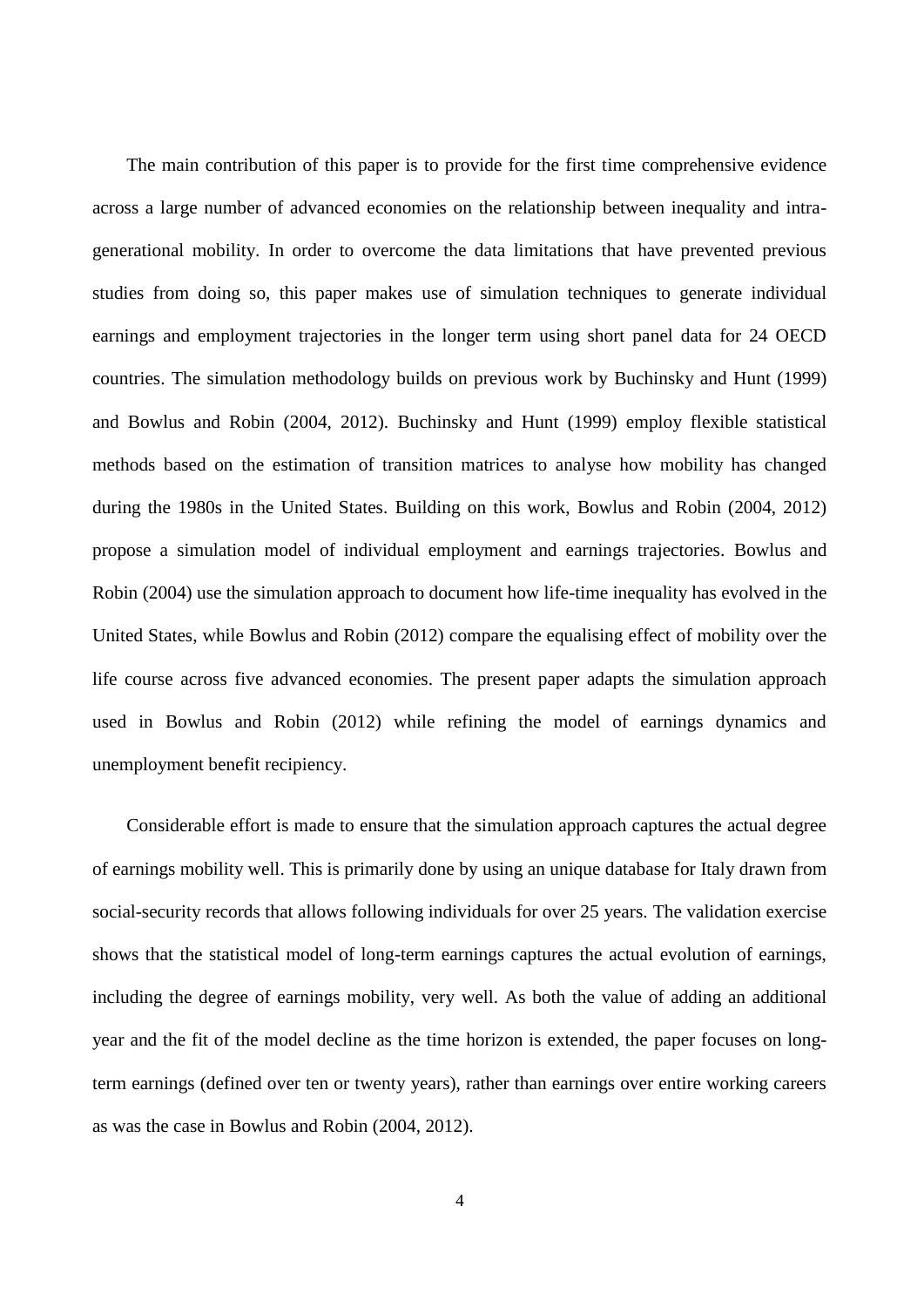Since inequality and mobility can be defined in many ways (see Jäntti and Jenkins, 2015, for a comprehensive survey of the literature on intra-generational and inter-generational mobility), it is important to be clear at the outset what is meant with those terms in the present paper. Inequality refers here, unless specified otherwise, to the distribution of monthly earnings across all active individual in the labour force, including both the employed and the unemployed, after taking account of all unemployment benefits recipiency.<sup>5</sup> Earnings mobility refers to movements up and down the earnings ladder and movements in and out of employment, more formally, to changes in the earnings position of individuals in an otherwise stable distribution ("positional mobility"). It is measured in terms of the percentage reduction in short-term earnings inequality as a result of mobility (Shorrocks, 1978). The concept of mobility used in this paper has a number of important implications. First, we abstract from macro-economic dynamics that affect the level and distribution of earnings (*e.g.* economic growth, business cycle effects). Second, mobility is defined in terms of relative earnings changes and hence non-directional. An improvement in the relative earnings position of one person is necessarily associated with a deterioration in that of at least one other person. Third, mobility is zero when the earnings position of individuals remains unchanged from one year to the next and one when the position of all persons is exactly reversed.

The analysis in this paper provides three main insights. First, the results show that on average across the countries analysed, mobility, i.e. movements up and down the wage ladder and in and out employment, reduces inequality, as measured by the Gini index, by about 25% over the first 20 years of careers. This implies that approximately 75% of inequality within a year is permanent. Second, the cross-country correlation between mobility and inequality at a point in time tends to

 $\overline{5}$ This means that the concept of inequality is quite different from that used in the literature on wage inequality which has tended to focus on hourly wages of the employed. While this is reasonable in the context of studies that focus on inequality in a given year we believe a broader concept of inequality is more appropriate when focusing on inequality in the long-term.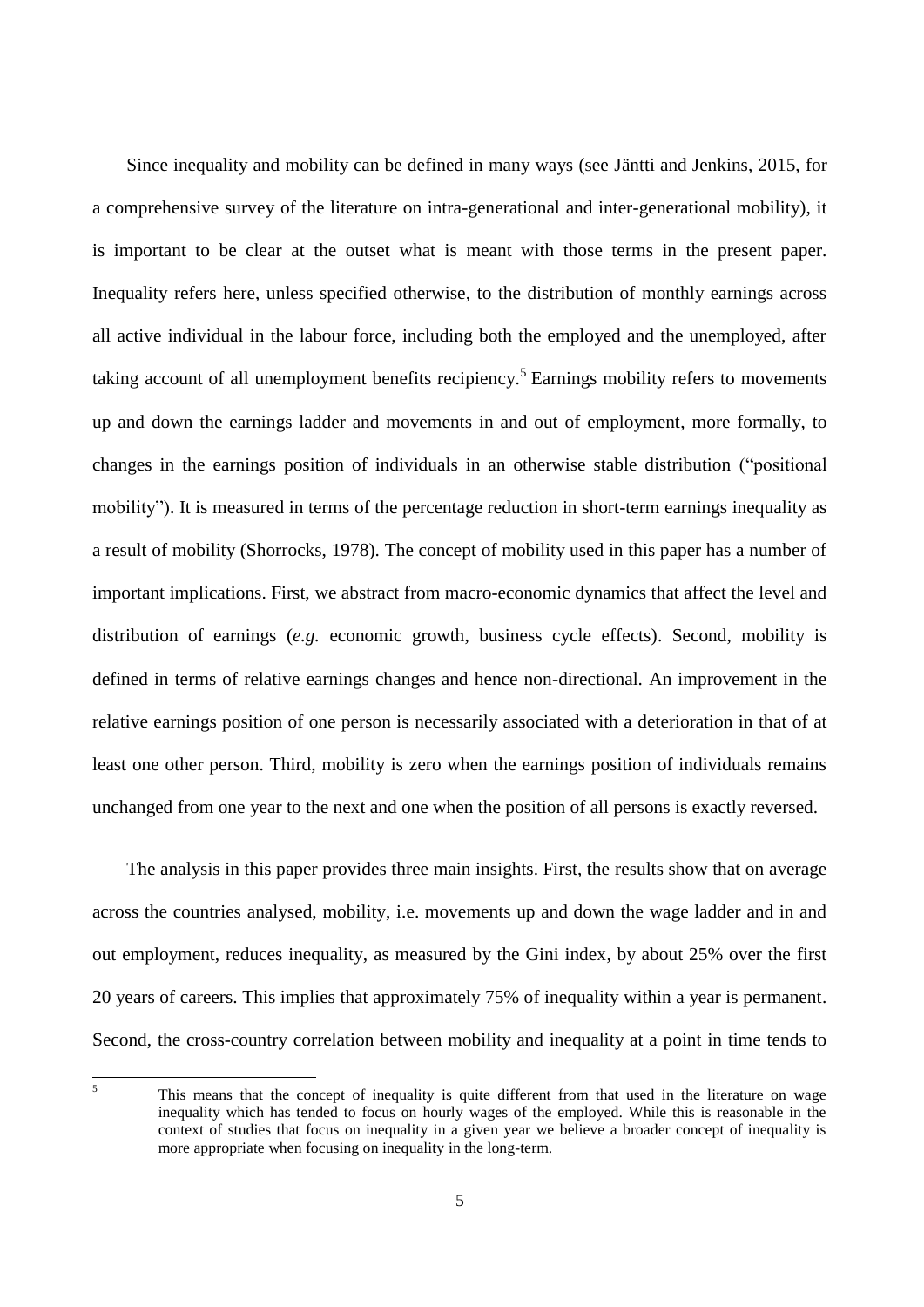be weak and depends on the measure of inequality used. This means that the belief that higher inequality is compensated by higher mobility is not validated in general. Only when using inequality indices that focus on the tails of the distribution (e.g. P90/P10, P80/P20 ratios) is the relationship between inequality and mobility positive and statistically significant, while no statistically significant relationship exists using indices that make use of the entire distribution (e.g. Gini, Theil). Third, looking at the relationship between mobility and inequality along the entire earnings distribution, we find that the positive relationship between inequality and mobility that is observed when using the P90/P10 or the P80/P20 percentile ratios is driven by the relationship between inequality in the bottom of the distribution and movements between unemployment and employment. These results are robust to a series of sensitivity tests.

This remainder of the paper is structured as follows. Section 2 presents the simulation methodology in detail. Section 3 conducts a validation exercise of the simulation method using social security data for Italy. Section 4 describes the data for the cross-country analysis. Section 5 discusses the estimates of short-term inequality, long-term inequality and mobility across countries and socio-economic groups. Section 6 analyses the relationship between inequality and mobility across countries. Section 7 concludes.

#### **2. A simulation methodology for calculating the distribution of long-term earnings**

The simulation methodology used in this paper draws heavily on previous work by Bowlus and Robin (2012), while refining it further in a number of important ways. First, as explained in more detail below, the present approach allows for somewhat more elaborate earnings dynamics. It is shown using social-security data for Italy that this substantially improves the ability of the simulation model to capture the actual degree of mobility in the data over long periods. Second,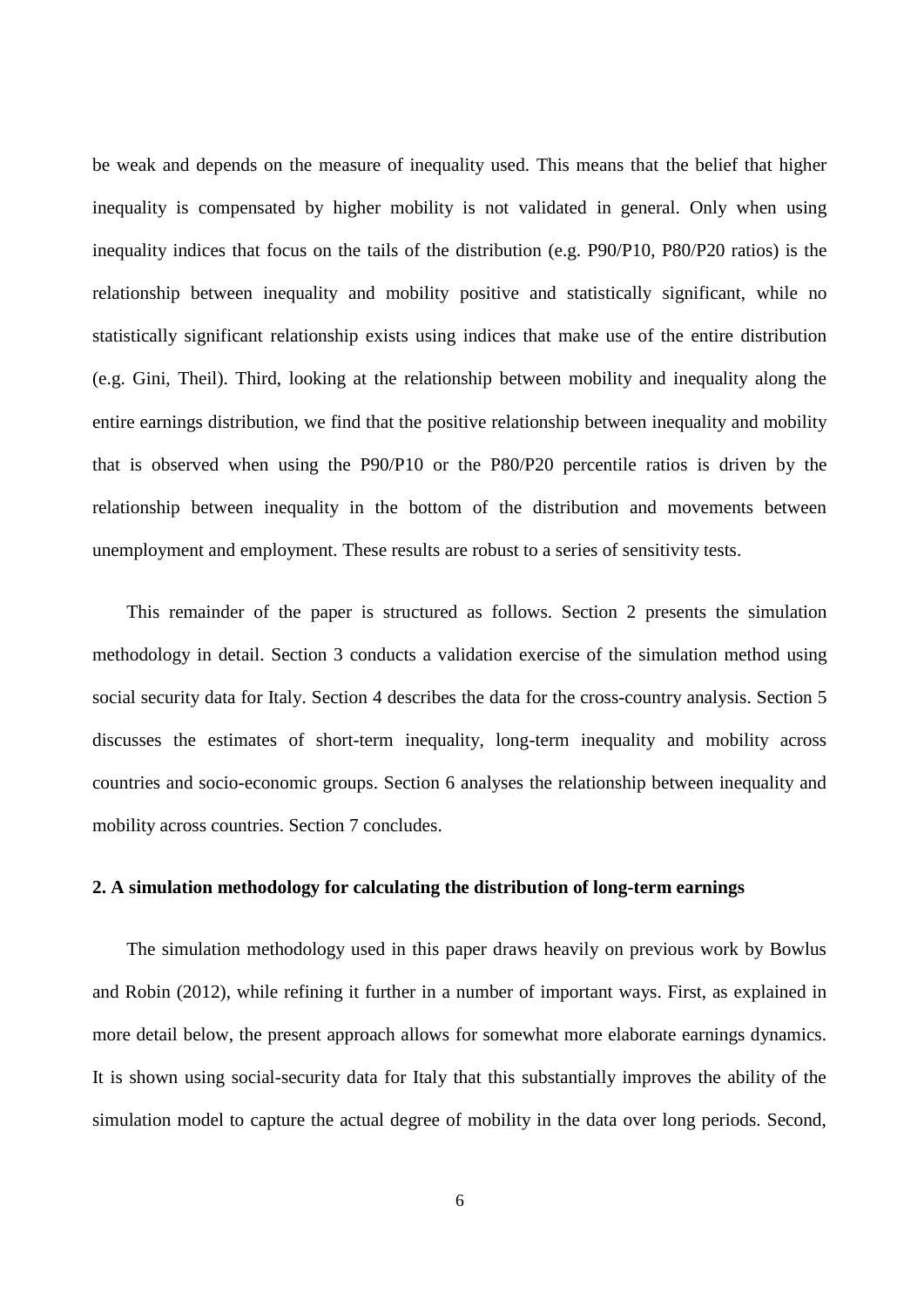we allow for a more detailed characterisation of unemployment insurance. While Bowlus and Robin (2012) assume that all the unemployed receive unemployment insurance according to a uniform replacement rate for each country, the present analysis focuses on effective insurance which takes account of the coverage rate of unemployment insurance and the generosity of unemployment benefits (insurance and assistance). Moreover, both the probability of being covered and the replacement rate vary across individuals based on their observed characteristics.

The remainder of this section is structured as follows. It starts by discussing why and how structural mobility is removed from the data to isolate positional mobility within a stable distribution of earnings. It then sets out how the different parameters for the simulations are estimated. It concludes by describing how individual earning and employment trajectories are simulated based on the estimated parameters.

#### *2.1 Removing structural mobility*

When comparing mobility across countries it is important to isolate positional from structural mobility (MaCurdy, 2007). Structural mobility relates to changes in the distribution itself over time due to macro-economic developments, policy reforms or structural change. Positional mobility refers to changes in the position of individuals within an otherwise stable distribution of earnings. Since the present interest is in understanding the equalising effect of positional mobility on inequality in the long-term we seek to abstract from structural mobility.<sup>6</sup> In much of the previous literature structural mobility has been controlled for through the use of time dummies (MaCurdy, 2007). We go slightly further and follow Bowlus and Robin (2012) by removing any structural variation of earnings by regressing log earnings on time dummies interacted with

 $\overline{6}$ 

Taking account of structural mobility would require a fully-fledged structural model of macro-economic dynamics over the life-course which is well beyond the scope of this paper.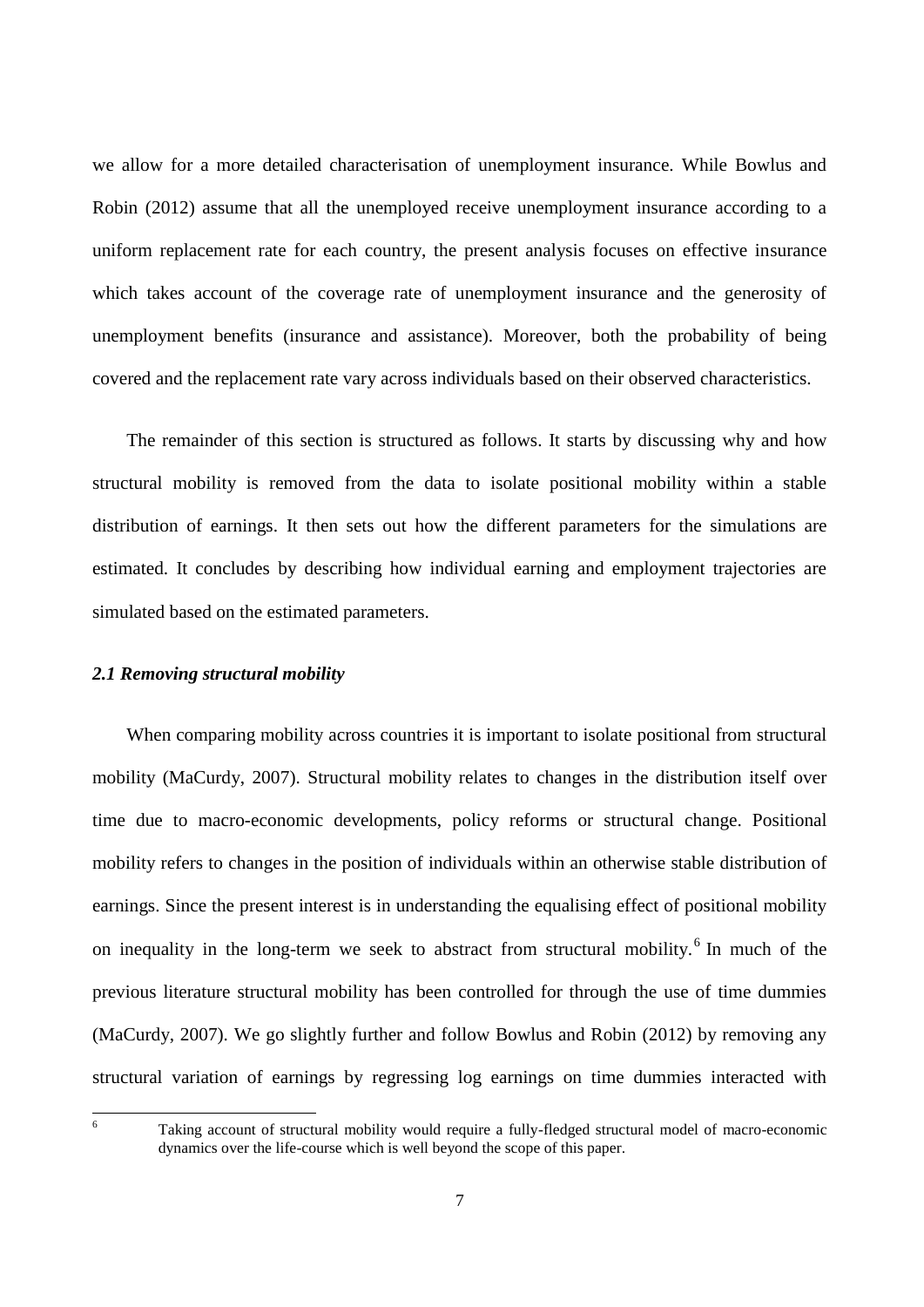education dummies with 2010 as the reference year.<sup>7</sup> In addition to controlling for changes in macro-economic conditions (*e.g.* growth, business cycle) this also controls for changes in the educational structure of earnings. Bowlus and Robin (2012) argue that this is likely to be sufficient in the present case given the short nature of the data. All remaining dynamics in earnings are interpreted as positional mobility.<sup>8</sup>

#### *2.2 Estimating the simulation parameters*

The simulation of individual earnings and employment dynamics requires estimating parameters to characterise earnings-experience profiles, earnings mobility within groups, employment mobility and the probability of being covered by unemployment benefits when unemployed.

Using adjusted earnings from the previous stage,  $\tilde{w}_{it}$ , fully flexible earnings-experience profiles by sex and education are estimated using the following Mincerian model:

(2.1)  $\widetilde{w}_{it} = z_{it}\gamma + f_i + \epsilon_{it}$ 

where  $z_{it}$  is a vector that includes the constant, a gender dummy, a set of education dummies, a cubic in potential experience and the full set of interaction terms composed of the cubic in potential experience, the education dummies and the gender dummy. The resulting earningsexperience profiles by sex and education are completely unrestricted.<sup>9</sup> They effectively allow

 $\overline{7}$ <sup>7</sup> The year 2010 is also used as the base year for the simulations. This means that the data used for the simulations are unaffected by this adjustment.

<sup>&</sup>lt;sup>8</sup> Where appropriate, the analysis abstracts from temporary changes in unemployment benefit systems in response to the crisis (e.g. the extension of the maximum duration of unemployment benefits in the United States).

<sup>&</sup>lt;sup>9</sup> The data do not allow controlling for additional variables that have been shown to be important for explaining earnings-experience profiles such as tenure and foreign-born status.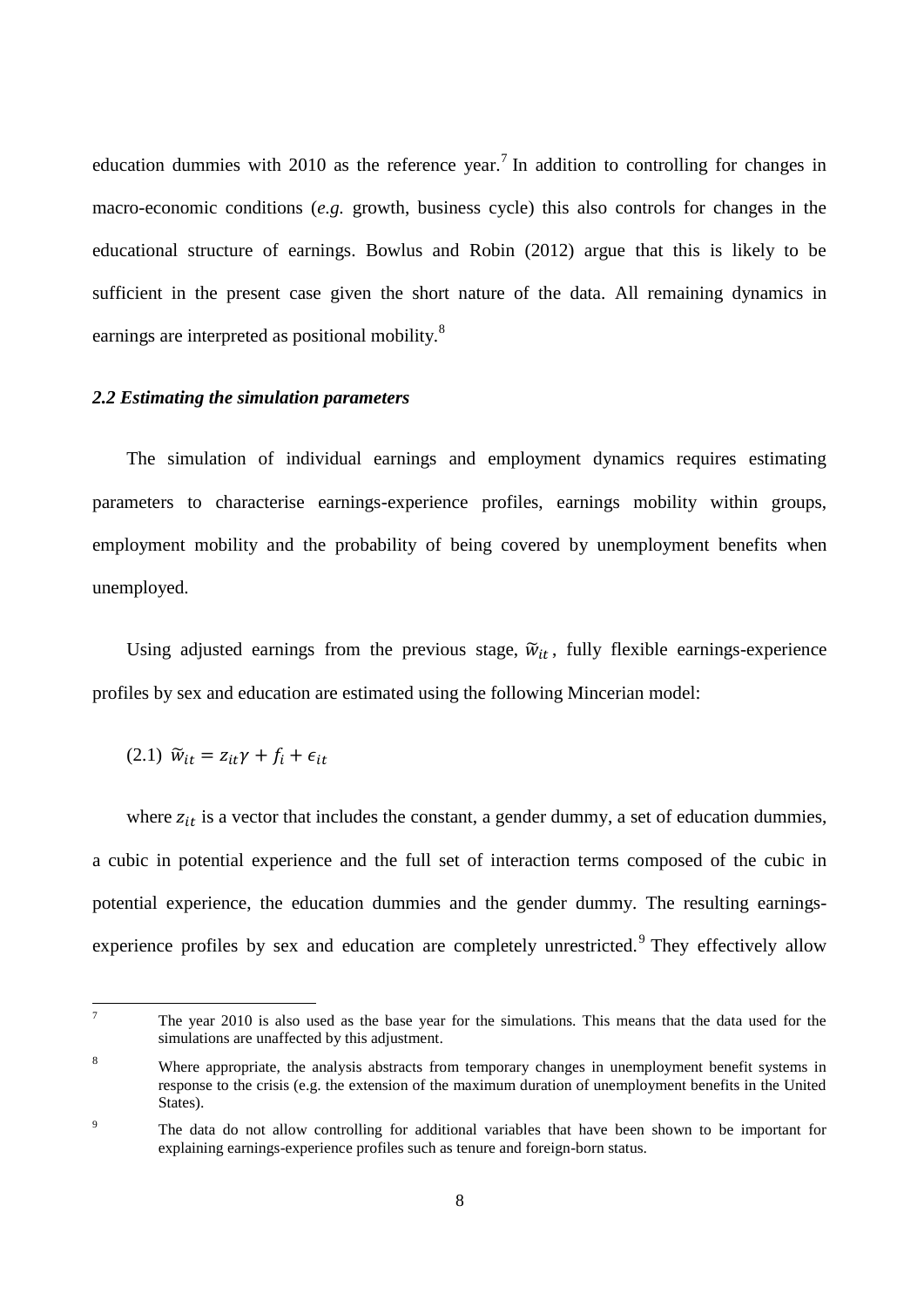characterising the degree of positional mobility between experience, education and gender groups.<sup>10</sup> A individual-specific fixed effect,  $f_i$ , is allowed for in the fixed-effects specification (FE) but not in the specification based on ordinary least squares (OLS). The estimations explicitly allow for conditional heteroskedasticity using the feasible GLS procedure. This is implemented by regressing the squared residuals of equation (2) on  $z_{it}$  with parameter vector  $\omega$  and re-estimating equation (2.1) with weights proportional to  $1/\sqrt{z_{it}\hat{\omega}}$ .

The next step is to model earnings mobility within groups, i.e. movements in the distribution of earnings relative to the predicted earnings trajectories, as well as employment mobility, i.e. movements between employment and unemployment. To model earnings mobility within groups, we use the normalised residuals from the previous stage  $\hat{u}_{it} = \hat{\epsilon}_{it}/\sqrt{z_{it}\hat{\omega}}$ , which capture the variation in earnings within groups, and use these to allocate all employed individuals to residual earnings deciles. In a somewhat *ad hoc* way, unemployment is treated as an additional state, giving eleven possible origin and destination states. In order to characterise the transition matrix using relatively small samples, we parametrically estimate the transition probabilities using multinomial logit models. To avoid having excessively small destination cell sizes that prevent the model from converging, far away cells are regrouped by restricting the maximum distances between wage deciles, as in Bowlus and Robin (2012). The maximum distance is restricted to three in the baseline results whereas results based on maximum distances of four and two are reported in the sensitivity analysis.<sup>11</sup> We estimate the following multinominal logit model for each origin state, *m*:

 $10<sup>10</sup>$ Since this component of mobility does not entail any uncertainty, it does not contribute to risk but reduces long-term inequalities when expected earnings-experience profiles differ across socio-economic groups.

<sup>&</sup>lt;sup>11</sup> For example, using a maximum distance of 3, all destinations of persons in the first decile who transition to the fourth decile or higher are treated as the same state.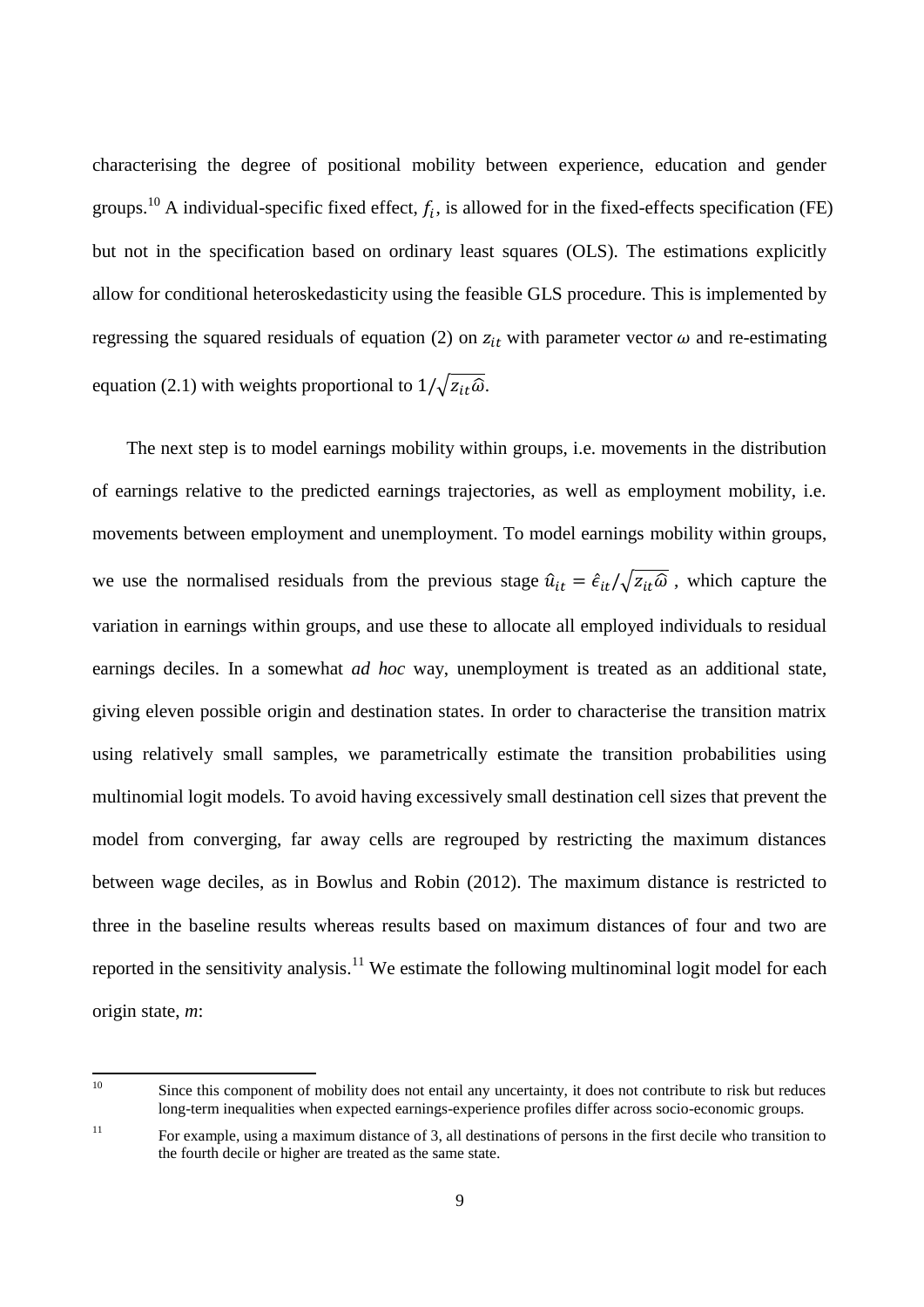$$
(2.2) \quad P(m,n|h_{it}) = \frac{\exp\left[h_{it}\theta(m,n)\right]}{\sum_{m=0}^{M=10} \exp\left[h_{it}\theta(m,n)\right]}
$$

where  $P(m, n)$  is the probability of moving from state  $q_{it} = m$  at time t to state  $q_{it+1} = n$  at time  $t+1$  with  $\sum_j P(m,n|h_{it}) = 1$  and  $h_{it}$  is a vector including a constant, a gender dummy, education dummies, a cubic in potential experience. In our preferred specification (referred to as DYN), we also include a set of dummies for the previous state  $q_{it-1} = l$  at time *t-1*. This dynamic specification is only used when estimating (2.1) with OLS and not when allowing for a person fixed effect in the first stage (FE). The reason for this is that the person fixed effects are estimated over just three years but are kept constant for the simulation of earnings and employment trajectories in the long-term. This means that the simulations based on the fixed-effects specification are likely to already imply too much persistence in earnings dynamics and, hence, to underestimate the degree of mobility. However, as will become clear when discussing the results from the validation exercise, OLS has a tendency to overstate the actual degree of mobility in the data.<sup>12</sup> To avoid estimating transition paths associated with very few individuals, the lagged states are regrouped in the same way as the destination states.

As explained below, the expected wage growth and transition parameters obtained from estimating equations (2.1) and (2.2) are sufficient to simulate the earnings trajectories of those employed. To also take account of replacement earnings when unemployed in the form of unemployment benefits one has to determine whether or not they receive unemployment benefits and if so how much. The probability of being covered by unemployment benefits is modelled using the following logistic regression:

 $12$ <sup>12</sup> Bowlus and Robin (2012) use OLS and FE to obtain respectively upper and lower bound estimates of mobility.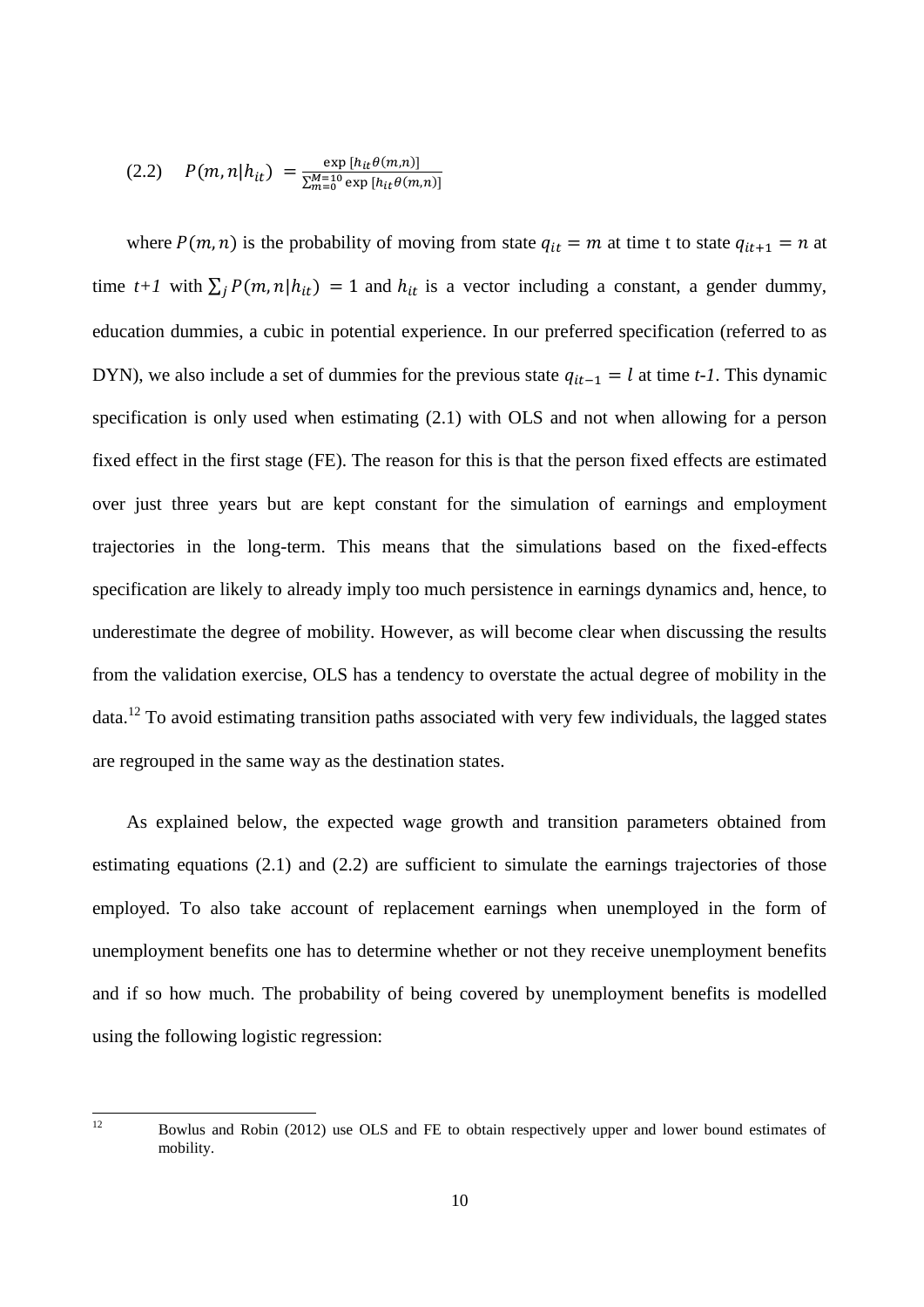(2.3) 
$$
P(c = 1|r_{it}) = \frac{1}{1 + \exp(-r_{it}\theta)}
$$

where  $P(c = 1|r_{it})$  refers to the probability of receiving unemployment benefits ( $c = 1$ ), conditional on a vector  $r$  that includes a constant, education dummies, a quadratic of potential experience, a dummy for having previous work experience, and two unemployment-duration dummies (12-24 months and 24+ months) and a set of interaction terms between gender with the other variables in the model.<sup>13</sup>

The parameters for the unemployment replacement rate come directly from the OECD Taxesand-Benefits model. For the present purposes, the replacement rate is allowed to vary by decile of the previous wage and takes account of non-linearities in the replacement rate with respect to the previous wage. This is important because in most OECD countries unemployment benefits are capped at a given ceiling. Moreover, to capture the fact that in many OECD countries replacement rates decline with the duration of unemployment, replacement rates are calculated separately for the first year of unemployment, the second year and the third year onward.

#### *2.3 Simulating individual earnings and employment trajectories*

The estimated parameters are used to simulate the employment and earnings trajectories for individuals present in the reference year (2010). Rather than simulating the remaining working lives of each individual until retirement as do Bowlus and Robin (2012), the present analysis simulates the employment and earnings histories for all active individuals in the reference year aged 15 to 54 for a period of ten years (or, in another setting, active individuals aged 15 to 34 for a period of twenty years). This means that we simulate on average shorter working trajectories

The probability of being covered not only captures eligibility to unemployment benefits among the unemployed, but also the extent to which eligible unemployed persons claim the benefits to which they are entitled.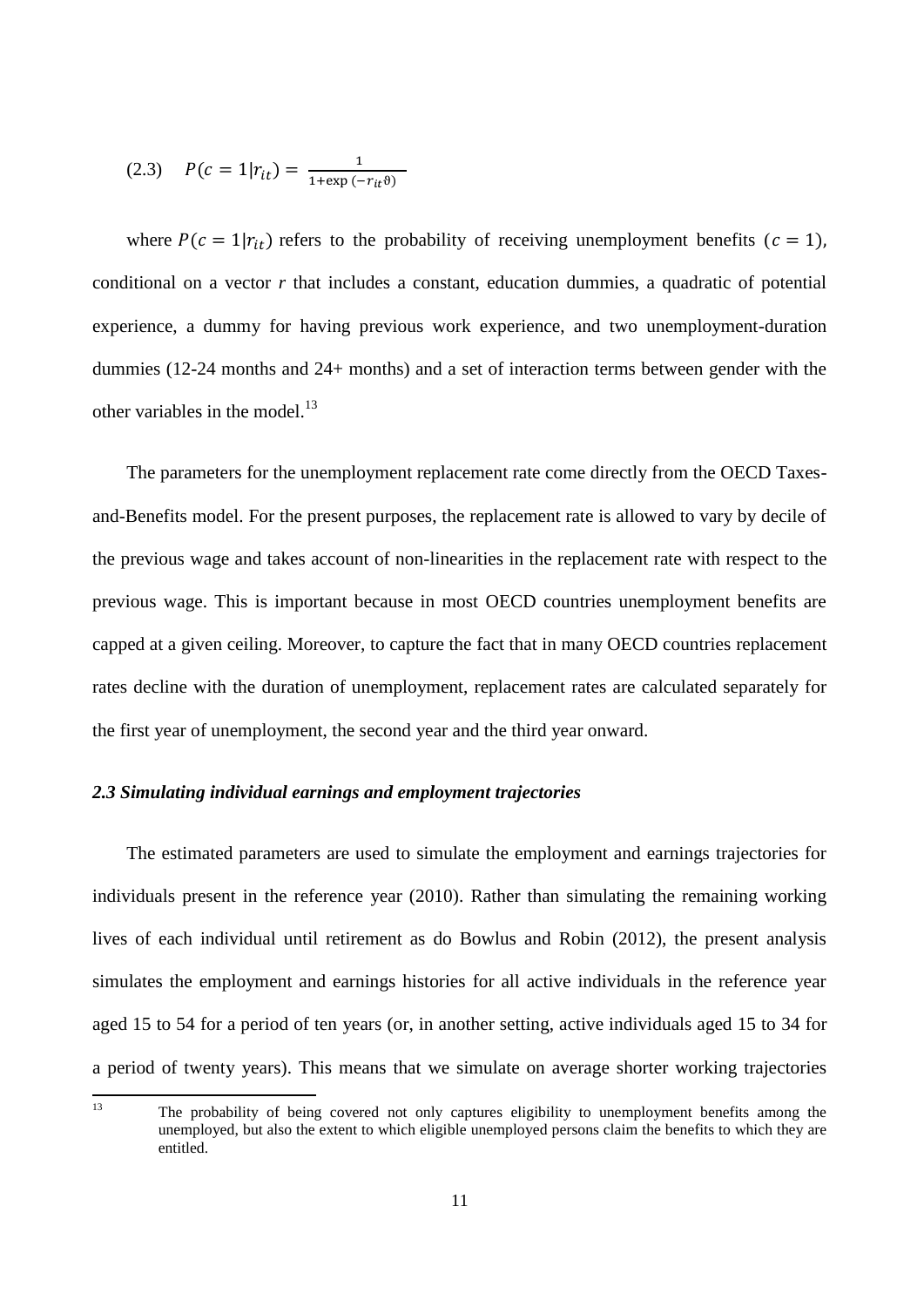than Bowlus and Robin (2012). Since the information content of the simulations is likely to decline for further away years, this choice was made to remain as close to the actual data as possible. Simulating equal length trajectories of ten years for all individuals rather than estimating the remaining working lives until retirement for individuals of different ages also avoids having to make assumptions on discount factors for calculating present values.<sup>14</sup>

To simulate the ten year employment and earnings trajectories for all individuals in the reference year we proceed as follows. First, based on equation (2.1), we calculate the predicted expected wage for each individual based on its gender, education and potential experience and for each year,  $z_{it}\hat{y}$ . Second, when using the FE-based model, we also retrieve the individual's fixed effect,  $\hat{f}_i$ . Third, based on a sequence of random draws for each year and the individual-specific predicted transition probabilities from (2.2), we assign individuals to an employment state and, if employed, an earnings decile in each year.

For those employed, we need to determine the precise rank of each individual within deciles. Previous studies typically assume that the rank within deciles is preserved, even if individuals change deciles, or that rank is assigned randomly within deciles. We follow Bowlus and Robin (2012) who propose a nearest-neighbour procedure which entails predicting the rank at *t+1* that yields the closest match to its original rank in the overall earnings distribution and is also consistent with the predicted decile at  $t+1$ . This means that individuals that move to higher deciles will be placed in the bottom of these deciles, individuals who move down will be placed in the top of these deciles and individuals who stay in the same decile will retain a similar rank as in the original distribution at *t*. Having determined the rank distribution, it is straightforward to obtain the empirical cumulative density function. Assuming that residual wages are log-normally

Bönke et al. (2015) show that this can have large implications for the measured degree of mobility.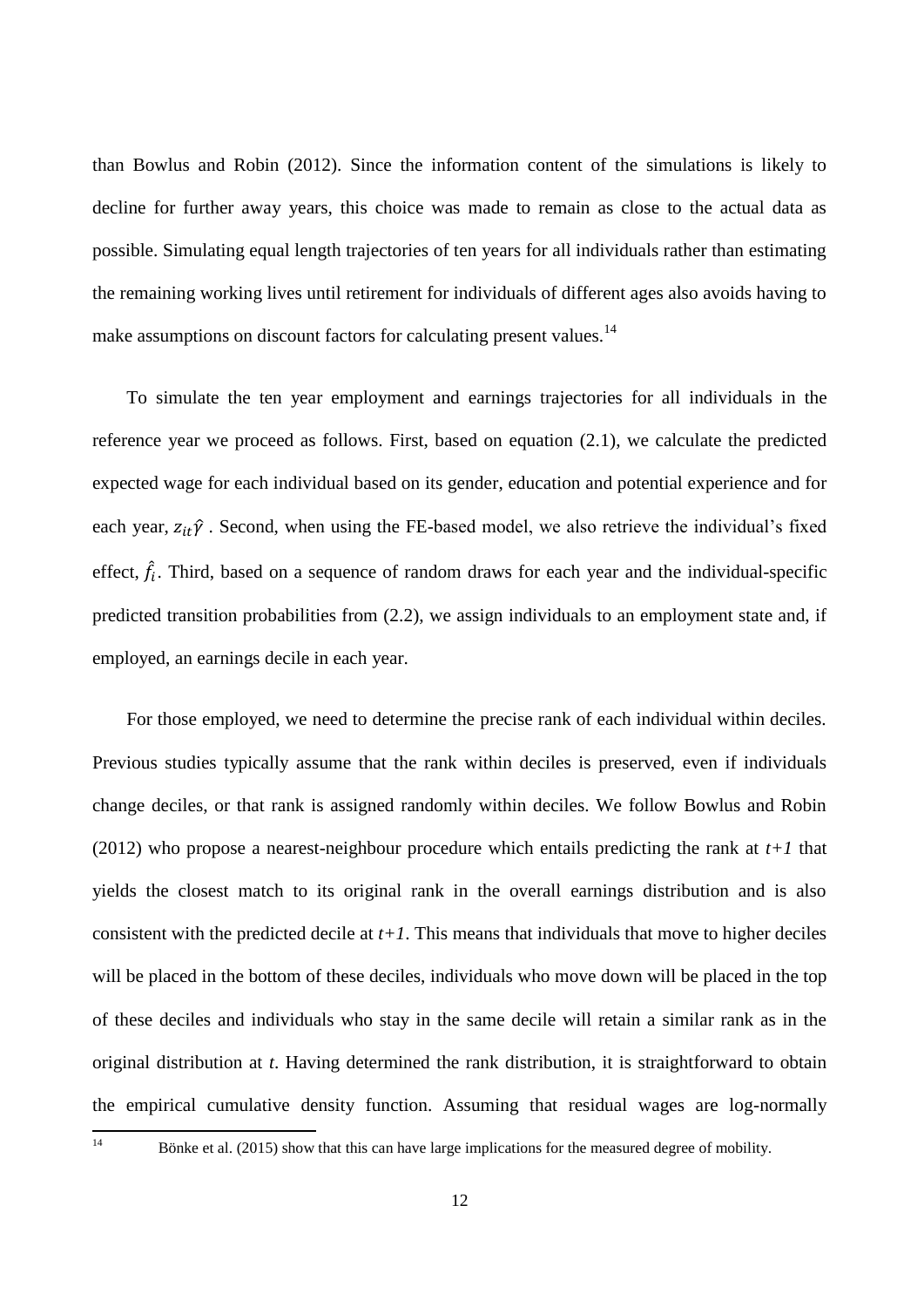distributed, one can generate the standard normal distribution of residual log wages by inverting the cumulative density function. Multiplying the normalised wages by  $\sqrt{z_{it}\hat{\omega}}$  yields the residual log wage for each employed individual.

For those who are employed, we can now calculate their wage in each year *t* to *t+s* as follows:

$$
(2.4a) \,\hat{w}_{it}^E = \exp(z_{it}\hat{y} + \hat{f}_i + \hat{u}_{it}\sqrt{z_{it}\hat{\omega}})
$$

where  $z_{it}\hat{\gamma}$  refers to the predicted expected log wage for each individual based on its gender, education and potential experience at time  $t$ ,  $\hat{f}_i$  the individual-specific fixed effects (only used in the FE-based model) and  $\hat{u}_{it}\sqrt{z_{it}\hat{\omega}}$  the residual log wage based on the random allocation of individuals across potential destination deciles conditional on their origin state, gender, experience and potential experience.

For those unemployed in the reference year or at any point during the simulation period, we need to calculate replacement earnings. First, we determine whether an unemployed person is covered by unemployment benefits. This is done by randomly assigning coverage to unemployed persons conditional on their predicted probability of being covered (2.3) based on their gender, education, potential experience and time spent in unemployment. Second, given coverage status, we impute replacement earnings. Those who do not receive unemployment benefits are given zero replacement earnings. For those who receive unemployment benefits, we need the last wage before becoming unemployed which is calculated as  $z_{it-u} \hat{y}$  in the reference year or  $\hat{w}_{it-u}$  during the years of the simulation period. We then use the applicable replacement rate given the last wage and the time spent in unemployment, as obtained from the OECD Taxes-and-Benefits model. Replacement earnings of the unemployed are thus calculated as follows: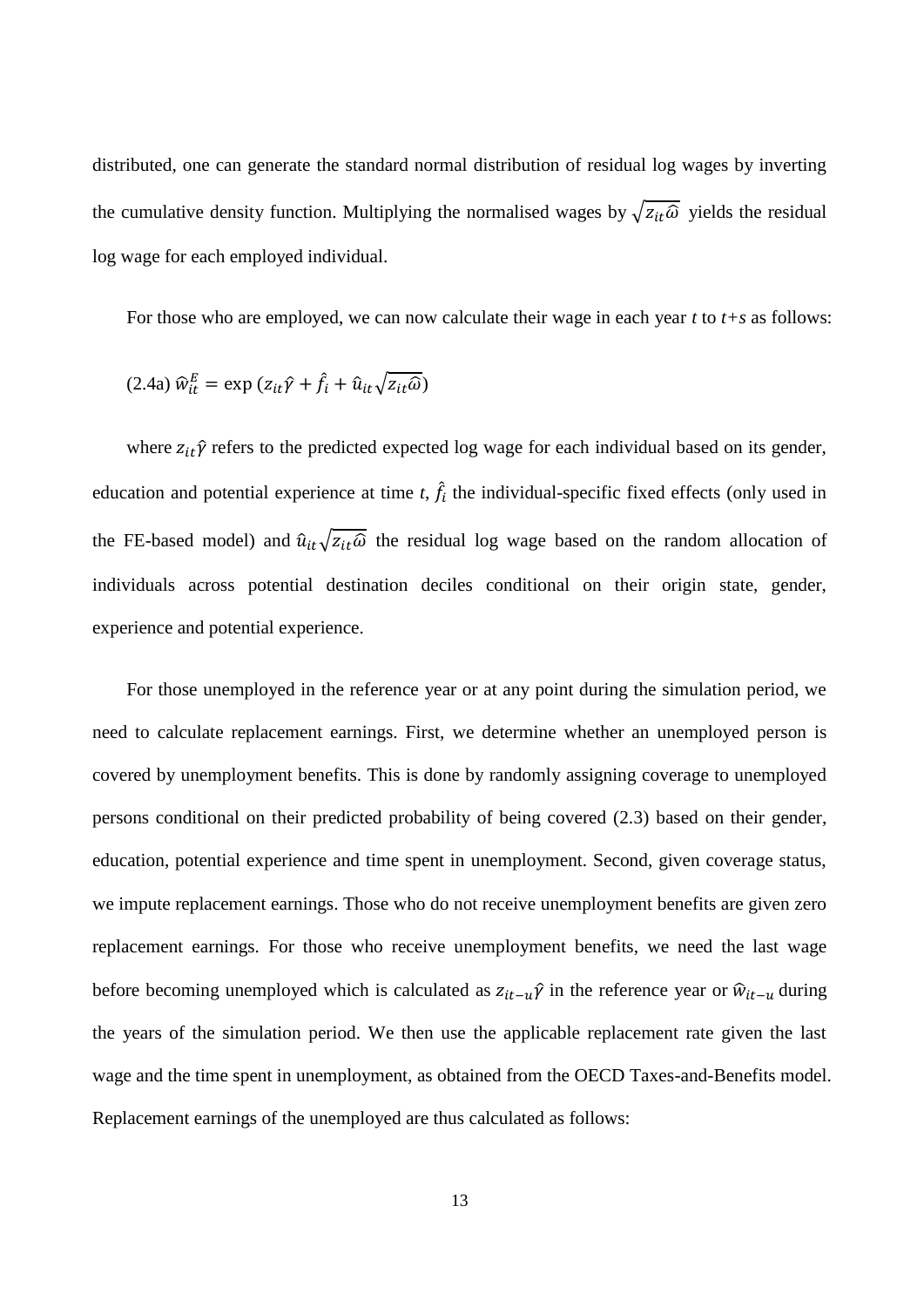(2.4b) 
$$
\hat{w}_{it}^U = \rho_i \hat{w}_{it-u}
$$
 if  $c_i = 1$  or  $\hat{w}_{it}^U = 0$  if  $c_i = 0$ 

Equations (2.4a) and (2.4b) jointly allow simulating the employment and earnings trajectories for all active persons aged 15 to 55 in the actual data in the reference year.<sup>15</sup>

Having defined individual earnings trajectories, it is now possible to compute measures of inequality in the short and the longer-term.<sup>16</sup> Short-term inequality is defined as inequality within a given year averaged over time. Long-term inequality is defined as inequality of average earnings. The percentage reduction in short-term inequality that is obtained by averaging earnings over time is referred to as mobility (Shorrocks, 1978). Formally, it is defined as one minus the ratio of longterm to short-term inequality:

$$
(2.5) M = 1 - \frac{I(\frac{1}{T}\Sigma_t^T w_t)}{(\Sigma_t^T \eta_t I(w_t))}
$$

where  $I(.)$  represents the inequality metric (Gini, Theil, MLD, P90/P10 or P80/P20 in this paper),  $w_t$  represents the vector of individual earnings in year  $t$ , and  $\eta_t$  indicates the share of total earnings in year *t* in the sum of total earnings over the *T* year period (10 or 20 in this paper). *M*

<sup>&</sup>lt;sup>15</sup> The present value of earnings v in year t in the reference year for person *i* is given by:  $v_{it} = \frac{\hat{w}_{it}^E + \hat{w}_{it}^U}{\hat{w}_{it}^E + \hat{w}_{it}^U}$  $\frac{w_{it}+w_{it}}{(1+\delta)^t}$  where  $\delta$  refers to time preferences in the form of a discount factor. A larger discount factor tends to increase the present value of earnings of persons with steep earnings-experience profiles compared with individuals with more shallow or even declining earnings-experience profiles. As a result, the choice of the discount factor can have important implications for comparisons of mobility across different age groups. To avoid influencing interpersonal comparisons in this way the baseline results do not discount the future.

<sup>&</sup>lt;sup>16</sup> As in Bowlus and Robin (2012), measurement error is not modelled. Previous studies have found that measurement error in wage and earnings data is non-classical and mean reverting (Gottschalk and Huynh, 2010). Non-classical measurement error leads to a reduction in measured inequality, while classical measurement error increases it. The effect of measurement error on mobility is less clear. In order to examine the role of measurement error in household surveys such as those used in the present paper, Gottschalk and Huynh (2010) match the US Survey of Income and Program Participation with US tax records (which may be considered free of measurement error) for the same individuals. They find that the effects of non-classical measurement error are largely offset when estimating mobility, as measured by the inter-temporal correlation in earnings. To the extent that their results carry over in the present context the bias as a result of measurement error may be minor.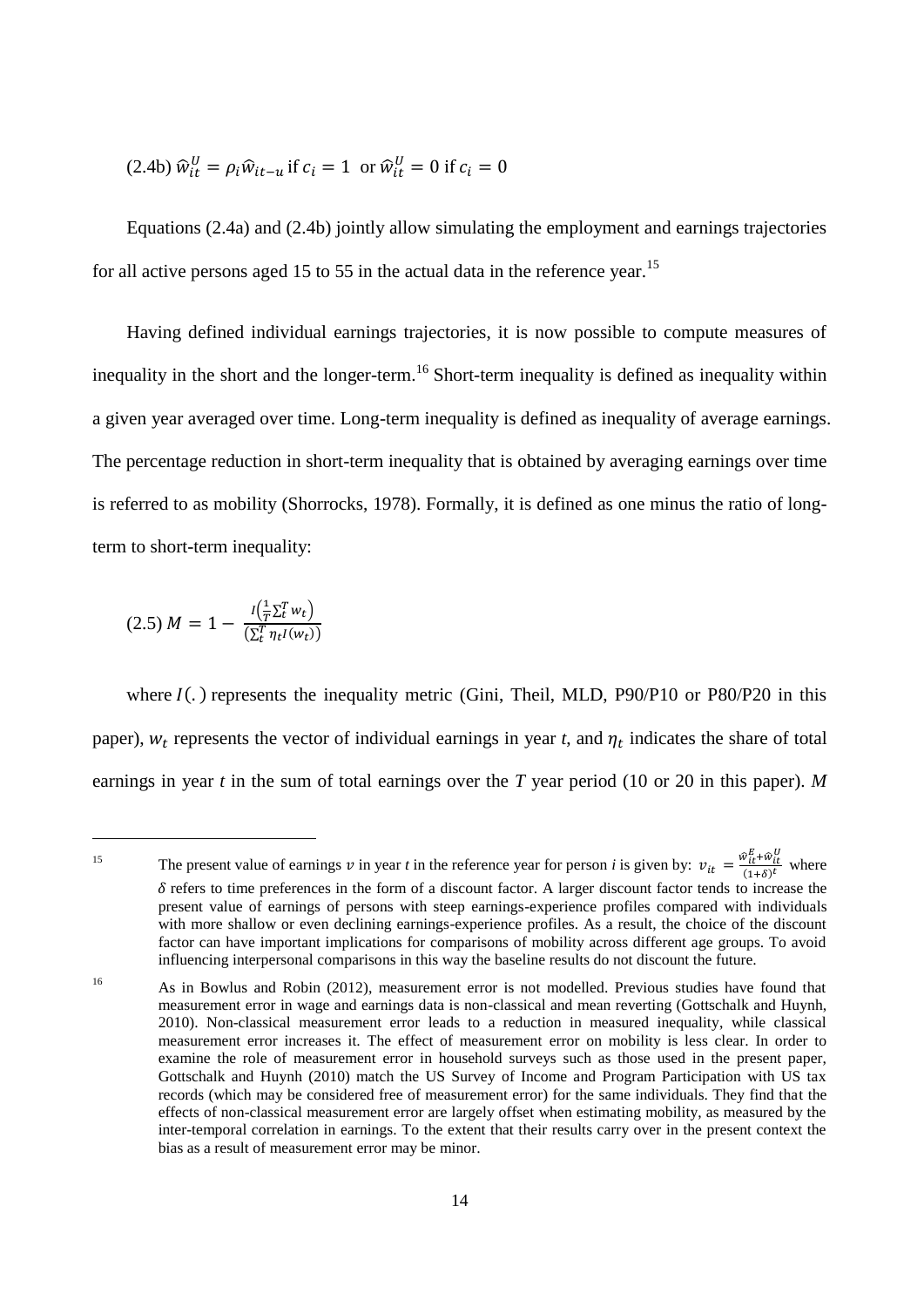ranges from 0 (no equalising mobility) to 1 (fully equalising mobility) as long as the inequality measure used satisfies the transfer principle (i.e. inequality falls if a transfer from a richer to a poorer person is made and vice versa). Since this is not the case for percentile ratios (e.g. a transfer from P70 to P30 does not affect the P90/P10 ratio), these are arguably less appropriate for measuring the overall degree of mobility. However, as will become clear in the results section, their "local" nature is helpful for assessing how the relationship between inequality and mobility varies along the distribution of earnings.

#### **3. Validation of the simulation methodology using Italian Social Security data**

#### *3.1 Data*

The simulation procedure is validated using longitudinal data from Italy's National Social Security Institute (*Istituto Nazionale della Previdenza Sociale* – INPS). The data represent a random sample of individuals working in the private sector during the period 1985 to 2012. This corresponds to around 6% of the workforce or 1.1 million persons on average per year.<sup>17</sup>

The data record all job spells in a year for each individual in the sample, including their start and stop dates, total gross earnings (before taxes and transfers and including bonuses, performance pay, overtime payments), age, gender, contract type, industry, region, working time, number of days and weeks worked. In the case of multiple job spells per individual per year, wages are summed across all job spells in that year. The analysis focuses on gross annual earnings. While the earnings data are of very high quality, the data were trimmed by removing individuals in the bottom and top percentiles of the earnings distribution in each gender and potential experience group (0-10 years, 10-20 years, 20-30 years, 30-40 years, 40 years or more) in a given

Individuals are selected on the basis of their date of birth (all persons born the  $1<sup>st</sup>$  or  $9<sup>th</sup>$  of each month).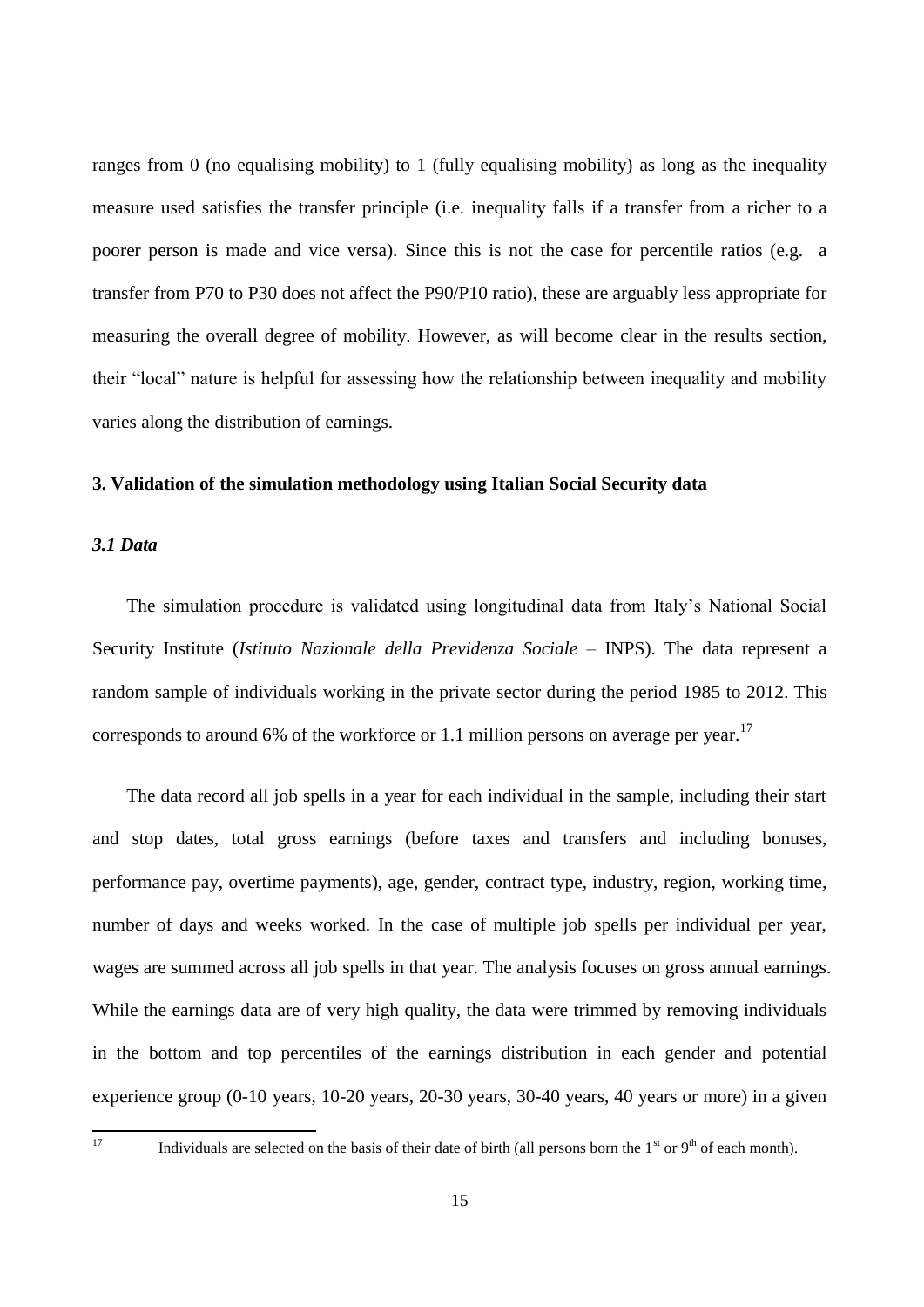year. Since information on educational attainment is not available, skills are measured on the basis of occupations in terms of blue and white collar jobs. The measure of skills is kept constant over time using the highest level recorded during the period 2002 to 2012.

For the purposes of the validation exercise, the analysis focuses on individuals who are continuously employed during the period 2002 to 2012. It does not take account of employment mobility, i.e. movements between employment and unemployment, since the data only provide information on employed workers in the private sector.<sup>18</sup> To allow for consistent comparisons between the actual and simulated data, the former are adjusted for changes in the level and skill structure of earnings since 2002, in the same way as in the simulated data.

#### *3.2 Rank correlations*

To validate the simulation methodology we compare the degree of earning mobility in the actual and the simulated data. The most direct way of doing this is by means of Spearman's rank correlations between individual earnings across different years. In order to assess the ability of the simulations to replicate the pattern of earnings mobility along different segments of the distribution of earnings, Table 1 documents the actual and predicted rank correlations between individual earnings in 2003 and 2004 conditional on their position in the distribution of earnings in 2003.

The rank correlations in the actual data suggest that positional mobility is concentrated in the bottom half of the distribution of initial earnings and declines with initial earnings for earnings above the median. The rank correlation is very low in the first decile (i.e. showing high mobility),

<sup>18</sup> Workers who are not employed in the private sector may be employed in the public sector, be unemployed or inactive.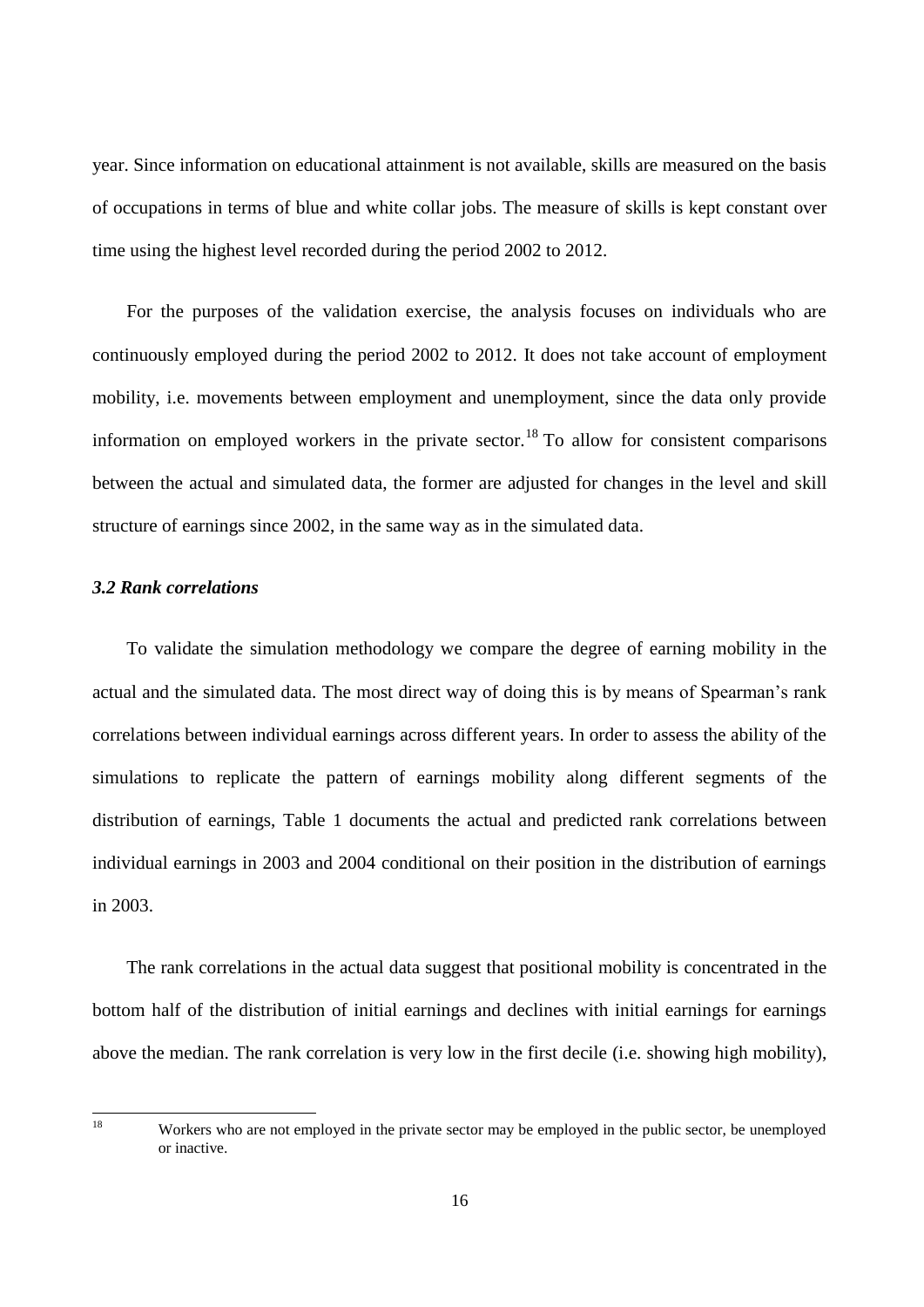then is stable in deciles from 2 to 6 before gradually rising to 85 in the highest decile. The significance of differences in positional mobility across the earnings distribution is an important reason for adopting the flexible method used here instead of parametric approaches that impose uniform wage dynamics.

The extent to which the simulated data capture the varying importance of earnings dynamics across the distribution of initial earnings differs across specifications. All three specifications have a tendency to underestimate the degree of positional mobility in the bottom of the distribution and overestimate it in the centre and top of the distribution. However, the OLS and DYN specifications perform much better than that based on FE. The average absolute difference between the predicted and actual rank correlation across deciles is about 50% higher in the FE specification (38% instead of 28/29%). Moreover, while the pattern of mobility based on the FE specification is broadly symmetric with about the same amount of positional mobility in the bottom and top of the initial distribution of earnings, the OLS and DYN specifications suggest considerably more positional mobility in the bottom of the distribution of initial earnings than in the top, consistent with the pattern in the actual rank correlations.

#### *[Insert Table 1 here]*

In order to assess the ability of the simulations to capture long-term earnings dynamics in addition to those in the short-term, Table 2 shows rank correlations between individual earnings in the first year of the simulations and those, respectively, three, six and nine years later. As before, the rank correlations are shown by decile of the initial distribution of earnings. Extending the observation period reduces actual rank correlations and increases mobility. The average rank correlation across deciles declines from 0.42 for one-year differences (Table 1) to 0.29 for three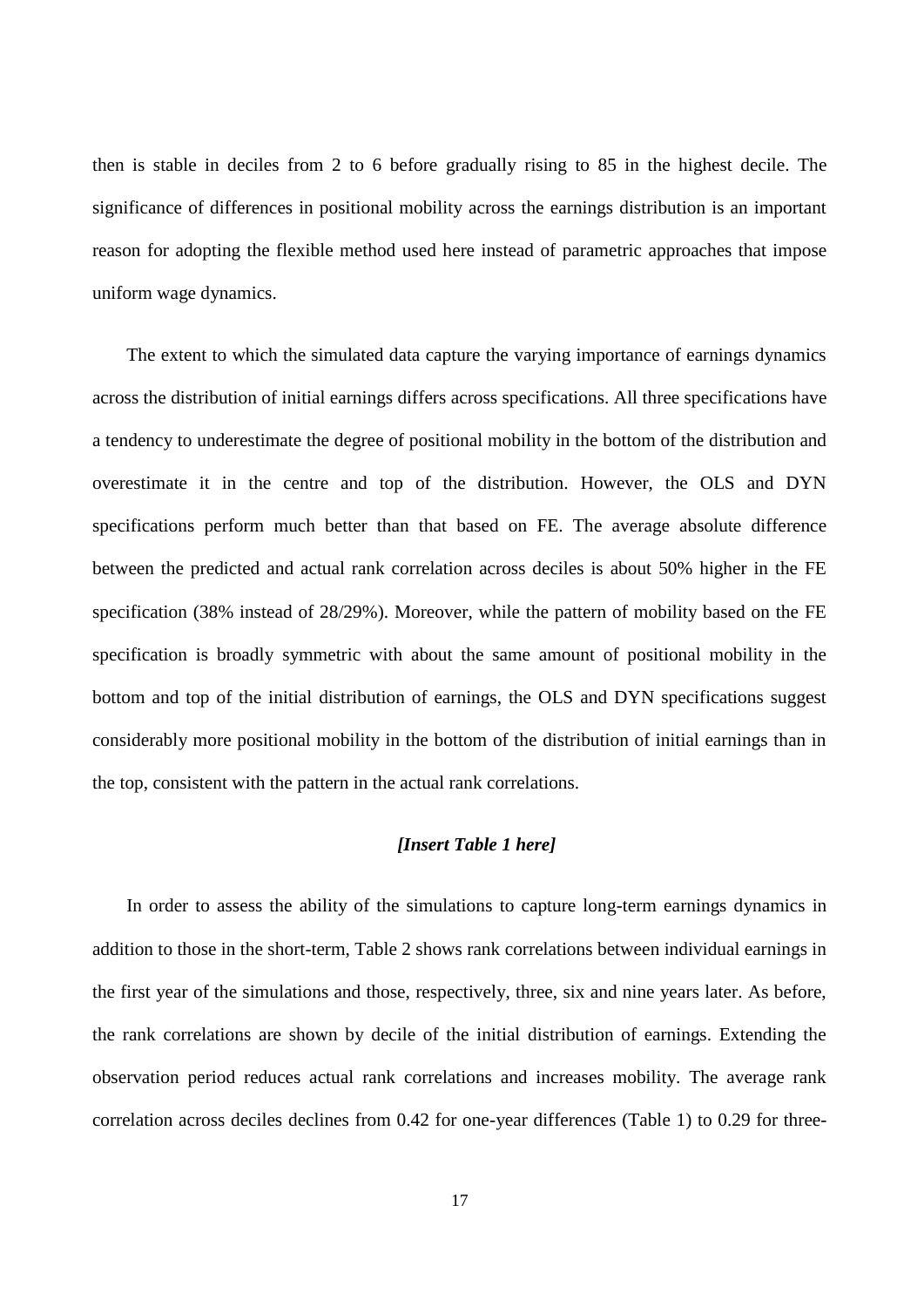year differences, to 0.20 for six-year differences and 0.16 for nine-year differences. The qualitative pattern of the rank correlations across deciles remains similar when increasing the time differences, with mobility being concentrated in the bottom the distribution and declining rapidly when approaching the top of the distribution. The performance of the simulations across specifications also remains broadly similar, with OLS and DYN doing significantly better than the FE specification. DYN performs best across durations with the average normalised deviation increasing to 0.38 over three years, 0.47 over six years and 0.52 over nine years as compared with 0.39 for OLS after three years, 0.48 after six years and 0.53 after nine years and 0.54 for FE after three years, 0.74 after six years and 0.82 after nine years. The decline in precision over time provides an argument for restricting the simulation period to ten years.

#### *[Insert Table 2 here]*

#### *3.3 The equalising effect of mobility*

The final step of the validation exercise involves comparing the degree of earnings mobility in the simulated data over the period 2003 to 2012 with the degree of mobility observed in the actual data during the same period as measured by the Shorrock's index which is the main mobility measure used in this paper. Figure 1 shows the Shorrocks mobility index which measures the percentage reduction in earnings inequality, in terms of the Gini index, when individual earnings are averaged over time Panel A shows that mobility reduces earnings inequality by 7% over the ten years from 2003 to 2012 in the actual data. Panel B shows that the effects of earnings mobility over ten years vary considerably across birth cohorts, with mobility reducing withincohort inequality by almost 30% among young cohorts born after 1980 but by only around 5% for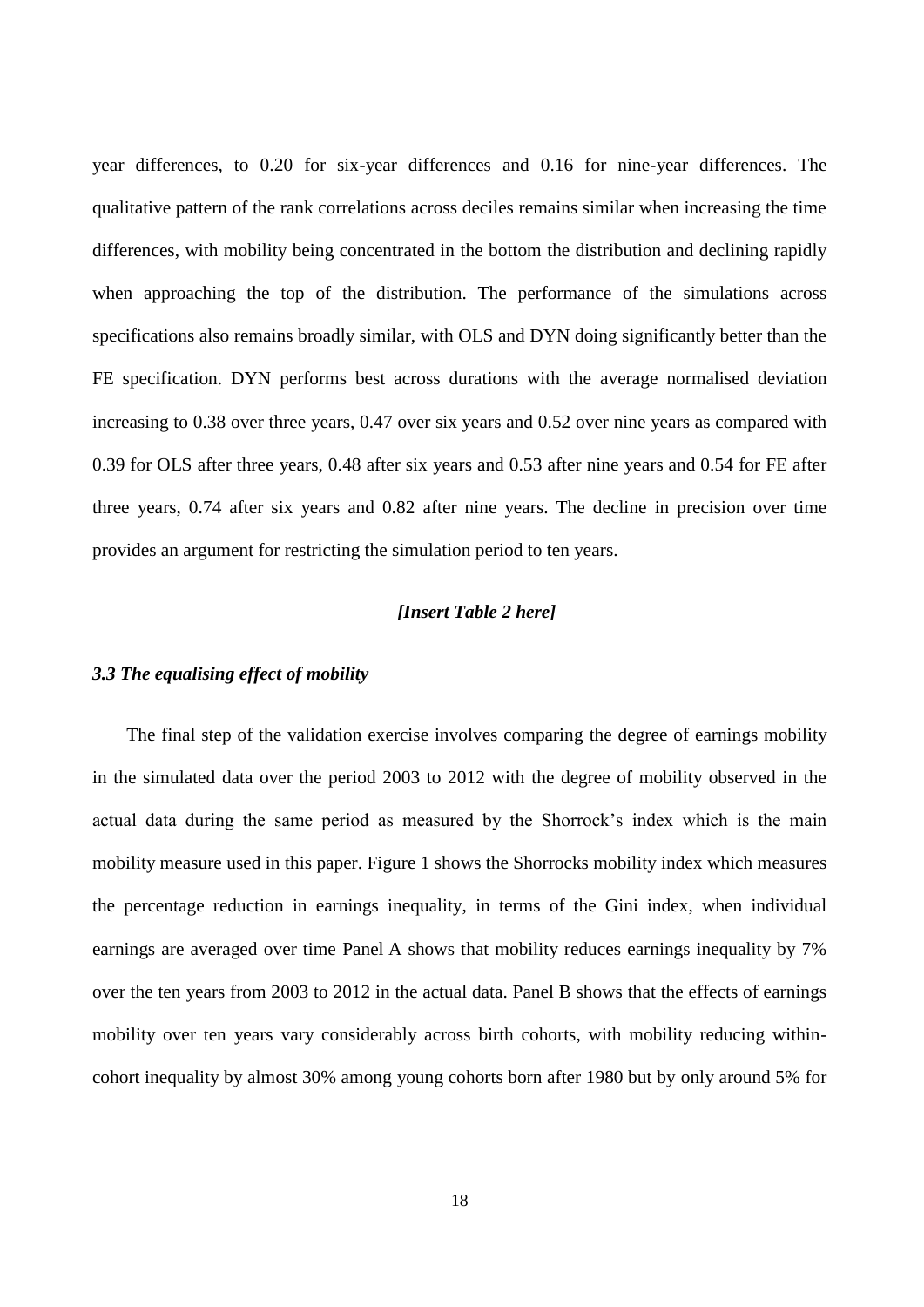older cohorts born before 1960.<sup>19</sup> In both cases, the simulated data based on the OLS model overestimate mobility, while the model based on fixed-effects underestimates mobility. By contrast, the model where transitions are estimated using a dynamic multinomial logit matches the actual degree of mobility rather well. This is the case over time as well as across cohorts.

#### *[Insert Figure 1 here]*

Overall the comparison of earnings mobility in the simulated and the actual data shows that the simulation methodology is able to predict the main features of positional mobility over up to ten years reasonably well. Since the dynamic specification performs best overall this will be the focus of the results section.

#### **4. Data**

#### *4.1 Panel data on individual earnings and employment status*

For the purposes of the simulations of employment and earnings trajectories, we make use of short household panel surveys from 24 different countries. Unless stated otherwise, we make use of data for the period 2004-2011 for the estimation of the simulation parameters and use 2010 as the reference year for the simulations.

Table A1 in the Annex describes in detail the data sources used, the sample periods and any adjustments made to the data for each country in the sample. All datasets allow following individuals for at least three years.

These results reflect a mix of cohort and age effects, with the latter likely to prevail since mobility, as we will see, is much stronger for young workers than for prime age or older workers.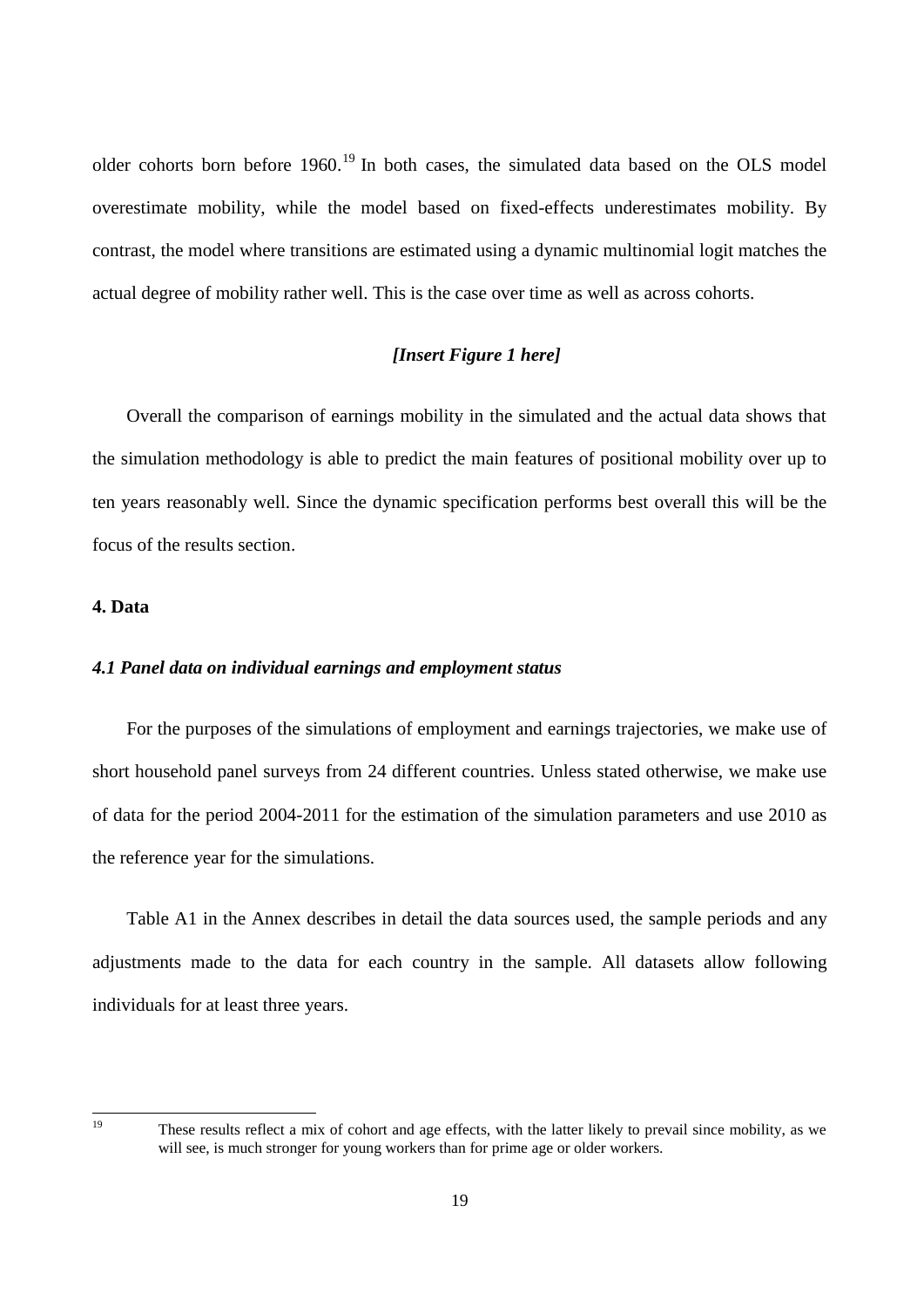For European countries except Germany, Switzerland and the United Kingdom, we make use of the longitudinal data of the European Survey of Income and Living Conditions (EU-SILC) for the period 2004-2011. For Germany, Switzerland and the United Kingdom, we make use of national sources in the form of, respectively, the German Socio-Economic Panel (GSOEP) and the Swiss Household Panel (SHP) and the British Household Panel Survey (BHPS).<sup>20</sup> Data for the Slovak Republic end in 2010 and data for Sweden end in 2009. For the four non-European countries, we make use of national sources in the form of the Household, Income and Labour Dynamics in Australia (HILDA) survey for Australia, the Survey of Income and Program Participation (SIPP) for the United States, the Korean Labor and Income Panel Study and the Keio Household Panel for Japan.

The analysis makes use of the following information: monthly earnings in the previous year if employed (annual labour earnings divided by the number of months worked), education, potential experience (current age minus school-leaving age with the latter defined as in OECD, 2014) and gender. All information relates to the time of the interview unless specified otherwise. Individuals with missing information are dropped. The estimations focus on individuals aged 15-64 at any point in the sample (20-64 for Denmark and Japan). Students, apprentices, employees in armed forces, self-employed and inactive are dropped. Because of outliers with implausibly high or low earnings values, data are trimmed at the bottom and top 1% within each gender, education and potential experience group. Finally, only individuals with complete information for at least three consecutive observations are kept.

 $20^{\circ}$ <sup>20</sup> No data is available the longitudinal version of EU SILC version for Germany and Switzerland. While the United Kingdom is included, we make use of the British Household Panel Survey (BHPS) instead as the sample is much larger and the quality of the data much better. A drawback of the British Household Panel Survey (BHPS) is that it has been replaced by the UK Household Longitudinal Study (UKHLS) in 2009, which means that the latest year available for the United Kingdom is 2008 instead of 2011 as for the other countries.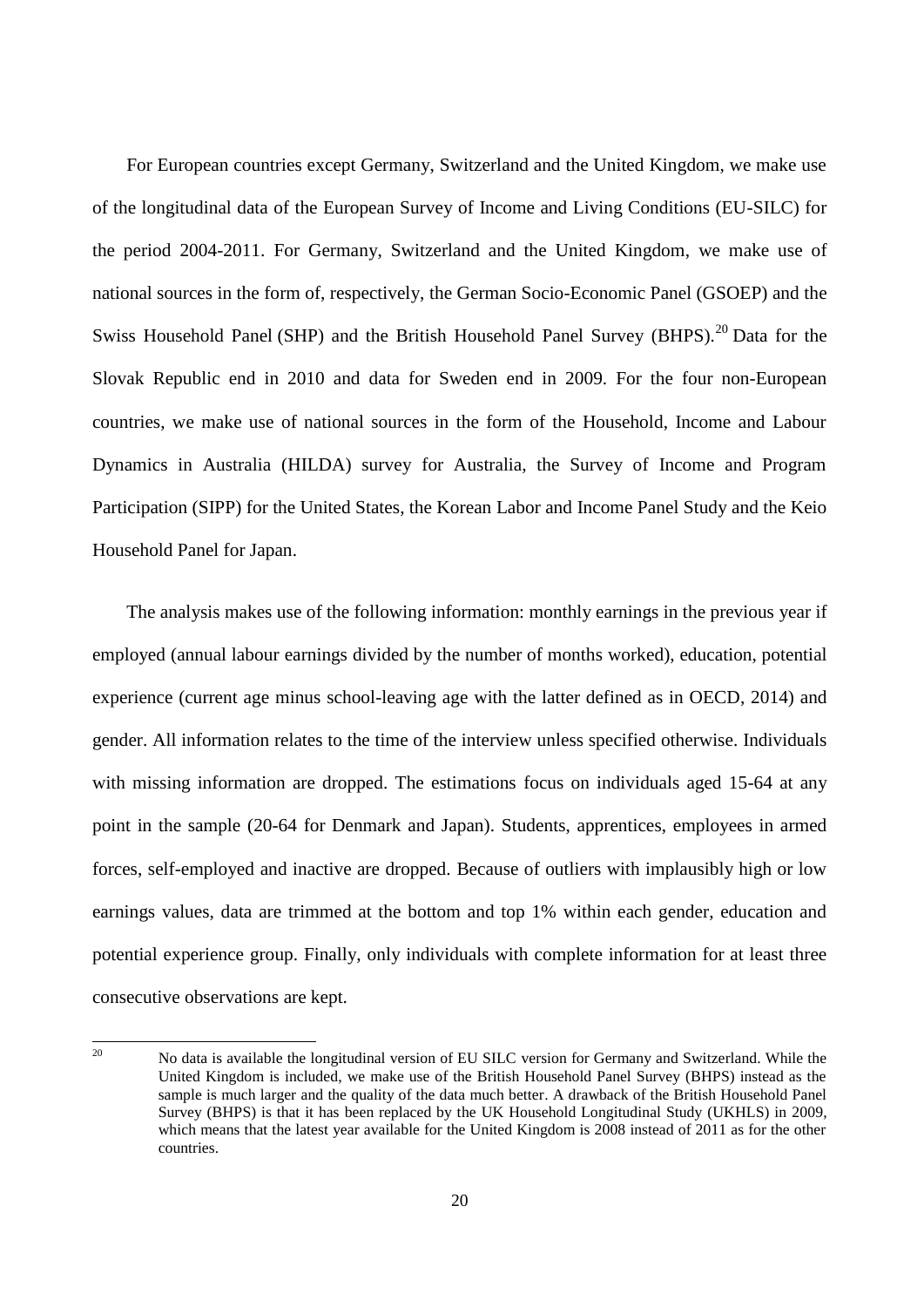#### *4.2 Data on unemployment benefit coverage and generosity<sup>21</sup>*

Individual data on unemployment benefit (UB) coverage among the unemployed are obtained from the European Union Labour Force Survey (EU-LFS) for the European countries, Household, Income and Labour Dynamics (HILDA) for Australia, Keio Household Panel Survey (KHPS) for Japan, Korean Labor and Income Panel Study (KLIPS) for Korea, National labour force survey for Turkey and the Current Population Survey March supplement (CPS March) for the United States.

Data on unemployment benefit generosity are derived from the OECD's database on taxbenefit policies, which describes redistribution policies for working-age people and their families and allows for comparisons of income adequacy and work incentives over time and across countries. For the present purposes, the replacement rate is allowed to vary by decile of the previous wage and, hence, takes account of non-linearities in the replacement rate with respect to the previous wage. This is important because in most OECD countries unemployment benefits are capped at a given ceiling. Moreover, many countries apply declining replacement rates schedules to preserve work incentives over the duration of the unemployment spell.

#### *4.3 Validation*

Since the household panels used in this paper are not necessarily designed for the purposes of making cross-country comparisons of earnings inequality and unemployment, an external validation exercise is conducted to assess how well the data used can re-produce standardised

<sup>21</sup> For descriptive statistics on UB coverage and generosity by country, see Garnero et al. (2016).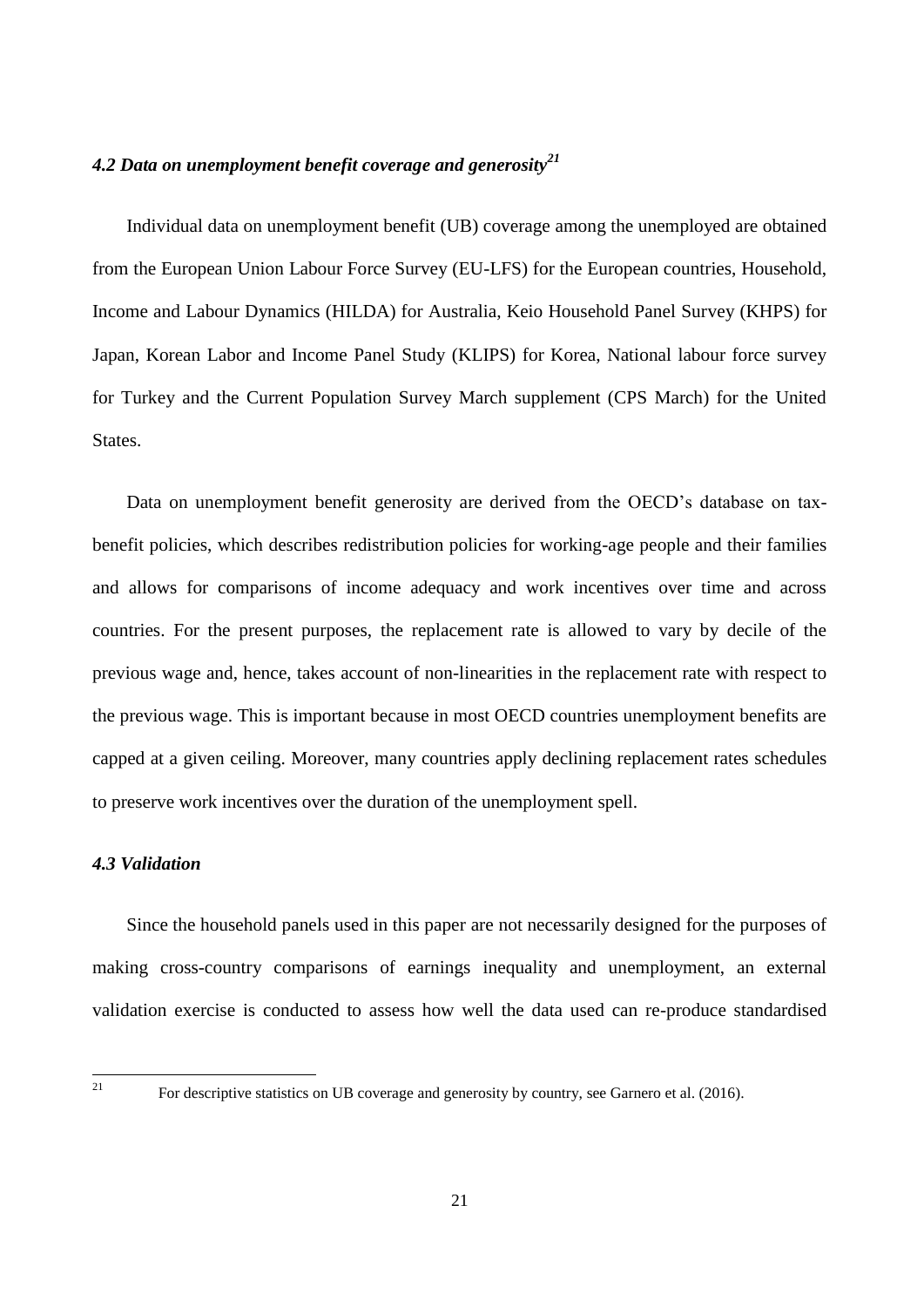indicators of inequality and unemployment that have been constructed by the OECD. The results are reported in Table A2 and suggest that the data used in this paper can reproduce the OECD measures of unemployment and inequality well. The internal validity of the simulated data is assessed by comparing the simulated values for inequality, unemployment and benefit coverage with those in the same year in the actual data. The results are reported in Table A3 and generally suggest a very good fit between the actual and the simulated data.

#### **5. Results**

#### *5.1 Results by country*

Table 3 provides a comprehensive picture of short-term earnings inequality, long-term earnings inequality and earnings mobility across 24 OECD countries based on a consistent methodology and comparable data. Earnings inequality is measured in terms of the Gini, Theil, Mean Logarithmic Deviation, and the P80/P20 and P90/P10 percentile ratios.<sup>22</sup> Earnings mobility is defined as the percentage reduction in short-term earnings inequality over time as a result of mobility (Shorrocks's mobility index). The measures over ten years relate to individuals aged 15 to 54 years old (20 to 54 for Denmark and Japan) in the reference year while the measures over 20 years focus on young persons aged 15-24 in the reference year (20-29 for Denmark and Japan). Since the latter focus on young people and cover the most important part of their career, at least in terms of mobility, these are used to provide a lower-bound estimate of the role of mobility for life-

 $\overline{1}$ 

<sup>22</sup> A minimum income floor of 10% is imposed for those individuals who are unemployed and do not qualify for an unemployment benefit is imposed when computing the Theil index, the Mean Logarithmic Deviation, and the percentile ratios. This is necessary because these indices cannot be calculated in the presence of zero earnings. We run a sensitivity analysis to test that this choice does not affect our results (see Section 7).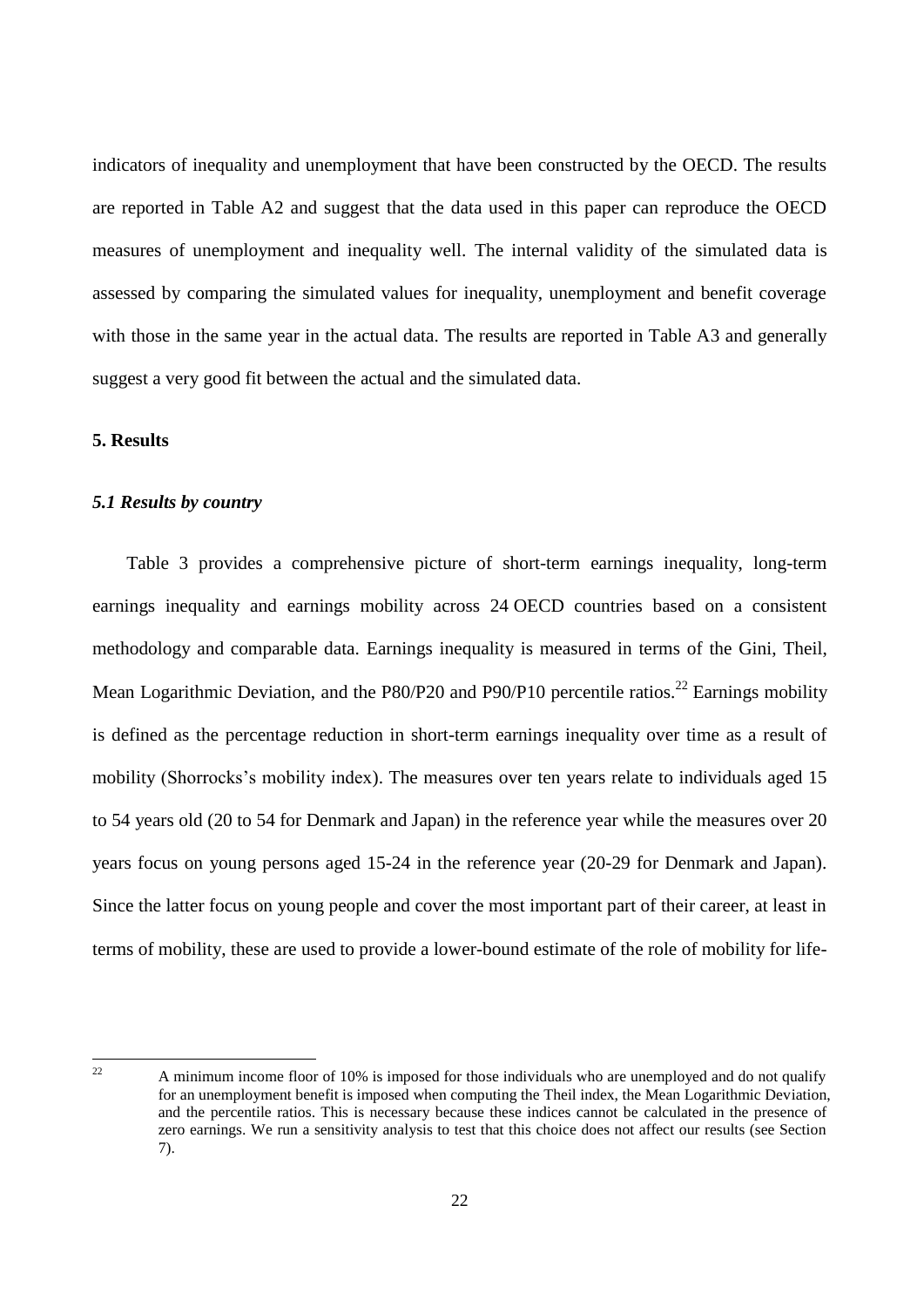time inequality. Annex Table A5 provides similar results that focus on continuously employed persons and hence abstracts from movements between unemployment and employment.<sup>23</sup>

The results show that on average across the countries analysed mobility reduces earnings inequality by around 25% over the working life. This can be seen from the Gini index over 20 years which provides a crude indication of the role of mobility for inequality over the working life since it follows young persons during the first twenty years of their careers when mobility is most important. Results focusing only on continuously employed individuals, which abstract from movements in and out of employment, suggest that short-term and long-term earnings inequality are considerably lower than those for active individuals and that the proportional inequalityreducing effect of mobility is also substantially lower (about 15%) (Table A5).

While these results indicate that short-term earnings inequality contains a sizeable transitory component, it also implies that the bulk of earnings inequality is permanent in nature. Long-term earnings inequality reflects structural differences in earnings which are determined by the structure of labour demand and supply, and the nature of policies and institutions.

#### *[Insert Table 3 here]*

#### *5.2 Results by socio-economic group*

Figure 2 documents how the importance of earnings mobility evolves over the life course by focusing on the Spearman rank correlation between earnings in a given year and long-term earnings across individuals. This correlation strengthens rapidly with age and peaks around 0.85

 $23$ Rather than re-estimating the simulation parameters using a highly selected sample of persons who are continuously employed during the sample period this is done *ex post* by assuming that persons who are predicted to become unemployed remain in the current employment state. In terms of the transition matrix, this means that transitions in and out of unemployment are added to the diagonal elements of the matrix.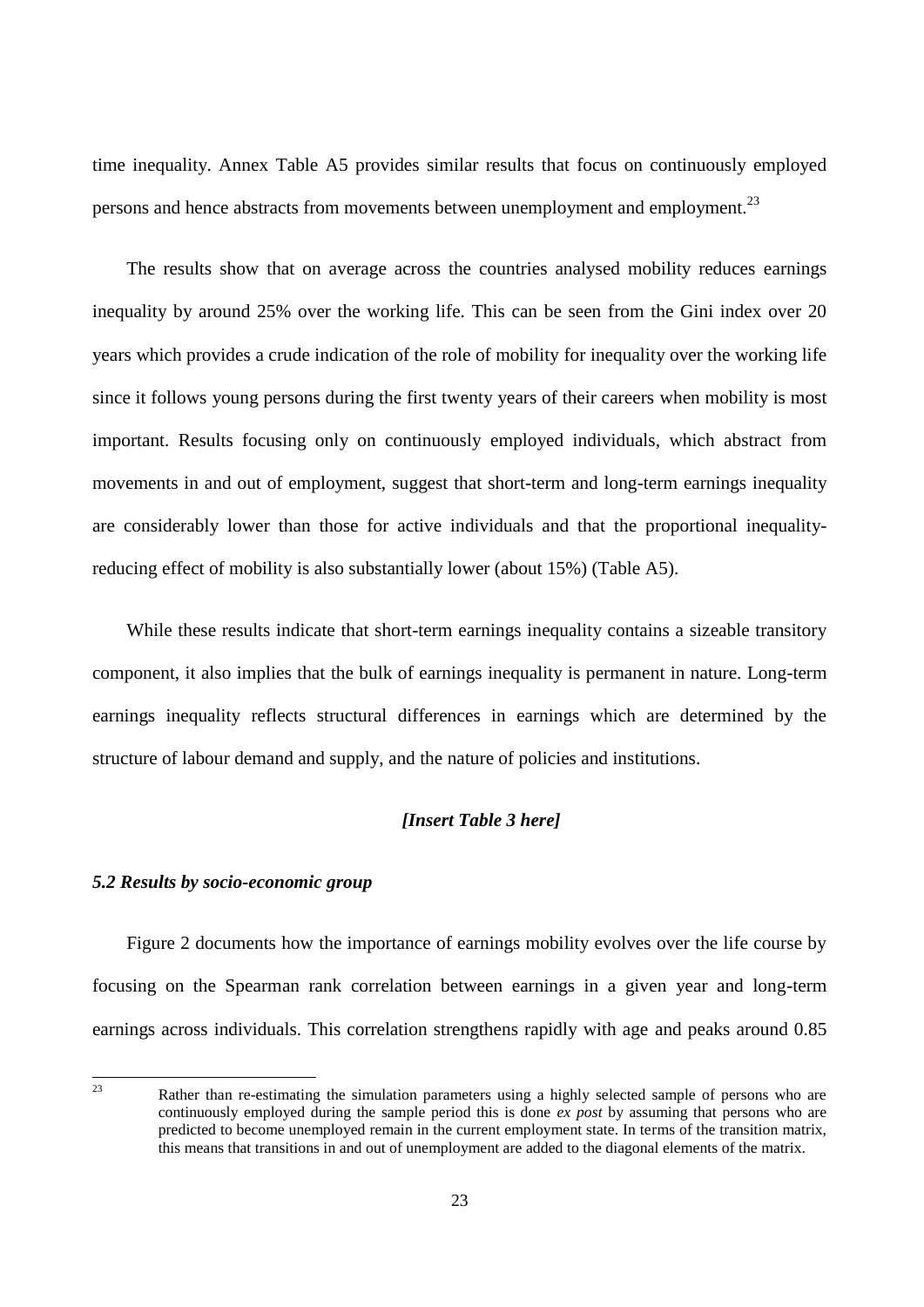when people are in their early forties and then remains persistently high until their late fifties. This implies that mobility is concentrated during the first decade of worker careers and that the relative earnings position for prime-age workers can be considered representative of their position in the distribution of life-time earnings. The concentration of mobility in the first decade of worker careers partly reflects the sorting of workers across high or low paying jobs.<sup>24</sup>

The same analysis by level of gender and education suggests that mobility for women is slightly higher than for men all at all ages. This is likely to reflect differences in labour market attachment and the importance of non-standard work among women, particularly part-time work. In terms of education, workers with low levels of education show relatively more mobility across the entire working life than workers with intermediate and high levels of educational attainment. This reflects the higher risk of becoming unemployed at each stage of their career.

### *[Insert Figure 2 here]*

#### **6. The relationship between inequality and mobility**

#### *6.1 Cross-country evidence*

In order to provide a first indication of the relationship between inequality and mobility across countries, Table 3 also reports the correlation coefficients between earnings mobility and short-term inequality across countries (bottom row). It shows that the cross-country correlation depends on the measure of earnings inequality used, as was also suggested by Jäntti and Jenkins (2015). It tends to be weak and insignificant when focusing on measures of earnings inequality that consider the entire distribution such as the Gini, the Theil index or the Mean Logarithmic

Similar results are found by Guvenen et al. (2015) using data on millions of US workers over nearly 40 years and by Bönke et al. (2015) who study lifetime earnings of men in Western Germany.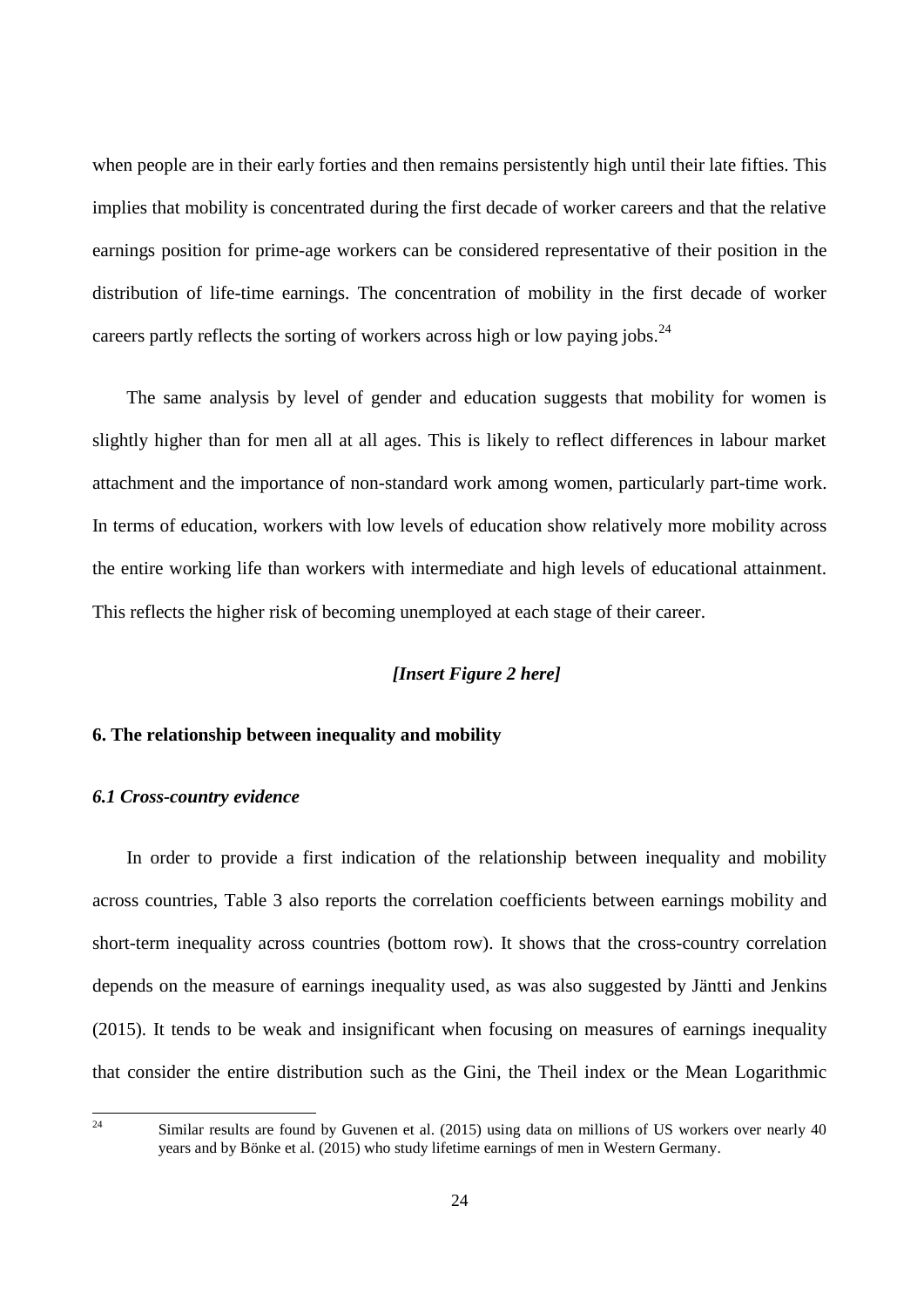Deviation, but positive and statistically significant when focusing on percentile ratios that consider only the tails of the distribution.<sup>25</sup> If mobility is more positively correlated with indices focusing on the tails than with indices focusing on the middle of the distribution, this means that in countries with higher mobility there tends to be more earnings inequality in the bottom or the top of the distribution.

There is some indication that the positive relationship between inequality and mobility in the tails is mainly driven by employment mobility in the lower tail. This is based on two observations. First, Table 3 shows that the relationship between inequality and mobility is positive and statistically significant using P50/P10 but not when using P90/P50. Second, Table A5 in the Annex shows that when one abstracts from movements in and out of employment, the relationship between earnings mobility and inequality becomes negative or insignificant.<sup>26</sup>

In order to analyse the relationship between earnings inequality and mobility in more detail, it is important to look not just at the global level of mobility and inequality but also at their relationship along the entire earnings distribution.<sup>27</sup> A straightforward way of doing this is to use the percentile ratios P20/P10, P30/P20, … , P90/P10 to characterise the relationship between short-term inequality and mobility along different segments of the distribution. Figure 3 shows respectively the short-term decile ratios on average across countries (Panel A), the corresponding mobility rates for each percentile ratio on average across countries (Panel B) and the correlation

 $25$ The results are unchanged when excluding countries one or two countries at a time.

<sup>&</sup>lt;sup>26</sup> Somewhat similar results are found when focusing on cohorts aged 15-24 in 2010 over 20 years (see Garnero et al., 2016, for details). However, in this case, the positive relationship is also found in the top half of the distribution. This reflects the fact that employment mobility is important for young workers in general and not just those with low earnings

<sup>&</sup>lt;sup>27</sup> In a similar spirit, Schluter and Trede (2003) find that income mobility is larger in Germany than in the United States, because higher mobility in the bottom of the distribution in Germany is combined with an implicitly higher weighting by the mobility index at the bottom (inequality indices by construction do not give the same weight to the entire income spectrum).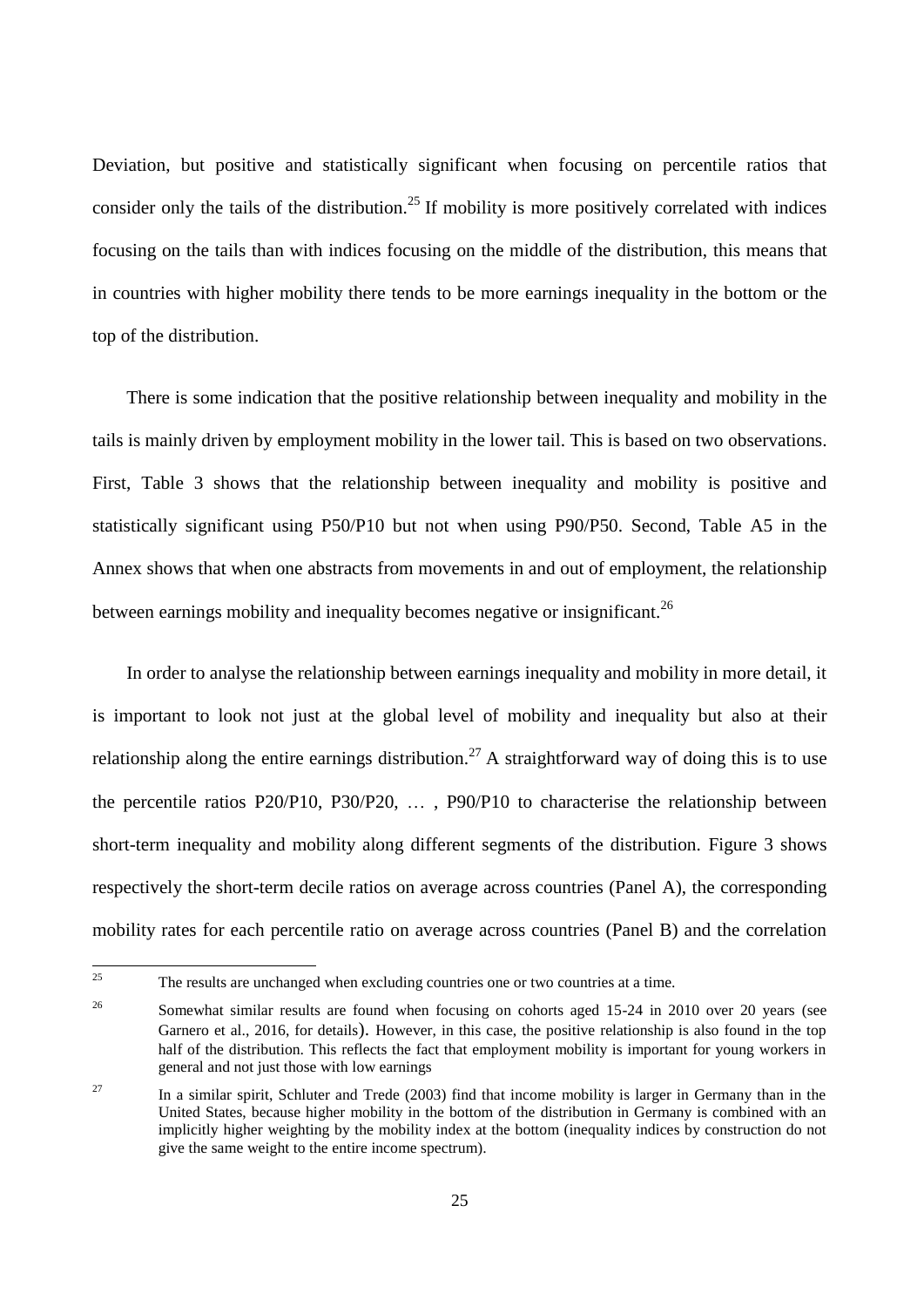coefficients between the percentile ratios and the corresponding mobility measures across countries (Panel C).

On average across countries, short-term earnings inequality as measured by these percentiles ratios is broadly constant along the distribution on earnings, except for the first percentile ratio P20/P10 where it is somewhat higher (Panel A). Thus, earnings increase more or less proportionally along the distribution, consistent with the commonly used assumption that the distribution of earnings is log normal. This means that positional mobility requires increasingly large absolute changes in earnings the higher the level of earnings.

The equalising effect of mobility is strongly concentrated in the bottom of the distribution due to the importance of movements in and out of employment for long-term earnings inequality (Panel B). In part, this pattern is mechanical. The equalising effect of employment mobility would still be concentrated in the bottom of the distribution if the risk of unemployment were to be uniformly distributed among employed persons. The reason for this is that all such movements matter for long-term earnings in the bottom of the distribution but only those involving high-wage earnings have an equalising impact in the top of the distribution. However, the equalising effect of employment mobility also depends on many country-specific factors such as the level of unemployment, the degree of unemployment turnover and the effectiveness of unemployment insurance systems in sustaining incomes during periods of unemployment.

The correlation between earnings mobility and short-term inequality across countries is positive and statistically significant in the bottom of the earnings distribution, and not significantly different from zero in the rest of the distribution (Panel C). The positive correlation in the bottom of the distribution reflects the greater importance of employment mobility in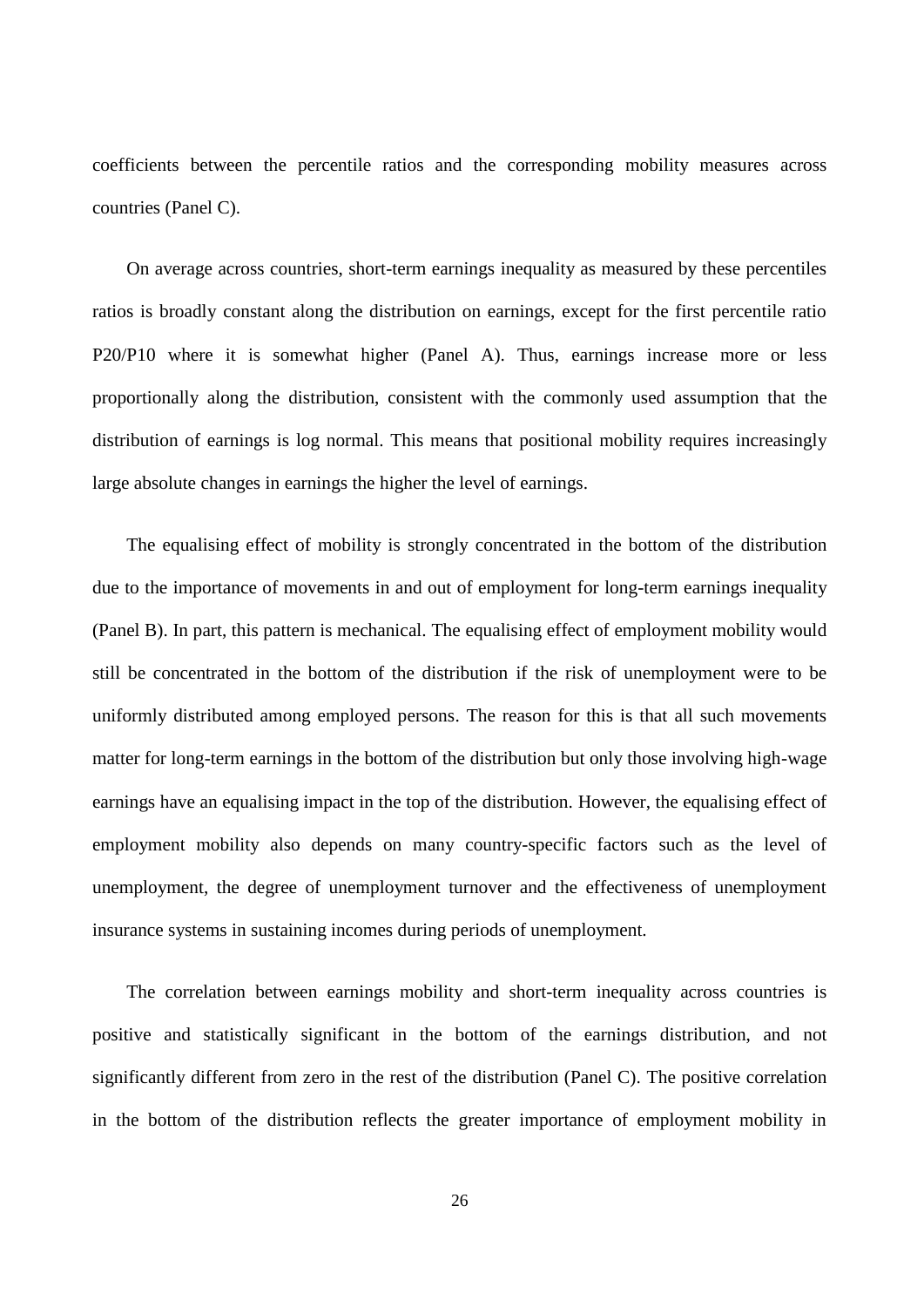countries with more inequality in the bottom of the earnings distribution. If we exclude employment mobility, as is done in Figure A2 in the Annex, the positive relationship at the bottom disappears while the correlations in the upper parts of the distribution remain largely the same.

#### *[Insert Figure 3 here]*

These results provide two important insights. First, earnings mobility and inequality do not always go hand-in-hand as is often suggested in the popular discourse. Second, higher employment mobility, i.e. movements in and out of employment, in the bottom of the distribution is associated with more earnings inequality. Since individuals in the  $10^{th}$  or particularly the  $20^{th}$ percentile of the earnings distribution are employed in the large majority of countries, this tends to reflect more inequality in earnings among employed workers.<sup>28</sup>

## *6.2 Accounting for group effects*

This sub-section analyses to what extent the relationship between earnings mobility and inequality is driven by particular workforce groups. Earnings mobility consists both of betweengroup mobility, which is largely related to expected changes in earnings based on one's groupspecific earnings-experience profile, and within-group mobility, which relates largely to the unpredictable components of earning mobility.

Table 4 decomposes earnings inequality and mobility within and between groups on average across countries. The decomposition considers 24 groups according to gender, age (four 10-year groups) and education (three groups). Inequality is measured using the Theil index and the Mean

<sup>28</sup> For the same reason, this finding is unlikely to be driven by the negative relationship between the generosity of unemployment benefits and unemployment turnover.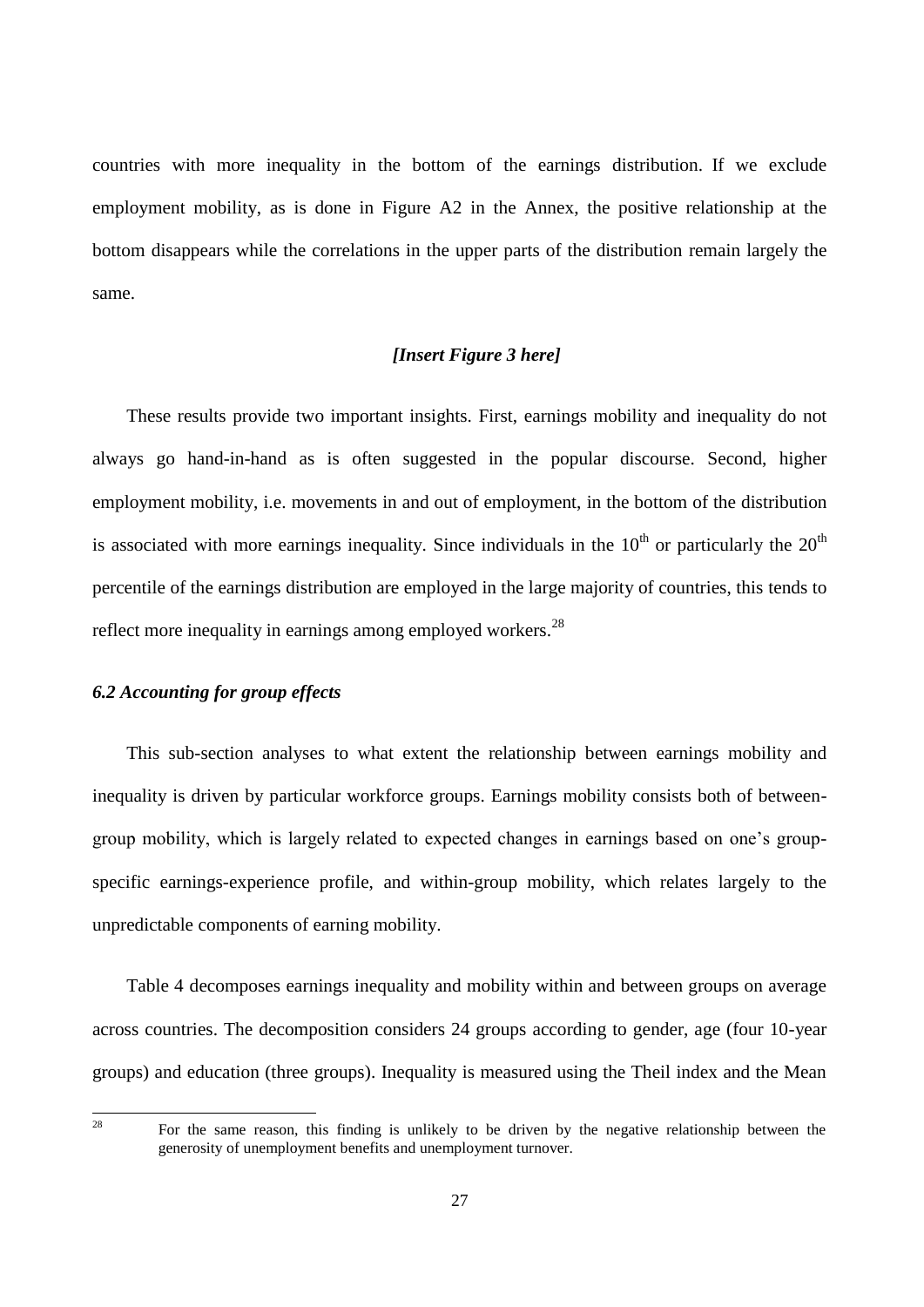Logarithmic Deviation since, unlike the Gini and percentiles ratios, these belong to the class of generalised entropy indices which are additively decomposable across sub-groups. Since the Theil index and Mean Logarithmic Deviation require positive earnings, zero earnings for unemployed persons without benefits are replaced by a value of 10% of the country median (as shown in the sensitivity analysis, this has no impact on the qualitative results).

The results show that mobility is largely concentrated within groups (around 90% on average) and hence reduces within-group earnings inequality more than inequality between groups. The cross-country correlation between short-term earnings inequality and mobility within and between groups is mostly insignificant. If anything, the positive relationship is driven by the within-group component, i.e. the part that relates largely to the unpredictable components of earning mobility.

#### *[Insert Table 4 here]*

Finally, repeating the same analysis of the relationship between earnings inequality and mobility across countries (cf. Figure 3) for different groups of workers suggests that the monotonic decline over the distribution carries through within individual groups. Table 5 shows that differences by gender and age groups are very small while the differences by education groups are larger, but still reveal a weak declining pattern (see Table A6 in the Annex for employed only). The correlation between earnings inequality and mobility in the bottom of the distribution is positive and statistically significant for all groups. In the case of low skilled workers, the positive correlation can be found also higher in the distribution, reflecting to the more pervasive risk of unemployment among low-skilled workers at each stage of their career. In conclusion, there is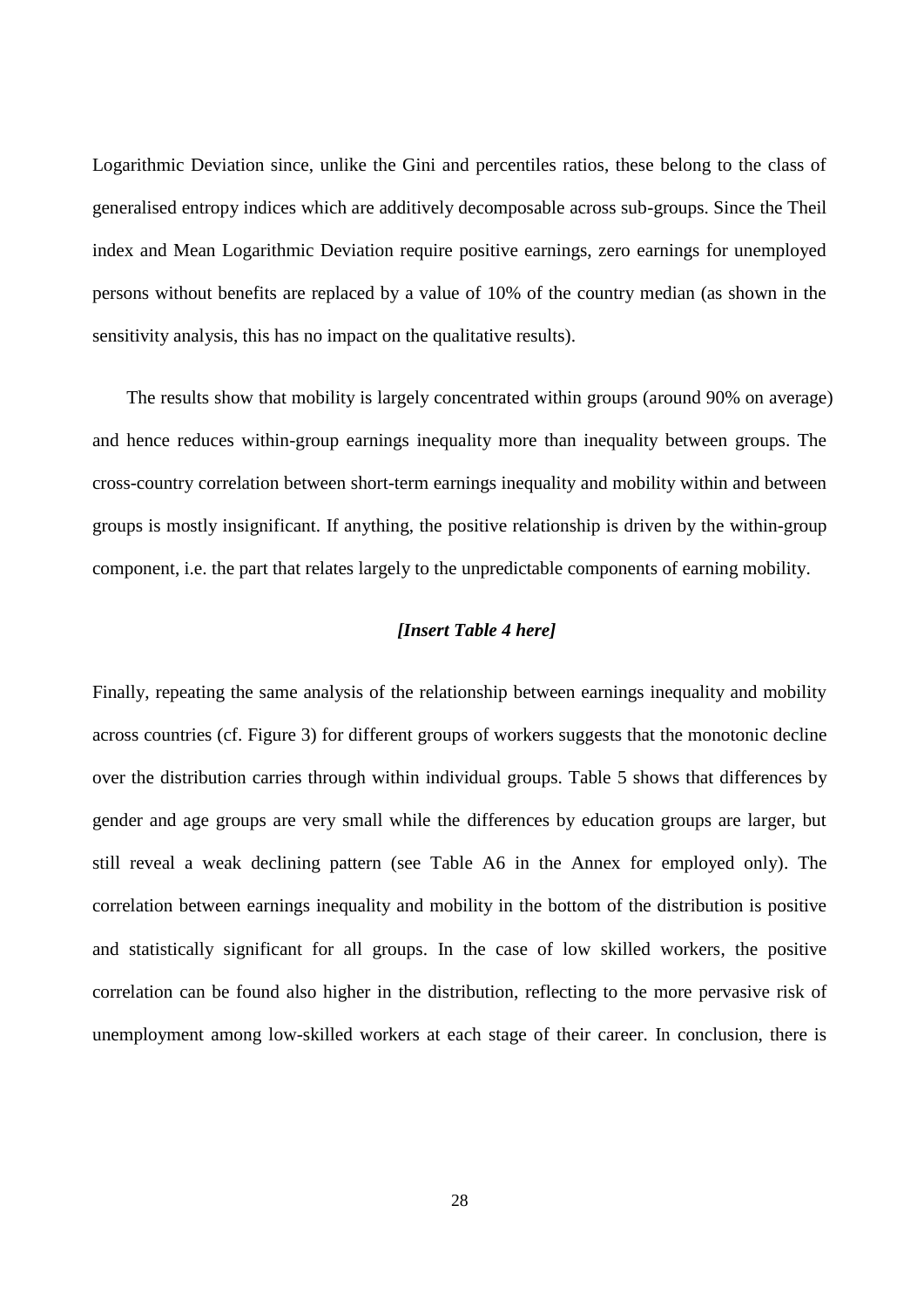little indication that the relationship between earnings inequality and mobility differs strongly across groups.<sup>29</sup>

#### *[Insert Table 5 here]*

#### *6.3. Sensitivity analysis*

Annex IV provides a detailed assessment of the sensitivity of the baseline results to changes in the simulation procedure comparing the baseline results with those that are obtained by changing one feature of the simulation procedure at a time. The sensitivity analysis shows that alternative specifications may in some cases slightly change the specific estimates of short-term, long-term inequality and mobility (in all cases in the expected direction) but never affect the main conclusions. Importantly, it shows that the correlation between short-term earnings inequality and mobility does not depend on the specific way the simulation procedure was implemented. The correlation coefficient between inequality and mobility with the Gini index is statistically insignificant in all cases. The correlation coefficient with the P90/P10 ratio is positive and statistically significant in all cases except when hourly instead of monthly earnings are used.

#### **7. Conclusions**

Over the past years the perception that inequality is rising and upward mobility stalling has come under the spotlight in many OECD countries and has become the subject of fierce political discussions. A specific debate has focused on the link between inequality and mobility across the

 $29$ <sup>29</sup> However, the welfare implications of employment mobility are likely to differ across workforce groups. Being in the bottom of the distribution is likely to be a temporary status for many young people who will rapidly move up to better jobs in the first years of their careers. Higher mobility at the bottom tail of the distribution therefore represents higher hopes of upward mobility for young people. The same may not apply to unskilled workers who experience high employment mobility, i.e. in and out of employment, but little mobility up the earnings ladder. In this case, mobility will still have an equalising effect but just among those in the bottom of the distribution.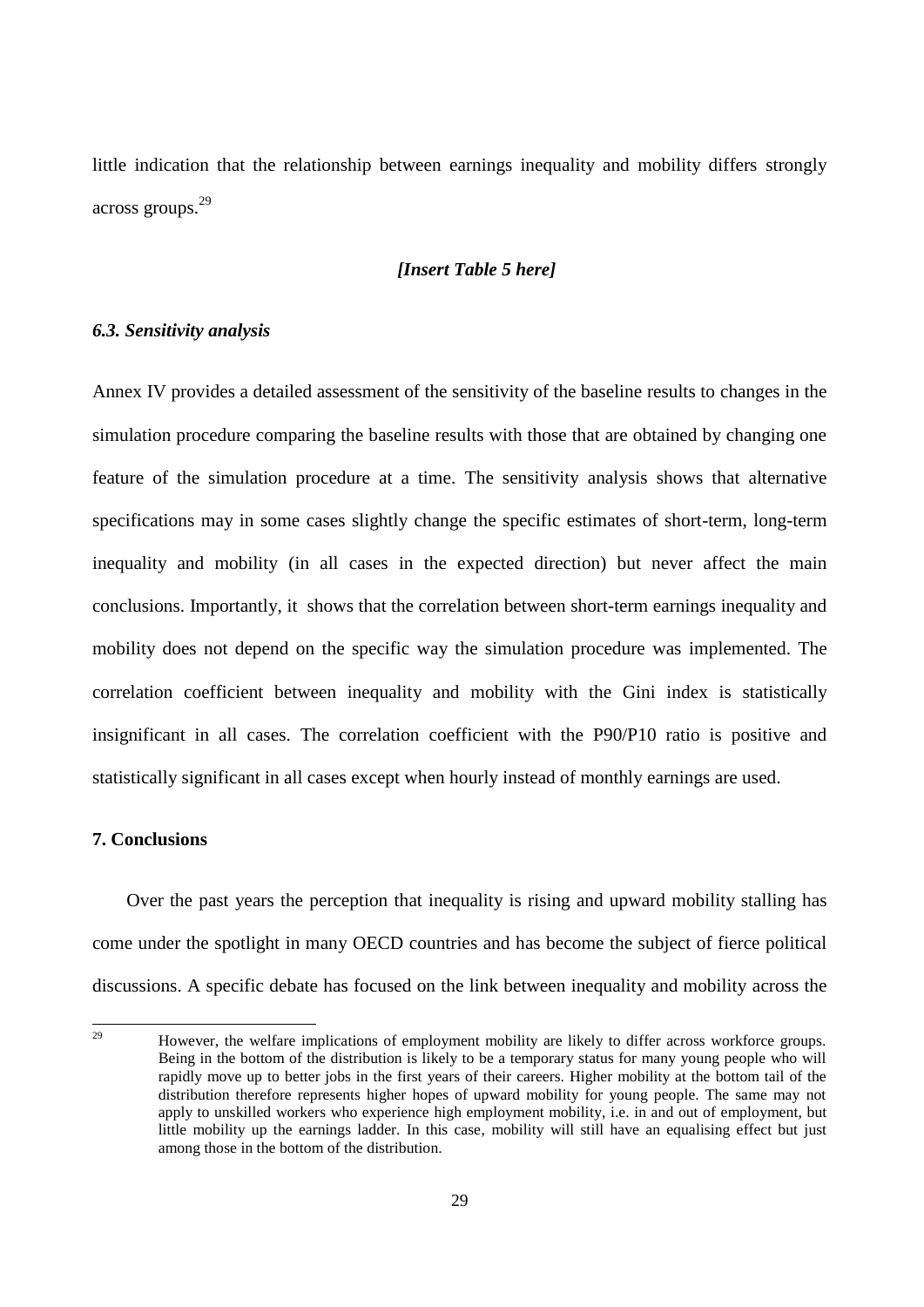working life and across generations. A widespread belief states that a more unequal distribution of earnings is the price to pay for more opportunities across the working life and across generations. Existing empirical studies have tended to focus on comparisons between the United States and a handful of European countries, notably because of the lack of comparable data, and have provided only mixed support for this belief.

The main contribution of this paper is to provide for the first time comprehensive evidence across a large number of advanced economies on the importance of intra-generational mobility and its relationship with earnings inequality. It does so by adapting and extending the simulation methodology proposed by Bowlus and Robin (2012) to generate individual earnings and employment trajectories in the longer term using short panel data for 24 OECD countries. A validation exercise using social security data for Italy shows that this approach captures the observed evolution of earnings and, particularly, the degree of mobility rather well. The evidence provided in this paper provides two key insights:

 Taking account of intra-generational mobility does not have major implications for assessing the depth of earnings inequalities. This means that countries with high inequalities at a point in time most often also tend to have high inequalities in terms of life-time earnings. This conclusion is based on two important findings. The first is that intra-generational mobility is not sufficiently important to equalise earnings differences that exist across individuals within a given year over the life-time. The bulk of earnings inequality at a given time is permanent. The second is that the results offer only mild and qualified support for the belief that higher earnings inequality is consistently associated with higher intra-generational mobility. While some countries, such as the United States, exhibit both relatively high inequality and mobility levels, other countries combine high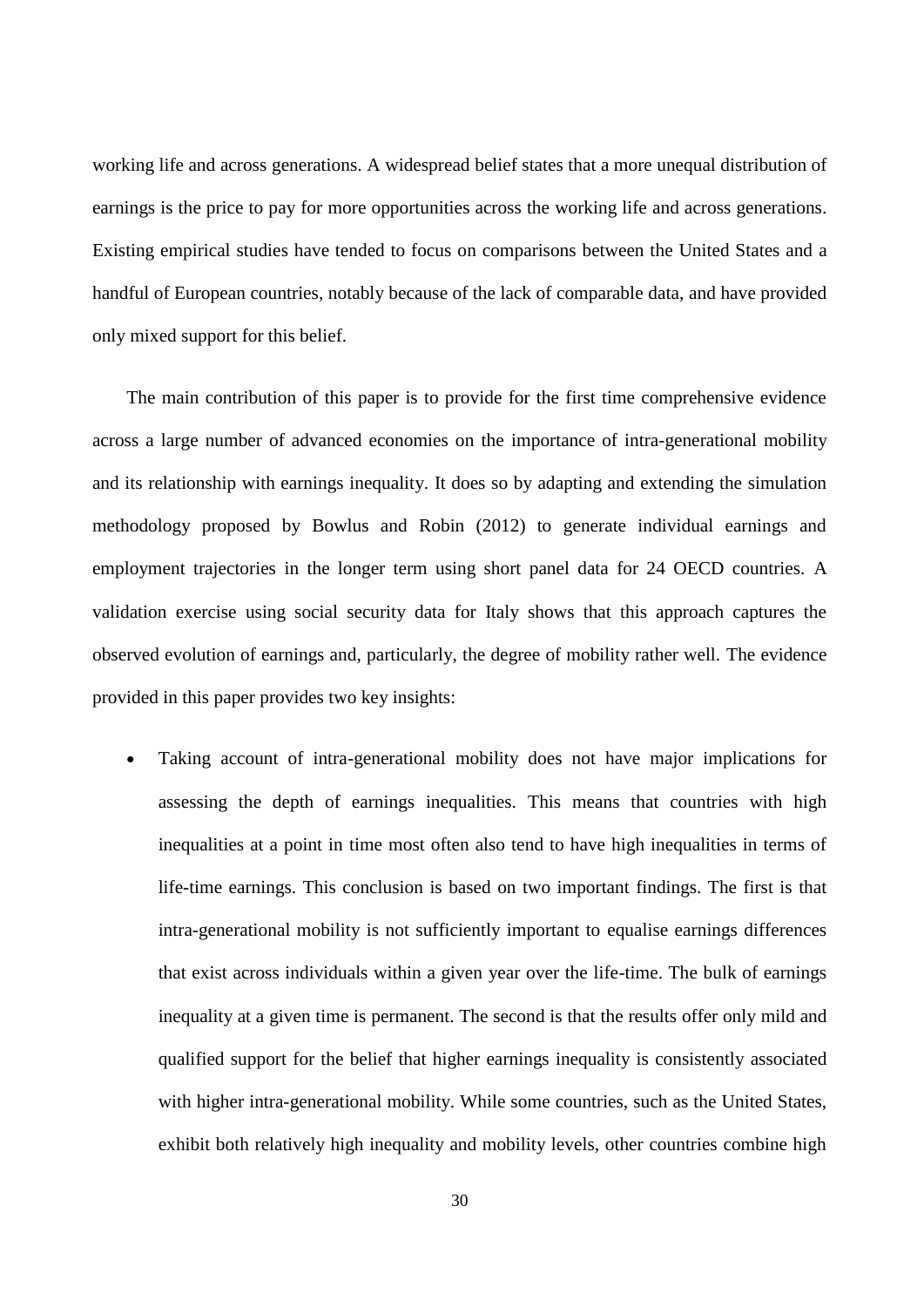inequality with low levels of mobility (e.g. Japan) or vice versa. The absence of a clearcut relationship between earnings inequality and mobility across countries suggests that policies and institutions can give rise to different combinations of inequality and mobility.

 To the extent that there is a positive relationship between inequality and intragenerational mobility this tends to be driven by employment mobility (movements between employment and unemployment) and inequality in the bottom of the distribution. This most likely reflects the role of policies and institutions for wage compression in the bottom of the distribution and employment mobility.<sup>30</sup> Policies and institutions such as unemployment benefits, statutory minimum wages and collective wage agreements effectively impose wage floors and, as a result, have a tendency to lead to a more compressed wage distribution. In doing so, these institutions also make it harder for individuals to escape unemployment and hence reduce employment mobility. In countries where such institutions are weak, unemployed workers may find jobs more easily but these jobs tend to be less well paid and less secure since due to the weaker bargaining position of unemployed persons.<sup>31</sup>

The present results qualify previous findings by Bowlus and Robin (2012) who find, using a sample of five countries, that earnings mobility is positively correlated with base-year inequality

 $30^{\circ}$ <sup>30</sup> Previous research has found that institutions play a particularly important role in shaping inequalities in the bottom of the distribution (see among others Autor *et al*., 2014; Firpo *et al.,* 2011; Machin, 1997; Nickell and Layard, 1999) as well as for unemployment turnover, particularly through their impact on the unemployment outflow rate (Murtin et al., 2014).

<sup>&</sup>lt;sup>31</sup> An alternative explanation could be that in countries with more dispersion in the bottom of the distribution workers face stronger incentives for moving between jobs. To the extent that such job-to-job flows tend to be associated with intermediate spells of unemployment (as contracts may not always connect exactly), higher job mobility in the bottom could be associated with more employment mobility. However, since this explanation assumes that job mobility is driven by differences in wages, one would expect observing a similar relationship between earnings inequality and mobility when focusing exclusively on continuously employed workers. Since this is not the case we do not view this as a good explanation.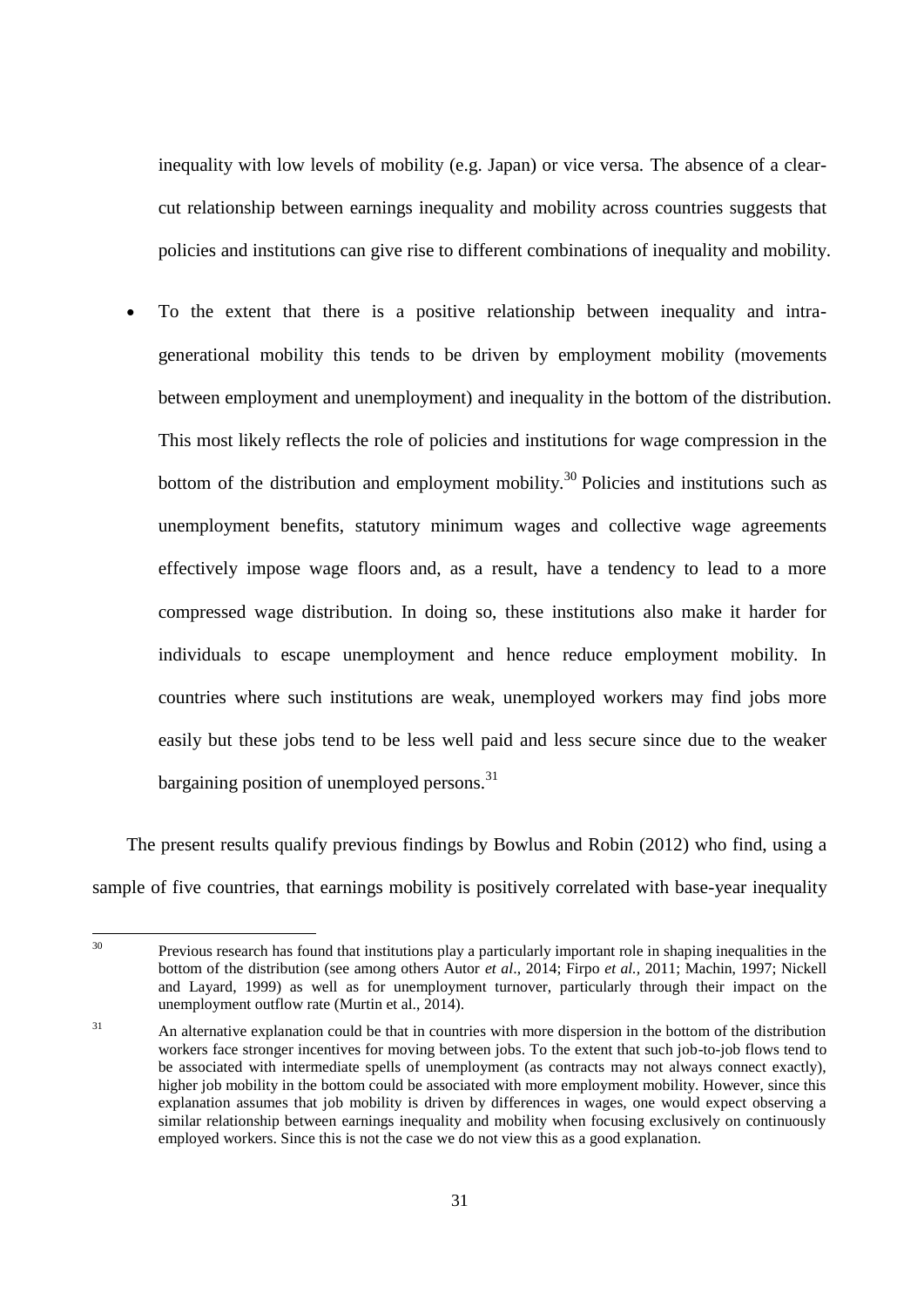when earnings inequality. The analysis presented here suggest that these results hinge to an important extent on the measure of inequality used and, specifically, the use of measures that focus on the tails of the distribution. Moreover, the positive relationship between earnings inequality and mobility, which is found when focusing on the tails of the distribution, is driven by the relationship between inequality in the bottom of the distribution and movements between employment and unemployment.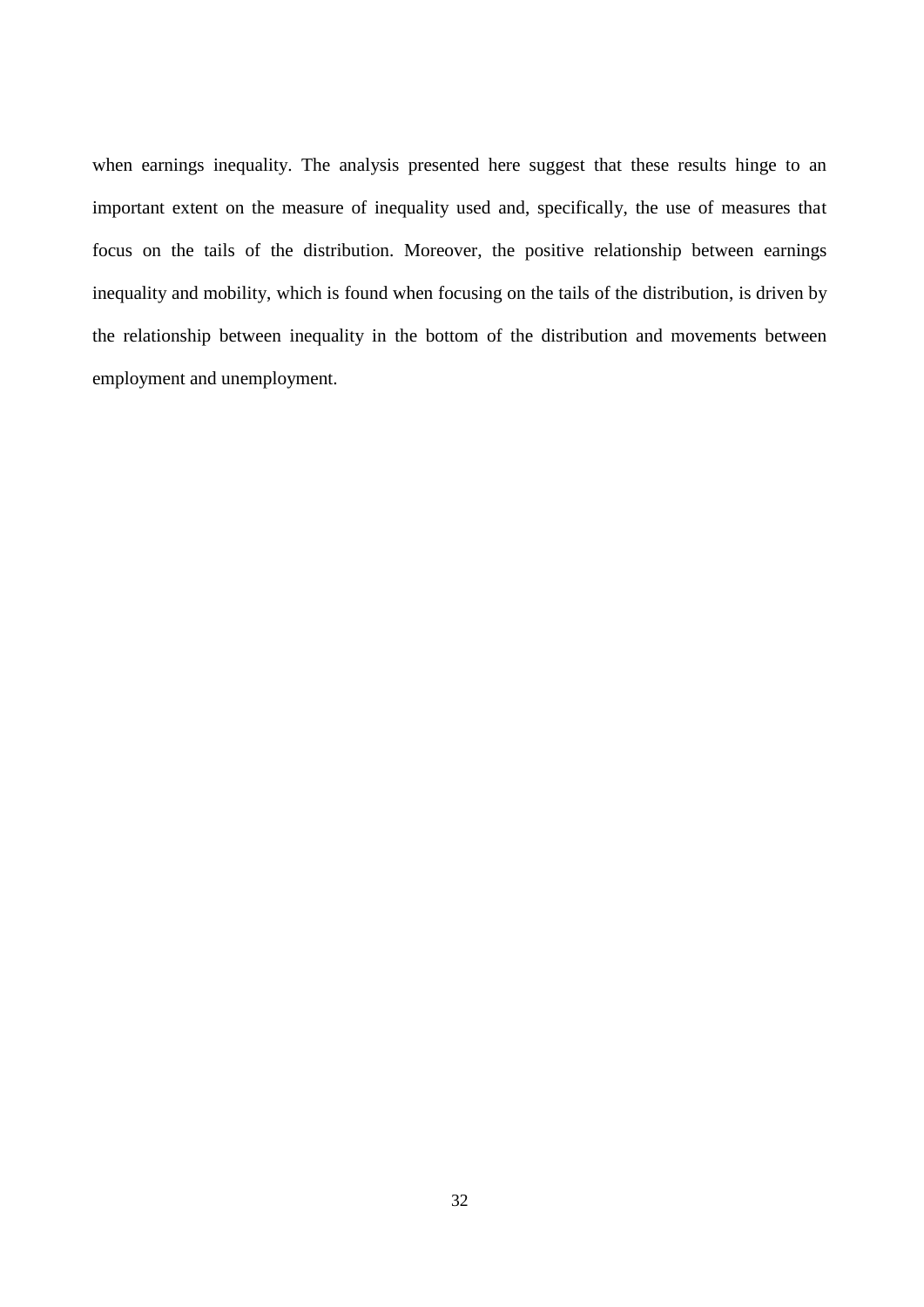#### **REFERENCES**

- Aaberge, Rolf, and Magne Mogstad, "Inequality in Current and Lifetime Income," *Discussion Papers No. 726* Research Department of Statistics Norway (2012).
- Aaberge, Rolf, Anders Björklund, Markus Jäntti, Marten Palme, Peder J. Pedersen, Nina Smith and Tom Wennemo, "Income Inequality and Income Mobility in the Scandinavian Countries Compared to the United States," *Review of Income and Wealth* 48, no. 4 (2002), 443-469.
- Autor, David H., Alan Manning and Christopher L. Smith, "The Contribution of the Minimum Wage to U.S. Wage Inequality Over Three Decades: A Reassessment," *NBER Working Paper No. 16533* (2014).
- Bayaz-Ozturk, Gulgun, Richard Burkhauser and Kenneth Couch, "Consolidating the Evidence on Income Mobility in the Western States of Germany and the U.S. from 1984-2006," *NBER Working Papers No. 18618* (2012).
- Benabou, Roland and Efe A. Ok, "Social Mobility and the Demand For Redistribution: the Poum Hypothesis," *The Quarterly Journal of Economics* 116, no. 2 (2001), 447-487.
- Bjorklund, Anders, "A Comparison between Actual Distributions of Annual and Lifetime Income: Sweden 1951-89," *Review of Income and Wealth* 39, no. 4 (1993), 377-386.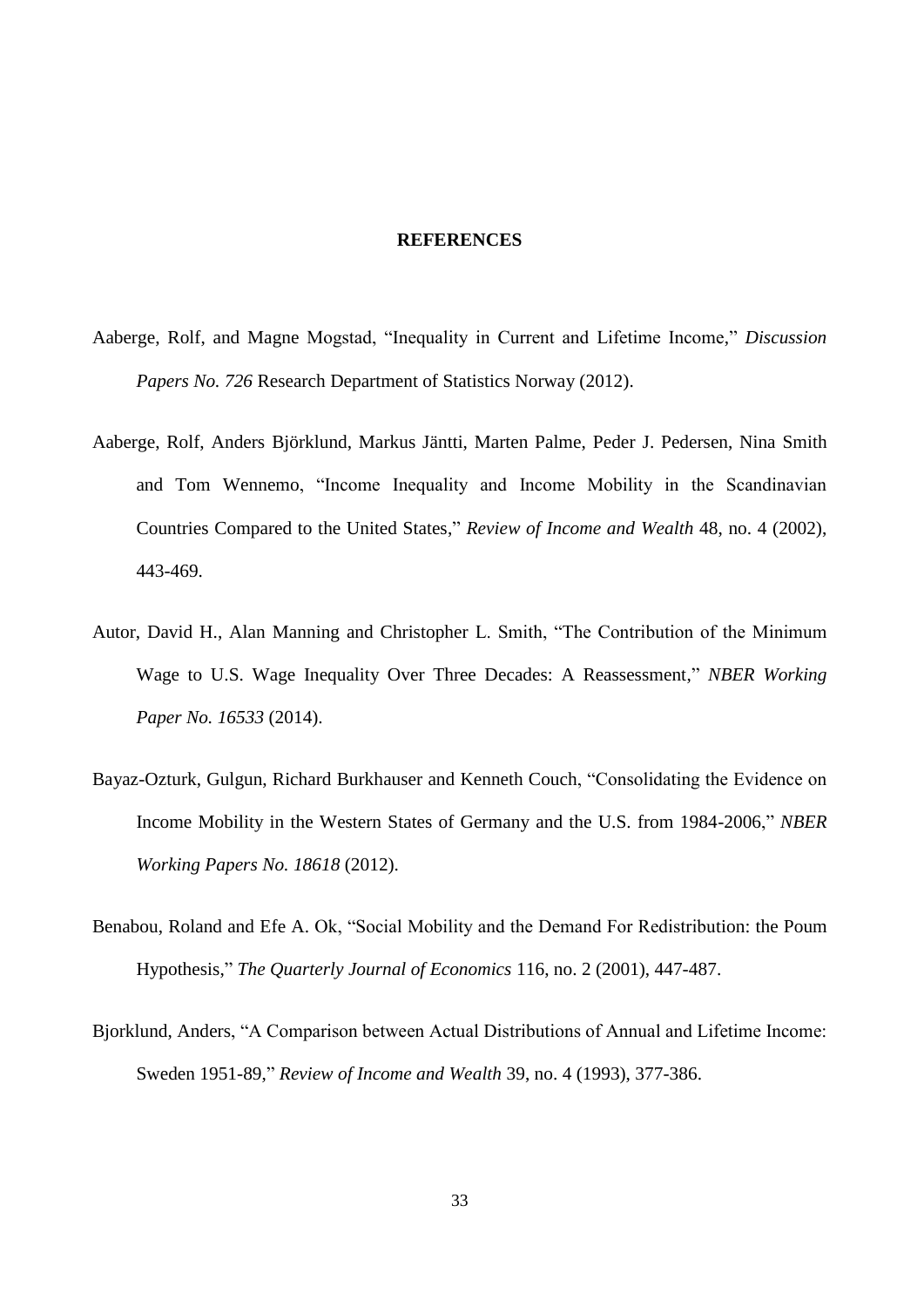- Bönke, Timm, Giacomo Corneo and Holger Lüthen, "Lifetime Earnings Inequality in Germany," *Journal of Labour Economics* 33, no. 1 (2015), 171-208.
- Bowlus, Audra and Jean-Marc Robin, "Twenty Years of Rising Inequality in US Lifetime Labor Income Values," *Review of Economic Studies* 71, no. 3 (2004), 709-742.
- Bowlus, Audra and Jean-Marc Robin, "An International Comparison Of Lifetime Inequality: How Continental Europe Resembles North America," *Journal of the European Economic Association* 10, no. 6 (2012), 1236-1262.
- Buchinsky, Moshe and Jennifer Hunt, "Wage Mobility In The United States," *The Review of Economics and Statistics* 81, no. 3 (1999), 351-368.
- Burkhauser, Richard and John Poupore, "A Cross-National Comparison Of Permanent Inequality In The United States And Germany," *Review of Economics and Statistics* 79, no. 1 (1997), 10-17.
- De Tocqueville, Alexis, *De la démocratie en Amérique,* Éditions Gallimard (1835).
- Firpo, Sergio, Nicole Fortin and Thomas Lemieux, "Occupational Tasks, and Changes in the Wage Structure," *IZA Discussion Papers*, no. 5542 (2011).
- Flinn, Christopher, "Labour Market Structure and Inequality: A Comparison of Italy and the U.S.," *Review of Economic Studies* 69, (2002) 611-645.
- Garnero, Andrea, Alexander Hijzen and Sébastien Martin, "More unequal, but more mobile? Earnings inequality and mobility in OECD countries," OECD Social, Employment and Migration Working Papers 177 (2016).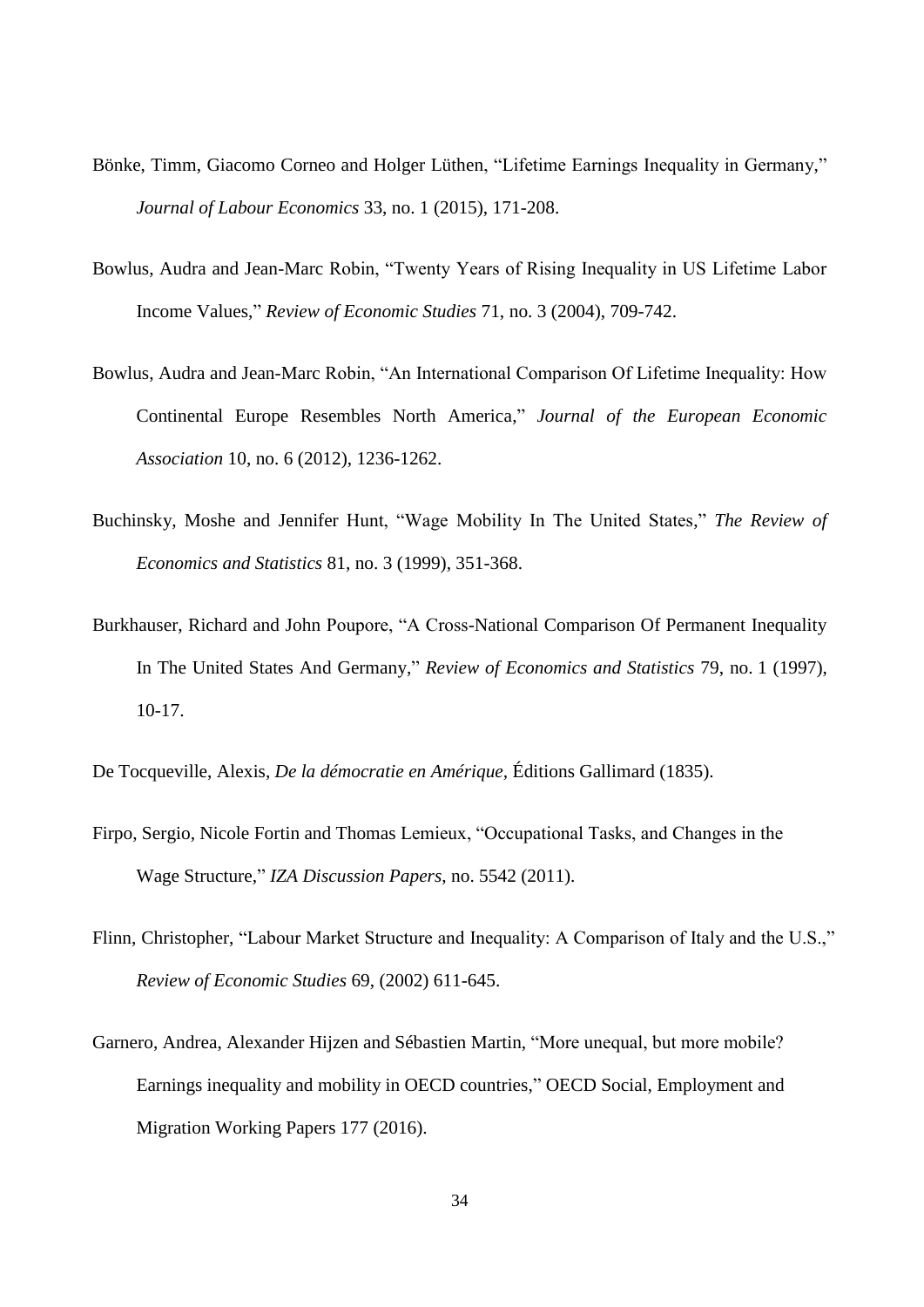- Gottschalk, Peter and Mihn Huynh, "Are Earnings Inequality and Mobility Overstated? The Impact of Non-Classical Measurement Error," *Review of Economics and Statistics* 92 (2010), 302–315.
- Guvenen, Fatih, Fatih Karahan, Serdar Ozkan and Jae Song, "What Do Data on Millions of U.S. Workers Reveal about Life-Cycle Earnings Risk?" *Federal Reserve Bank of New York Staff Report No. 710* (2015).
- Jäntti, Markus and Stephen P. Jenkins, "Income Mobility," Chapter 10 in A.B. Atkinson and F. Bourguignon (eds.), *Handbook of Income Distribution* 2 (2015), Elsevier.
- Kopczuk, Wojciech, Emmanuel Saez and Jae Song, "Earnings Inequality and Mobility in the United States: Evidence from Social Security Data since 1937," *Quarterly Journal of Economics* 125, no. 1 (2010), 91-128.
- Krueger, Alan B., "The Rise and Consequences of Inequality," Speech at the Center for American Progress (January 12, 2012).
- Machin, Steve, "The Decline of Labour Market Institutions and the Rise in Wage Inequality in Britain," *European Economic Review* 41/3-5 (1997), 647-657.
- MaCurdy, Thomas, "A Practitioner's Approach to Estimating Intertemporal Relationships Using Longitudinal Data: Lessons from Applications in Wage Dynamics," in J. Heckman and E. Leamer (eds.), *Handbook of Econometrics* 6A, (2007), Elsevier.
- Murtin, Fabrice, Alain de Serres and Alexander Hijzen, "Unemployment and the coverage extension of collective wage agreements," *European Economic Review* 71(C) (2014), 52-66.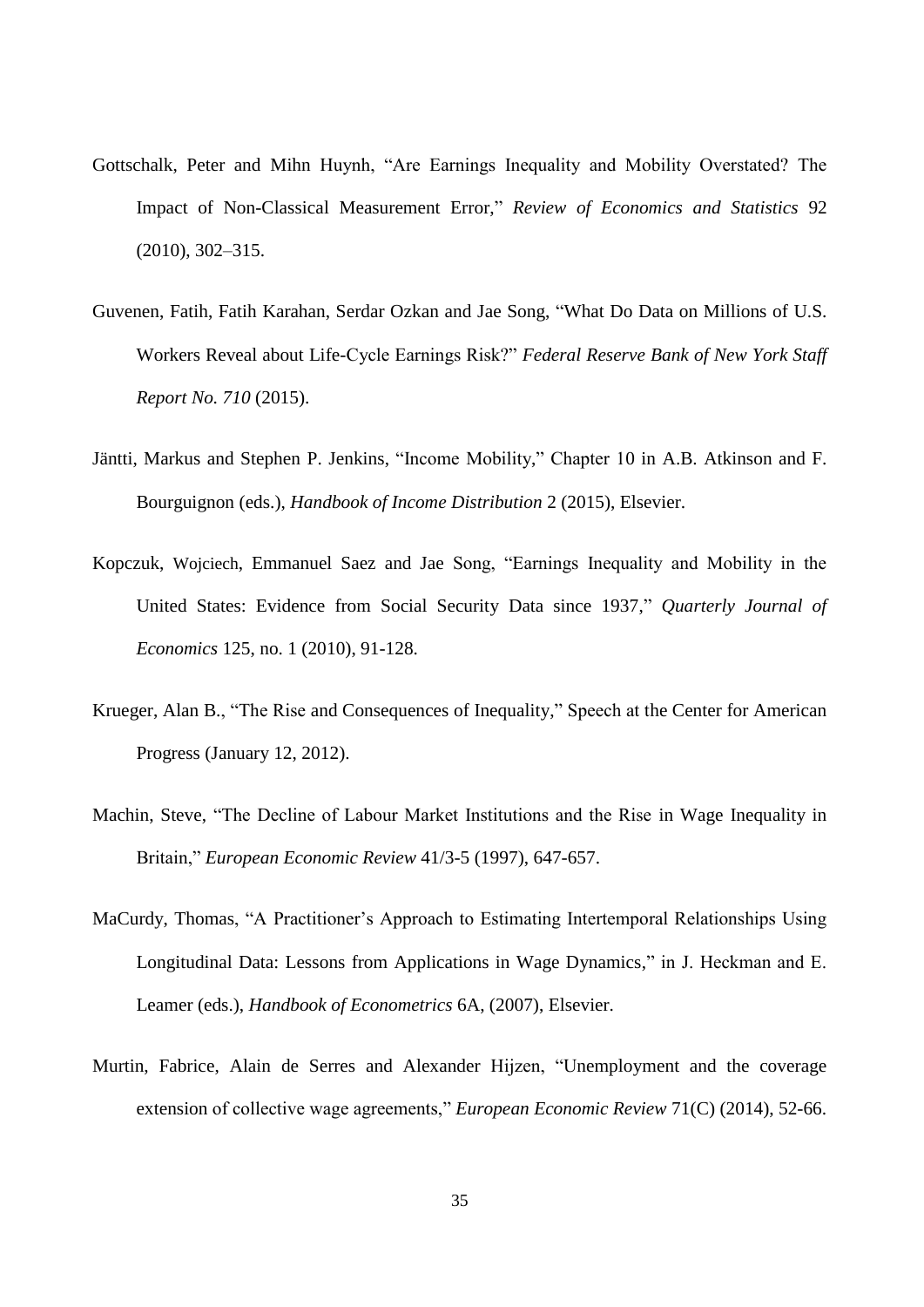Nickell, Stephen and Richard Layard, "Labour Market Institutions and Economic Performance," in O. Ashenfelter and D. Card (eds.), *Handbook of Labor Economics* 3, (1999) Elsevier.

OECD, *OECD Employment Outlook 1997,* OECD Publishing (1997), Paris.

OECD, *Education at a Glance 2014*, OECD Publishing (2014), Paris.

- Piketty, Thomas, "Social mobility and redistributive politics," *The Quarterly Journal of Economics* 110, no. 3 (1995), 551-584.
- Schluter, Christian and Mark Trede, "Local versus Global Assessment of Mobility," *International Economic Review* 44, no.4 (2003), 1313–1335.
- Shorrocks, Anthony F., "Income Inequality and Income Mobility," *Journal of Economic Theory* 19, no. 2 (1978), 376-393.
- Waajers, Rob and Marcel Lever, "Inkomen en netto profijt van sociale zekerheid gedurende de levensloop: Uitkomsten van een TRAIL" [Transities van Inkomens tijdens de Levensloop], CPB achtergronddocument (2013).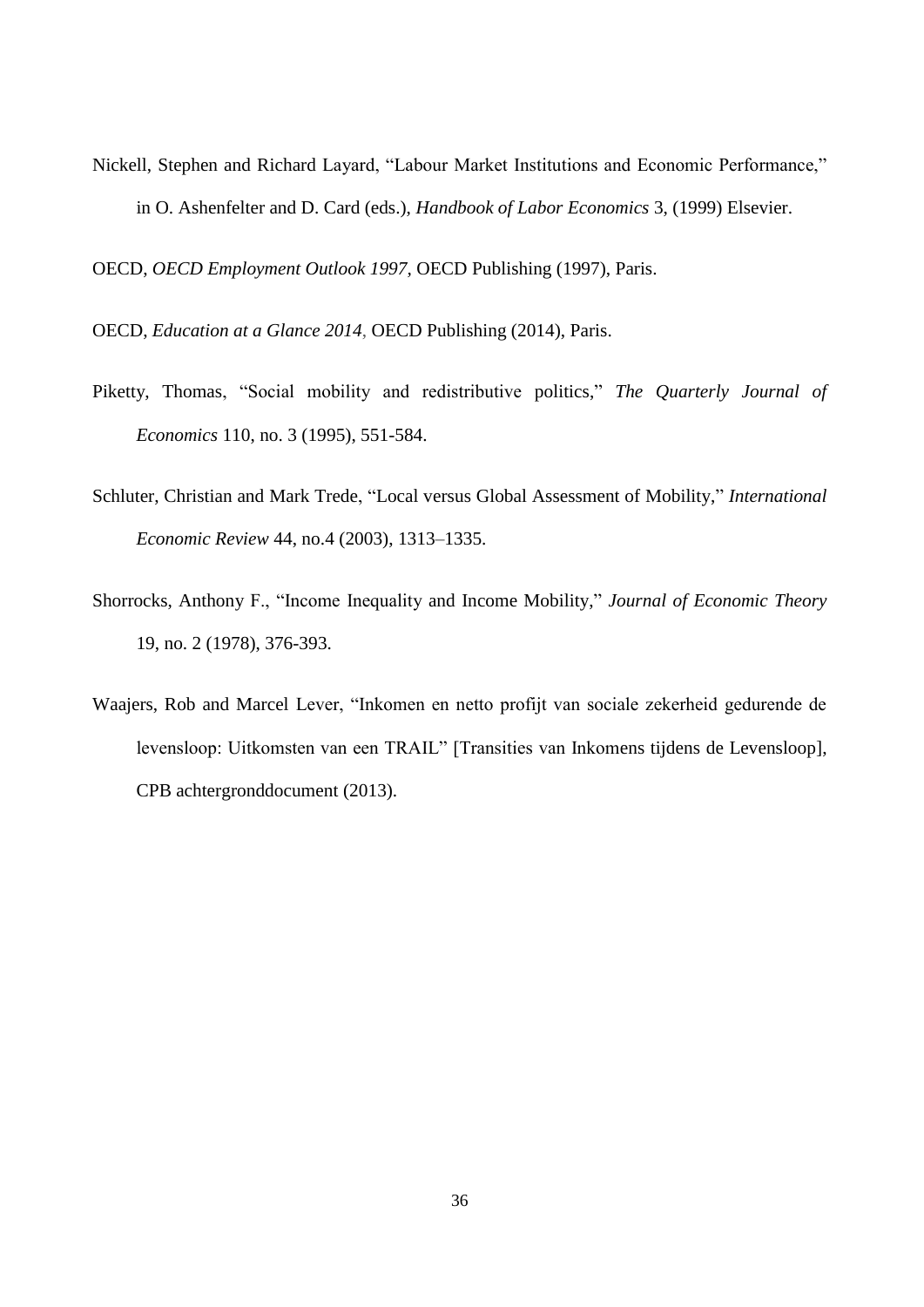#### **FIGURES AND TABLES**

#### Table 1. **Rank correlations of year-to-year earnings immobility in the actual and simulated data**

| Deciles                                                  | Actual | OLS simulation | Fix ed effects     | Dy namic           |
|----------------------------------------------------------|--------|----------------|--------------------|--------------------|
| D <sub>1</sub>                                           | 0.23   | 0.35           | simulation<br>0.71 | simulation<br>0.40 |
| D <sub>2</sub>                                           | 0.35   | 0.26           | 0.42               | 0.32               |
| D <sub>3</sub>                                           | 0.32   | 0.21           | 0.18               | 0.27               |
| D <sub>4</sub>                                           | 0.33   | 0.21           | 0.13               | 0.26               |
| D <sub>5</sub>                                           | 0.29   | 0.21           | 0.14               | 0.28               |
| D <sub>6</sub>                                           | 0.35   | 0.20           | 0.15               | 0.30               |
| D <sub>7</sub>                                           | 0.39   | 0.24           | 0.15               | 0.23               |
| D8                                                       | 0.47   | 0.33           | 0.19               | 0.30               |
| D <sub>9</sub>                                           | 0.61   | 0.42           | 0.36               | 0.46               |
| D10                                                      | 0.85   | 0.69           | 0.71               | 0.67               |
| Average correlation                                      | 0.42   | 0.31           | 0.32               | 0.35               |
| Average absolute deviation<br>from actual correlation    |        | 0.12           | 0.16               | 0.12               |
| Average deviation over the<br>actual average correlation |        | 0.29           | 0.38               | 0.28               |

*Source*: Authors' estimates based on INPS data.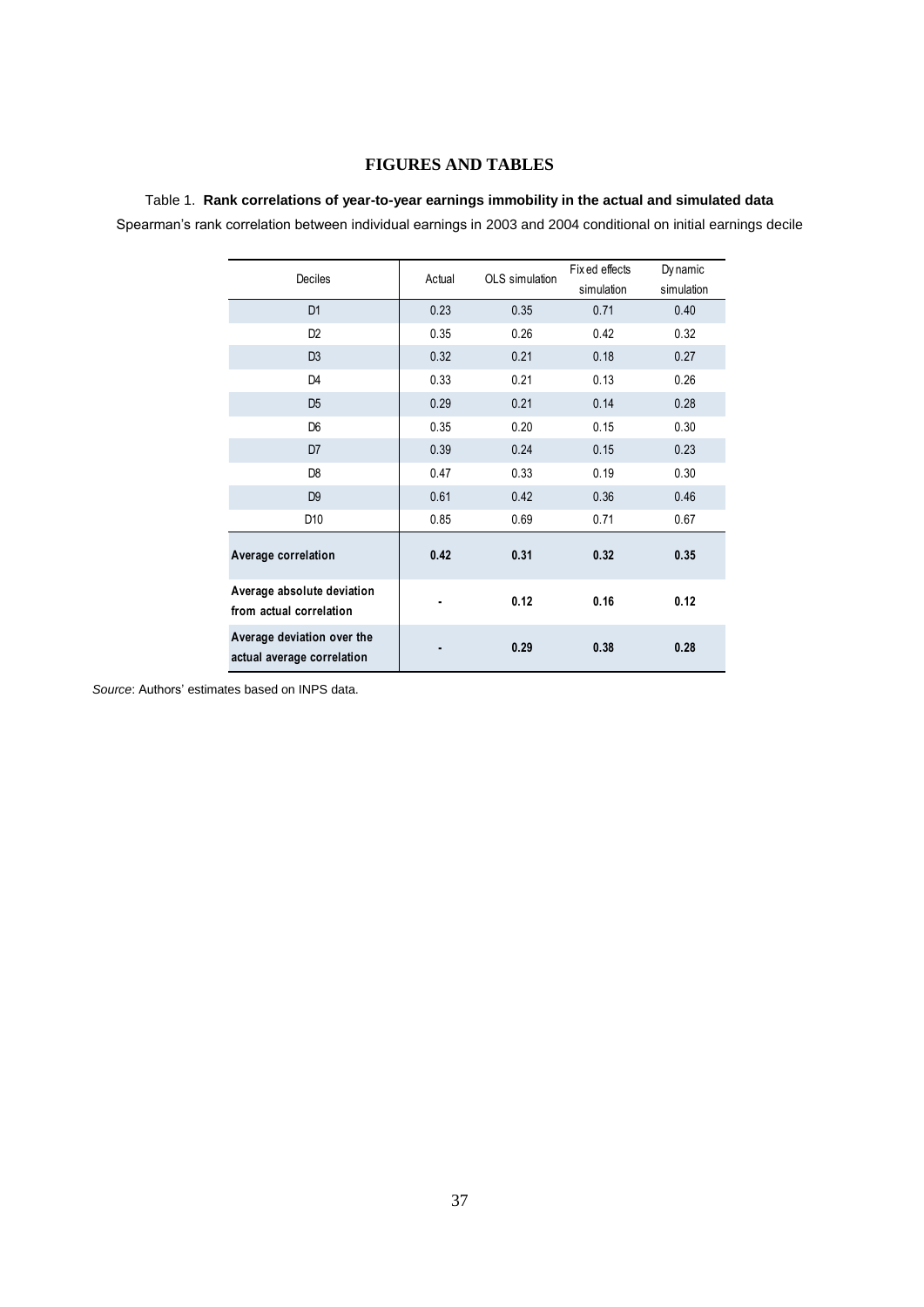#### Table 2. **Rank correlations of long-term earnings immobility in the actual and simulated data**

Spearman's rank correlation between individual earnings in Period 1 and Period 2 conditional on initial earnings decile

| Opeannan o rank conciduon between individual caningo in i chod i and i chod z conditional on initial caningo decile |                |                |                |                |                |                |                                |                |                |                 |                      |                                                           |                                                                |
|---------------------------------------------------------------------------------------------------------------------|----------------|----------------|----------------|----------------|----------------|----------------|--------------------------------|----------------|----------------|-----------------|----------------------|-----------------------------------------------------------|----------------------------------------------------------------|
|                                                                                                                     |                |                |                |                |                |                | A. Three-year window (2003-06) |                |                |                 |                      |                                                           |                                                                |
|                                                                                                                     | D <sub>1</sub> | D <sub>2</sub> | D <sub>3</sub> | D <sub>4</sub> | D <sub>5</sub> | D <sub>6</sub> | D7                             | D <sub>8</sub> | D <sub>9</sub> | D <sub>10</sub> | Av erage correlation | Av erage absolute<br>deviation from<br>actual correlation | Average deviation<br>over the actual<br>av erage correlation   |
| Actual                                                                                                              | 0.08           | 0.20           | 0.21           | 0.19           | 0.21           | 0.23           | 0.23                           | 0.33           | 0.45           | 0.76            | 0.29                 |                                                           |                                                                |
| OLS simulation                                                                                                      | 0.13           | 0.10           | 0.08           | 0.07           | 0.14           | 0.13           | 0.13                           | 0.17           | 0.23           | 0.48            | 0.17                 | 0.11                                                      | 0.39                                                           |
| Fix ed effects simulation                                                                                           | 0.67           | 0.37           | 0.15           | 0.10           | 0.08           | 0.13           | 0.13                           | 0.14           | 0.31           | 0.65            | 0.27                 | 0.16                                                      | 0.54                                                           |
| Dy namic simulation                                                                                                 | 0.21           | 0.18           | 0.13           | 0.12           | 0.15           | 0.17           | 0.11                           | 0.17           | 0.30           | 0.48            | 0.20                 | 0.11                                                      | 0.38                                                           |
|                                                                                                                     |                |                |                |                |                |                | B. Six-year window (2003-09)   |                |                |                 |                      |                                                           |                                                                |
|                                                                                                                     | D <sub>1</sub> | D <sub>2</sub> | D <sub>3</sub> | D <sub>4</sub> | D <sub>5</sub> | D <sub>6</sub> | D7                             | D <sub>8</sub> | D <sub>9</sub> | D <sub>10</sub> | Av erage correlation | Av erage absolute<br>deviation from<br>actual correlation | Av erage dev iation<br>over the actual<br>av erage correlation |
| Actual                                                                                                              | 0.06           | 0.09           | 0.11           | 0.12           | 0.13           | 0.16           | 0.15                           | 0.21           | 0.32           | 0.65            | 0.20                 | $\overline{a}$                                            |                                                                |
| OLS simulation                                                                                                      | 0.08           | 0.05           | 0.03           | 0.04           | 0.08           | 0.07           | 0.08                           | 0.11           | 0.14           | 0.39            | 0.11                 | 0.10                                                      | 0.48                                                           |
| Fix ed effects simulation                                                                                           | 0.62           | 0.32           | 0.13           | 0.09           | 0.08           | 0.09           | 0.11                           | 0.11           | 0.28           | 0.61            | 0.24                 | 0.15                                                      | 0.74                                                           |
| Dy namic simulation                                                                                                 | 0.09           | 0.10           | 0.07           | 0.06           | 0.08           | 0.12           | 0.09                           | 0.13           | 0.21           | 0.38            | 0.13                 | 0.09                                                      | 0.47                                                           |
|                                                                                                                     |                |                |                |                |                |                | C. Nine-year window (2003-12)  |                |                |                 |                      |                                                           |                                                                |
|                                                                                                                     | D <sub>1</sub> | D <sub>2</sub> | D <sub>3</sub> | D <sub>4</sub> | D <sub>5</sub> | D <sub>6</sub> | D <sub>7</sub>                 | D <sub>8</sub> | D <sub>9</sub> | D <sub>10</sub> | Av erage correlation | Av erage absolute<br>deviation from<br>actual correlation | Av erage dev iation<br>over the actual<br>av erage correlation |
| Actual                                                                                                              | 0.04           | 0.07           | 0.10           | 0.09           | 0.08           | 0.13           | 0.13                           | 0.17           | 0.27           | 0.57            | 0.16                 | $\overline{\phantom{a}}$                                  |                                                                |
| OLS simulation                                                                                                      | 0.08           | 0.05           | 0.02           | 0.04           | 0.04           | 0.04           | 0.05                           | 0.08           | 0.08           | 0.34            | 0.08                 | 0.09                                                      | 0.53                                                           |
| Fix ed effects simulation                                                                                           | 0.60           | 0.29           | 0.10           | 0.07           | 0.07           | 0.11           | 0.10                           | 0.09           | 0.23           | 0.56            | 0.22                 | 0.14                                                      | 0.82                                                           |
| Dy namic simulation<br>Course: Authors' estimates based on Italian INDS data for 2003 12                            | 0.07           | 0.07           | 0.06           | 0.04           | 0.07           | 0.09           | 0.06                           | 0.09           | 0.17           | 0.34            | 0.11                 | 0.08                                                      | 0.52                                                           |

*Source:* Authors' estimates based on Italian INPS data for 2003-12.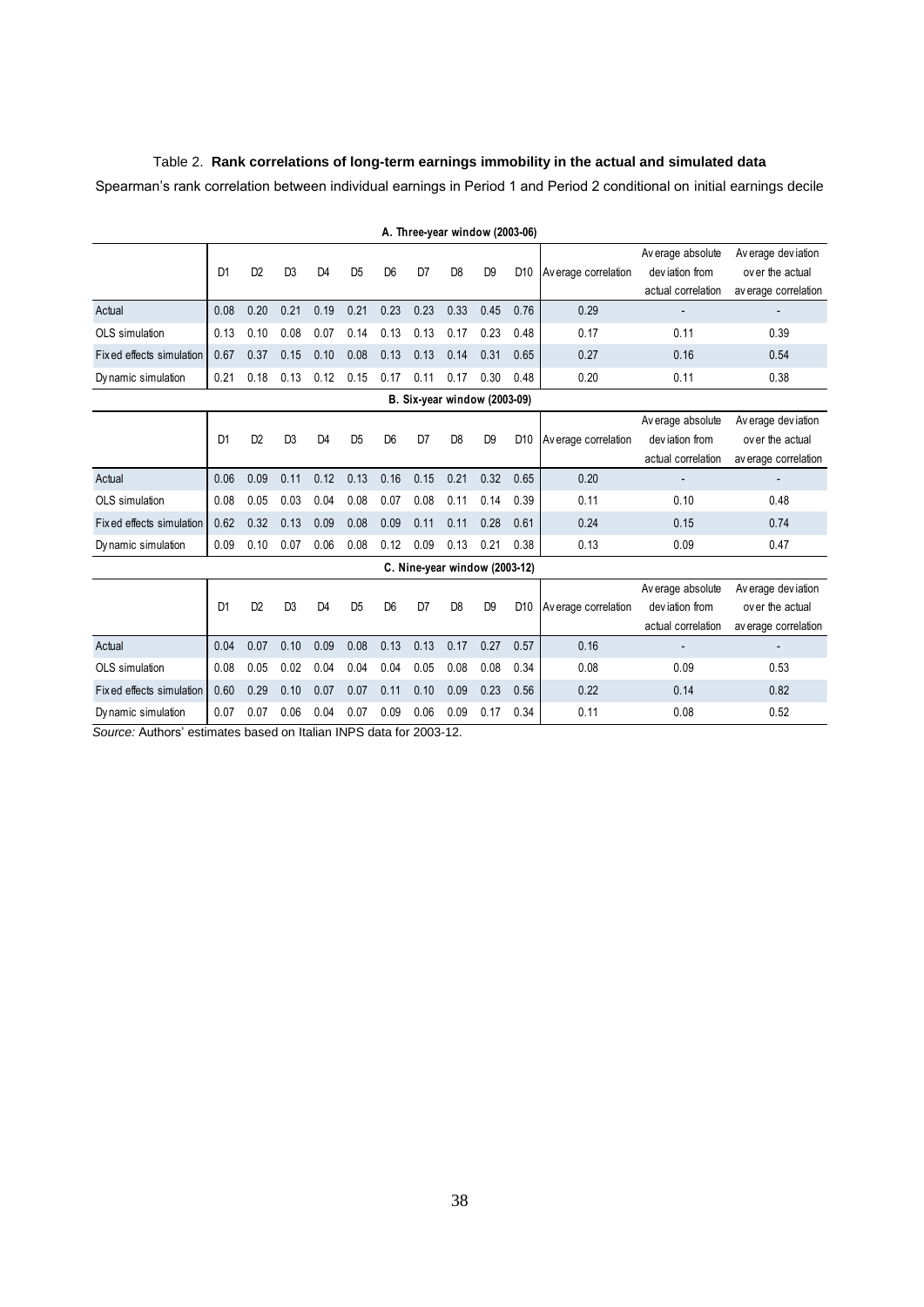|                       |        |               | Table 3. Short-term earnings inequality, long-term earnings inequality and earnings mobility across countries |                  |               |          |        |               |          |        |                         |                                                            |               |               |          |               |               |          |        |               |          |               |               |          |
|-----------------------|--------|---------------|---------------------------------------------------------------------------------------------------------------|------------------|---------------|----------|--------|---------------|----------|--------|-------------------------|------------------------------------------------------------|---------------|---------------|----------|---------------|---------------|----------|--------|---------------|----------|---------------|---------------|----------|
|                       |        |               |                                                                                                               |                  |               |          |        |               |          |        |                         | Based on simulations over ten or twenty years <sup>a</sup> |               |               |          |               |               |          |        |               |          |               |               |          |
|                       |        |               |                                                                                                               | Gini coefficient |               |          |        | Theil index   |          |        | Mean Logarithmic        |                                                            |               | Ratio P80/P20 |          |               | Ratio P90/P10 |          |        | Ratio P90/P50 |          |               | Ratio P50/P10 |          |
|                       |        | Over 20 years |                                                                                                               |                  | Over 10 years |          |        | over 10 years |          |        | Deviation (MLD) over 10 |                                                            | over 10 years |               |          | over 10 years |               |          |        | over 10 years |          | over 10 years |               |          |
|                       | Short- | Long-         |                                                                                                               | Short-           | Long-         | Mobility | Short- | Long-         |          | Short- | Long-                   |                                                            | Short-        | Long-         |          | Short-        | Long-         |          | Short- | Long-         |          | Short-        | Long-         |          |
|                       | term   | term          | Mobility                                                                                                      | term             | term          |          | term   | term          | Mobility | term   | term                    | Mobility                                                   | term          | term          | Mobility | term          | term          | Mobility | term   | term          | Mobility | term          | term          | Mobility |
| Average               | 0.31   | 0.23          | 23.7                                                                                                          | 0.33             | 0.30          | 10.5     | 0.19   | 0.23          | 14.3     | 0.23   | 0.16                    | 30.3                                                       | 3.00          | 2.54          | 10.3     | 7.88          | 4.45          | 29.3     | 1.97   | 1.91          | 3.4      | 3.94          | 2.32          | 26.8     |
| Australia             | 0.34   | 0.24          | 28.7                                                                                                          | 0.35             | 0.30          | 15.2     | 0.21   | 0.25          | 14.6     | 0.30   | 0.15                    | 39.4                                                       | 2.85          | 2.48          | 13.1     | 5.95          | 4.16          | 30.1     | 2.06   | 1.97          | 4.6      | 2.89          | 2.12          | 26.8     |
| Austria               | 0.33   | 0.25          | 24.6                                                                                                          | 0.35             | 0.30          | 12.1     | 0.20   | 0.24          | 14.6     | 0.25   | 0.16                    | 32.0                                                       | 3.06          | 2.69          | 12.0     | 7.10          | 4.60          | 35.1     | 2.03   | 1.97          | 2.9      | 3.49          | 2.34          | 33.1     |
| Belgium               | 0.24   | 0.18          | 23.7                                                                                                          | 0.27             | 0.25          | 8.0      | 0.13   | 0.14          | 10.5     | 0.17   | 0.11                    | 20.7                                                       | 2.12          | 2.04          | 3.9      | 4.03          | 3.34          | 17.2     | 1.73   | 1.65          | 4.8      | 2.33          | 2.03          | 13.1     |
| <b>Czech Republic</b> | 0.25   | 0.20          | 20.7                                                                                                          | 0.27             | 0.24          | 11.0     | 0.13   | 0.17          | 9.7      | 0.24   | 0.11                    | 34.5                                                       | 2.12          | 2.04          | 3.7      | 3.49          | 3.05          | 12.6     | 1.67   | 1.60          | 4.3      | 2.09          | 1.91          | 8.7      |
| Denmark               | 0.20   | 0.18          | 12.2                                                                                                          | 0.21             | 0.19          | 8.7      | 0.08   | 0.10          | 6.0      | 0.23   | 0.07                    | 33.9                                                       | 1.73          | 1.66          | 4.2      | 2.45          | 2.38          | 3.0      | 1.53   | 1.51          | 1.1      | 1.61          | 1.58          | 1.9      |
| Estonia               | 0.45   | 0.30          | 33.7                                                                                                          | 0.42             | 0.35          | 15.2     | 0.28   | 0.36          | 19.6     | 0.30   | 0.22                    | 39.7                                                       | 3.46          | 2.80          | 19.0     | 20.95         | 5.18          | 75.3     | 2.21   | 2.10          | 5.0      | 9.48          | 2.47          | 74.0     |
| Finland               | 0.20   | 0.14          | 30.2                                                                                                          | 0.26             | 0.24          | 9.9      | 0.12   | 0.14          | 9.3      | 0.21   | 0.10                    | 29.0                                                       | 2.13          | 2.04          | 4.2      | 3.22          | 2.92          | 9.4      | 1.76   | 1.75          | 0.7      | 1.83          | 1.67          | 8.8      |
| France                | 0.30   | 0.24          | 20.2                                                                                                          | 0.32             | 0.30          | 8.3      | 0.18   | 0.21          | 14.4     | 0.18   | 0.15                    | 28.1                                                       | 2.42          | 2.29          | 5.5      | 4.97          | 4.10          | 17.5     | 1.95   | 1.91          | 2.0      | 2.54          | 2.15          | 15.7     |
| Germany               | 0.29   | 0.22          | 23.8                                                                                                          | 0.36             | 0.34          | 6.0      | 0.22   | 0.24          | 18.9     | 0.13   | 0.21                    | 15.7                                                       | 3.20          | 2.98          | 6.8      | 7.77          | 5.76          | 25.8     | 2.11   | 2.05          | 3.2      | 3.67          | 2.82          | 23.2     |
| Greece                | 0.55   | 0.40          | 26.4                                                                                                          | 0.39             | 0.35          | 11.7     | 0.25   | 0.40          | 18.2     | 0.27   | 0.24                    | 39.3                                                       | 8.91          | 3.46          | 61.2     | 17.22         | 7.62          | 55.8     | 1.77   | 1.70          | 3.8      | 9.75          | 4.49          | 54.0     |
| Italy                 | 0.43   | 0.36          | 15.7                                                                                                          | 0.35             | 0.32          | 7.7      | 0.20   | 0.28          | 16.1     | 0.19   | 0.21                    | 26.6                                                       | 2.64          | 2.59          | 2.1      | 17.94         | 5.73          | 68.0     | 1.86   | 1.85          | 0.9      | 9.63          | 3.10          | 67.8     |
| Japan                 | 0.36   | 0.31          | 12.2                                                                                                          | 0.41             | 0.38          | 7.8      | 0.27   | 0.34          | 22.7     | 0.16   | 0.27                    | 20.6                                                       | 5.17          | 4.47          | 13.5     | 9.67          | 7.87          | 18.6     | 2.21   | 2.14          | 2.7      | 4.39          | 3.67          | 16.4     |
| Korea                 | 0.24   | 0.18          | 23.8                                                                                                          | 0.32             | 0.29          | 10.0     | 0.16   | 0.18          | 12.8     | 0.21   | 0.13                    | 24.9                                                       | 2.78          | 2.57          | 7.5      | 4.70          | 4.06          | 13.6     | 2.07   | 1.98          | 4.2      | 2.27          | 2.05          | 9.8      |
| Netherlands           | 0.16   | 0.14          | 10.1                                                                                                          | 0.26             | 0.24          | 6.1      | 0.11   | 0.12          | 9.4      | 0.14   | 0.10                    | 19.2                                                       | 2.12          | 2.08          | 2.0      | 3.28          | 3.07          | 6.4      | 1.71   | 1.66          | 2.8      | 1.92          | 1.85          | 3.7      |
| Poland                | 0.33   | 0.24          | 26.5                                                                                                          | 0.34             | 0.30          | 12.9     | 0.19   | 0.25          | 13.6     | 0.28   | 0.16                    | 37.0                                                       | 2.64          | 2.43          | 7.9      | 6.01          | 3.90          | 35.7     | 2.00   | 1.91          | 4.4      | 3.00          | 2.04          | 32.0     |
| Portugal              | 0.28   | 0.22          | 20.5                                                                                                          | 0.40             | 0.36          | 9.1      | 0.27   | 0.31          | 21.6     | 0.19   | 0.22                    | 28.7                                                       | 2.96          | 2.60          | 12.1     | 7.05          | 5.39          | 23.5     | 2.61   | 2.56          | 1.7      | 2.71          | 2.10          | 22.3     |
| Slov ak Republic      | 0.26   | 0.18          | 30.6                                                                                                          | 0.26             | 0.22          | 14.4     | 0.12   | 0.17          | 8.2      | 0.31   | 0.10                    | 38.8                                                       | 2.00          | 1.88          | 5.8      | 3.32          | 2.67          | 19.5     | 1.60   | 1.52          | 4.8      | 2.07          | 1.76          | 15.4     |
| Slov enia             | 0.29   | 0.20          | 30.6                                                                                                          | 0.36             | 0.32          | 9.4      | 0.20   | 0.28          | 16.0     | 0.22   | 0.19                    | 32.3                                                       | 2.68          | 2.56          | 4.6      | 18.31         | 4.76          | 74.0     | 2.06   | 2.02          | 1.8      | 8.89          | 2.35          | 73.5     |
| Spain                 | 0.43   | 0.27          | 36.2                                                                                                          | 0.37             | 0.32          | 13.8     | 0.22   | 0.30          | 15.3     | 0.29   | 0.18                    | 39.8                                                       | 3.28          | 2.80          | 14.7     | 14.93         | 5.07          | 66.0     | 2.00   | 1.88          | 5.9      | 7.48          | 2.70          | 63.9     |
| Sweden <sup>'</sup>   | 0.27   | 0.20          | 27.2                                                                                                          | 0.27             | 0.24          | 11.6     | 0.13   | 0.14          | 9.7      | 0.24   | 0.10                    | 32.5                                                       | 2.05          | 1.88          | 8.5      | 3.39          | 2.98          | 12.2     | 1.84   | 1.79          | 2.5      | 1.85          | 1.66          | 10.0     |
| <b>Switzerland</b>    | 0.21   | 0.17          | 22.2                                                                                                          | 0.27             | 0.24          | 9.6      | 0.12   | 0.15          | 9.4      | 0.20   | 0.11                    | 24.3                                                       | 2.31          | 2.16          | 6.5      | 4.25          | 3.81          | 10.2     | 1.61   | 1.55          | 4.0      | 2.64          | 2.47          | 6.5      |
| Turkey                | 0.27   | 0.19          | 28.3                                                                                                          | 0.33             | 0.29          | 12.8     | 0.18   | 0.22          | 12.9     | 0.28   | 0.14                    | 38.0                                                       | 2.70          | 2.50          | 7.3      | 5.01          | 3.71          | 25.9     | 2.14   | 2.06          | 3.4      | 2.34          | 1.80          | 23.1     |
| United Kingdom        | 0.36   | 0.30          | 16.7                                                                                                          | 0.35             | 0.32          | 8.2      | 0.20   | 0.23          | 16.5     | 0.17   | 0.18                    | 21.3                                                       | 2.90          | 2.68          | 7.8      | 5.67          | 4.66          | 17.8     | 2.12   | 2.03          | 4.6      | 2.67          | 2.30          | 13.9     |
| <b>United States</b>  | 0.39   | 0.29          | 25.0                                                                                                          | 0.43             | 0.38          | 11.5     | 0.31   | 0.34          | 23.8     | 0.24   | 0.24                    | 30.4                                                       | 3.77          | 3.26          | 13.6     | 8.44          | 5.97          | 29.3     | 2.71   | 2.58          | 4.5      | 3.12          | 2.31          | 26.0     |
| Correlation short-    |        | 0.29          |                                                                                                               |                  | 0.20          |          |        | 0.12          |          |        | 0.27                    |                                                            |               | $0.93***$     |          |               | $0.95***$     |          |        | 0.10          |          |               | $0.94***$     |          |
| term inequality-      |        |               |                                                                                                               |                  |               |          |        |               |          |        |                         |                                                            |               |               |          |               |               |          |        |               |          |               |               |          |

\*\*\*, \*\*, \*: statistically significant at 1%, 5% and 10% levels, respectively.

a) Simulations are based on individuals aged 15 to 54 in the reference year and aged 15-24 for active persons over 20 years (aged 20-54 and 20-29 for Denmark and Japan). b) Results based on annual earnings.

Source: Authors' calculations based on the European Union Statistics on Income and Living Conditions (EU-SILC) for European countries and Turkey, Household, Income and Labour Dynamics (HILDA) for Australia, German Socio-Economic Panel (GSOEP) for Germany, Keio Household Panel Survey (KHPS) for Japan, Korean Labor and Income Panel Study (KLIPS) for Korea, Swiss Household Panel (SHP) for Switzerland and Survey of Income and Program Participation (SIPP) for the United States.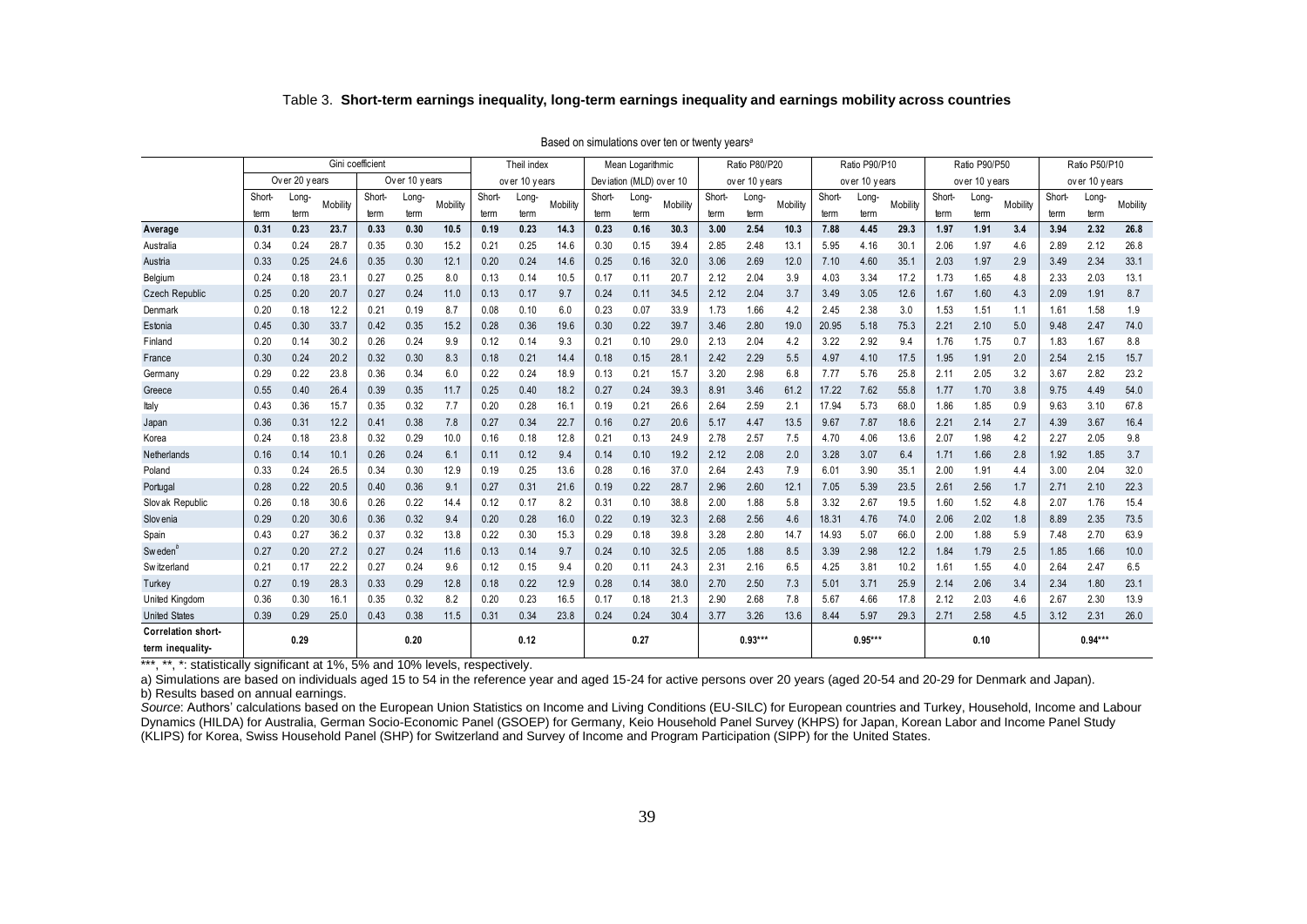| On average across countries                          |                                                 |        |         |       |          |         |  |  |  |  |  |  |  |  |
|------------------------------------------------------|-------------------------------------------------|--------|---------|-------|----------|---------|--|--|--|--|--|--|--|--|
|                                                      | Mean Logarithmic Deviation (MLD)<br>Theil index |        |         |       |          |         |  |  |  |  |  |  |  |  |
|                                                      | Total                                           | Within | Between | Total | Within   | Between |  |  |  |  |  |  |  |  |
| Short term inequality                                | 0.19                                            | 70.1%  | 29.9%   | 0.23  | 75.2%    | 24.8%   |  |  |  |  |  |  |  |  |
| Long term inequality                                 | 0.14                                            | 62.6%  | 37.4%   | 0.16  | 65.6%    | 34.4%   |  |  |  |  |  |  |  |  |
| Mobility                                             | 0.22                                            | 79.9%  | 20.1%   | 0.30  | 80.9%    | 19.1%   |  |  |  |  |  |  |  |  |
| <b>Correlation short-term</b><br>inequality-mobility | 0.12                                            | 0.34   | $-0.21$ | 0.27  | $0.48**$ | $-0.33$ |  |  |  |  |  |  |  |  |

#### Table 4. **Within and between short and long term earnings inequality and within and between mobility** On average across countries

\*\*\*, \*\*, \*: statistically significant at 1%, 5% and 10% levels, respectively.

*Source*: Authors' calculations based on the European Union Statistics on Income and Living Conditions (EU-SILC) for European Union countries and Turkey, Household, Income and Labour Dynamics (HILDA) for Australia, British Household Panel (BHPS) for the United Kingdom, German Socio-Economic Panel (GSOEP) for Germany, Keio Household Panel Survey (KHPS) for Japan, Korean Labor and Income Panel Study (KLIPS) for Korea, Swiss Household Panel (SHP) for Switzerland and Survey of Income and Program Participation (SIPP) for the United States.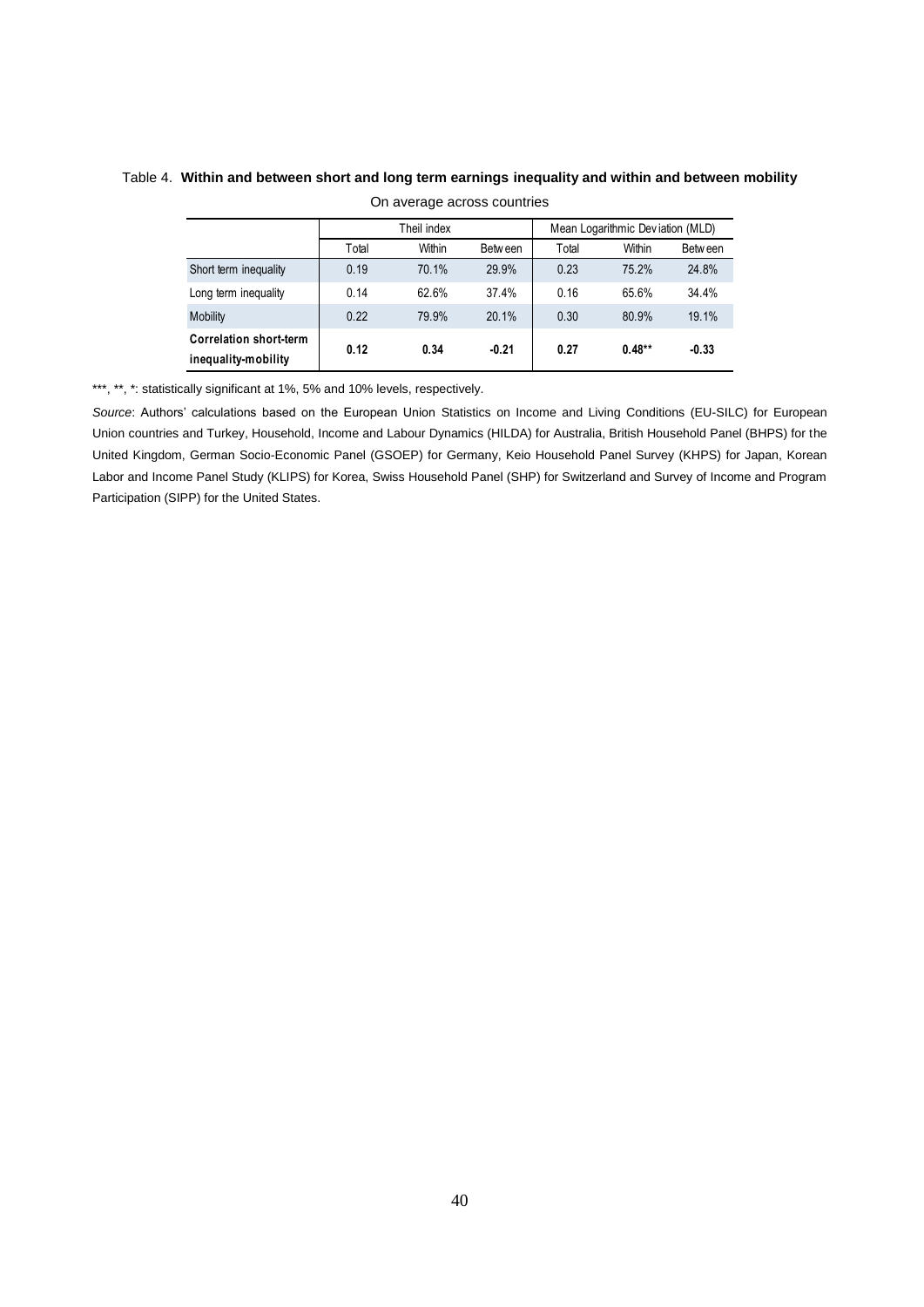#### Table 5. **Correlations between short-term earnings inequality and earnings mobility across the distribution by groups**

#### **Percentile ratio Total Men Women Youth Prime Age Older workers Lowskilled Medium -skilled Highskilled** P20/P10 0.96 \*\*\* 0.95 \*\*\* 0.83 \*\*\* 0.70 \*\*\* 0.97 \*\*\* 0.95 \*\*\* 0.70 \*\*\* 0.87 \*\*\* 0.68 \*\*\* P30/P20 0.99 \*\*\* 0.97 \*\*\* 0.99 \*\*\* 0.84 \*\*\* 0.90 \*\*\* 0.95 \*\*\* 0.76 \*\*\* 0.97 \*\*\* 0.81 \*\*\* P40/P30 0.29 0.64 \*\*\* 0.29 0.96 \*\*\* 0.26 0.65 \*\*\* 0.96 \*\*\* 0.78 \*\*\* 0.02 P50/P40 0.57 \*\*\* 0.11 0.35 \* 0.94 \*\*\* 0.53 \*\*\* 0.64 \*\*\* 0.62 \*\*\* 0.36 \* -0.26  $P40/P30$  0.29 0.64 \*\*\* 0.29 0.96 \*\*\* 0.26 0.65 \*\*\* 0.78 \*\*\* 0.02<br>  $P50/P40$  0.23 0.12 -0.29 0.91 \*\*\* 0.06 0.46 \*\* 0.08 0.28 0.46 \*\* 0.08 0.28 P70/P60 -0.16 -0.15 -0.19 0.07 -0.04 -0.19 0.87 \*\*\* 0.54 \*\*\* -0.21  $P60/P50$ <br>  $P60/P50$ <br>  $P60/P50$ <br>  $P60/P70$ <br>  $P60/P70$ <br>  $P80/P70$ <br>  $P80/P70$ <br>  $P80/P70$ <br>  $P80/P70$ <br>  $P80/P70$ <br>  $P80/P70$ <br>  $P80/P70$ <br>  $P80P70$ <br>  $P80P70$ <br>  $P80P70$ <br>  $P80P70$ <br>  $P80P70$ <br>  $P80P70$ <br>  $P80P70$ <br>  $P80P70$ <br>  $P80P70$ <br>  $P80P70$ <br> P90/P80 -0.22 -0.03 0.07 0.05 -0.16 -0.15 0.27 -0.39 \* -0.04

On average across countries

\*\*\*, \*\*, \*: statistically significant at 1%, 5% and 10% levels, respectively.

*Source*: Authors' calculations based on the European Union Statistics on Income and Living Conditions (EU-SILC) for European Union countries and Turkey, Household, Income and Labour Dynamics (HILDA) for Australia, British Household Panel (BHPS) for the United Kingdom, German Socio-Economic Panel (GSOEP) for Germany, Keio Household Panel Survey (KHPS) for Japan, Korean Labor and Income Panel Study (KLIPS) for Korea, Swiss Household Panel (SHP) for Switzerland and Survey of Income and Program Participation (SIPP) for the United States.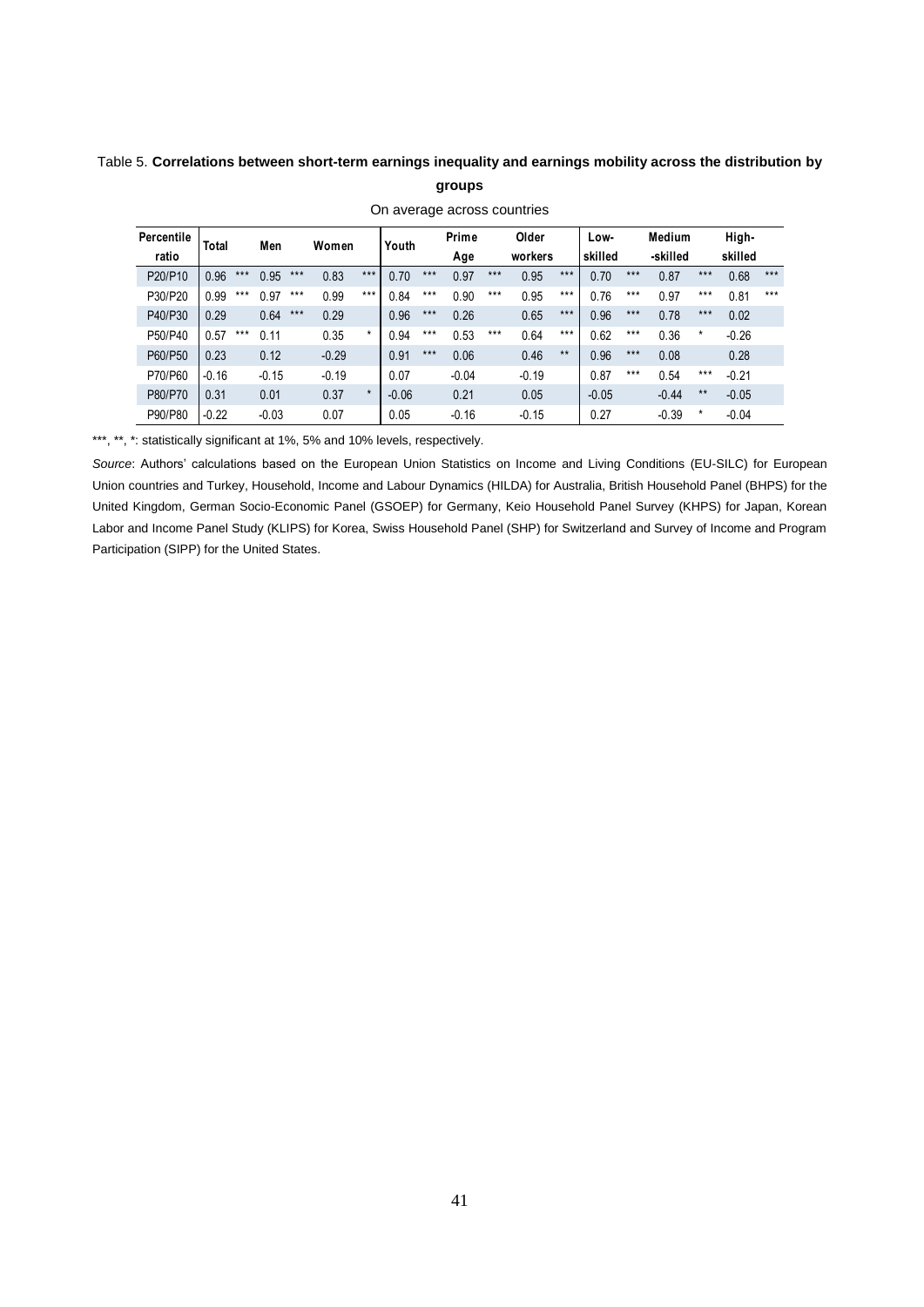#### Figure 1. **Shorrocks' mobility index in the actual and simulated data**



Percentage reduction in earnings inequality when averaging earnings over time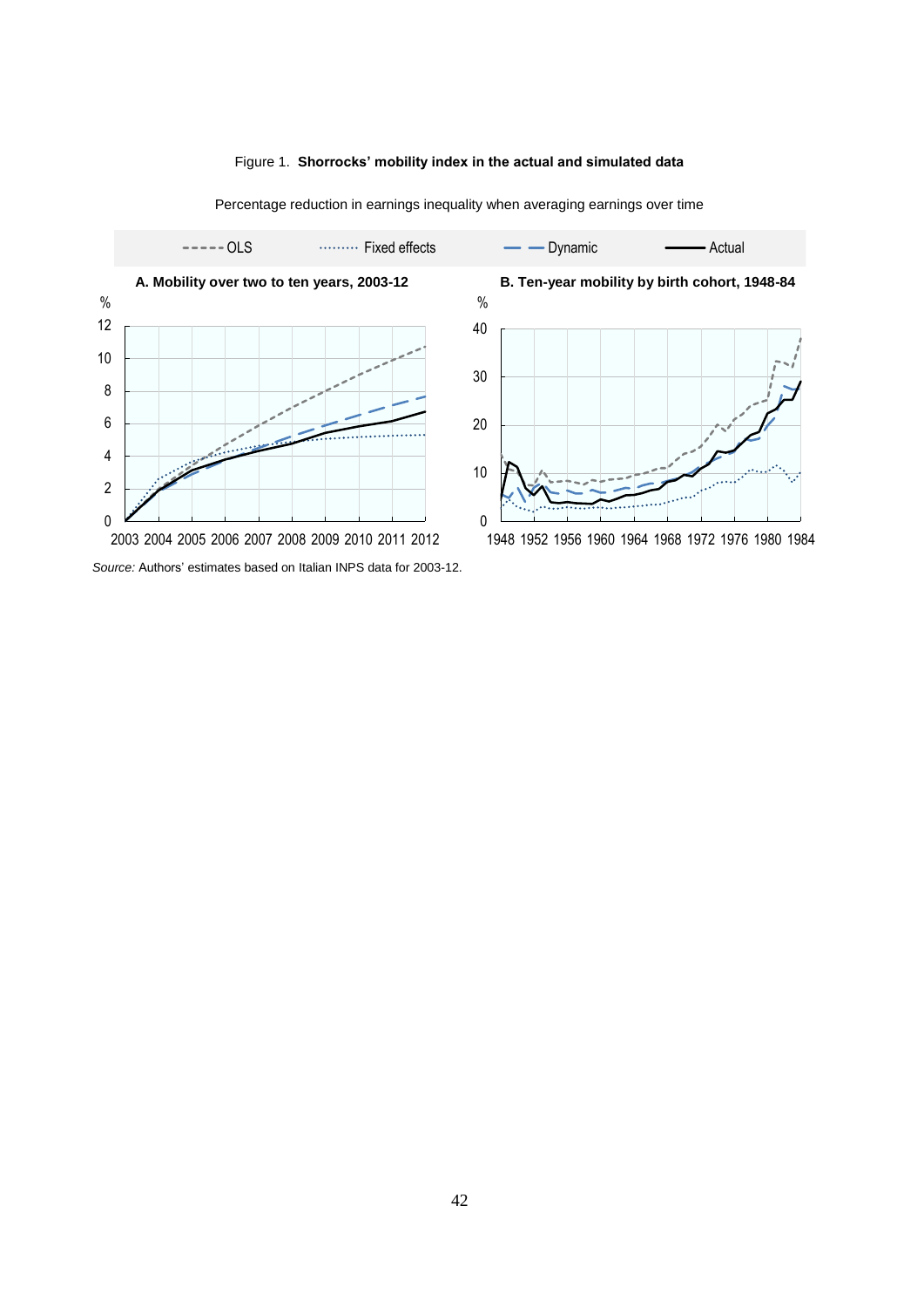

#### Figure 2. **Rank correlations between short-term and long-term earnings by gender and education**

On average across countries

*Source*: Authors' calculations based on the European Union Statistics on Income and Living Conditions (EU-SILC) for European Union countries and Turkey, Household, Income and Labour Dynamics (HILDA) for Australia, British Household Panel (BHPS) for the United Kingdom, German Socio-Economic Panel (GSOEP) for Germany, Keio Household Panel Survey (KHPS) for Japan, Korean Labor and Income Panel Study (KLIPS) for Korea, Swiss Household Panel (SHP) for Switzerland and Survey of Income and Program Participation (SIPP) for the United States.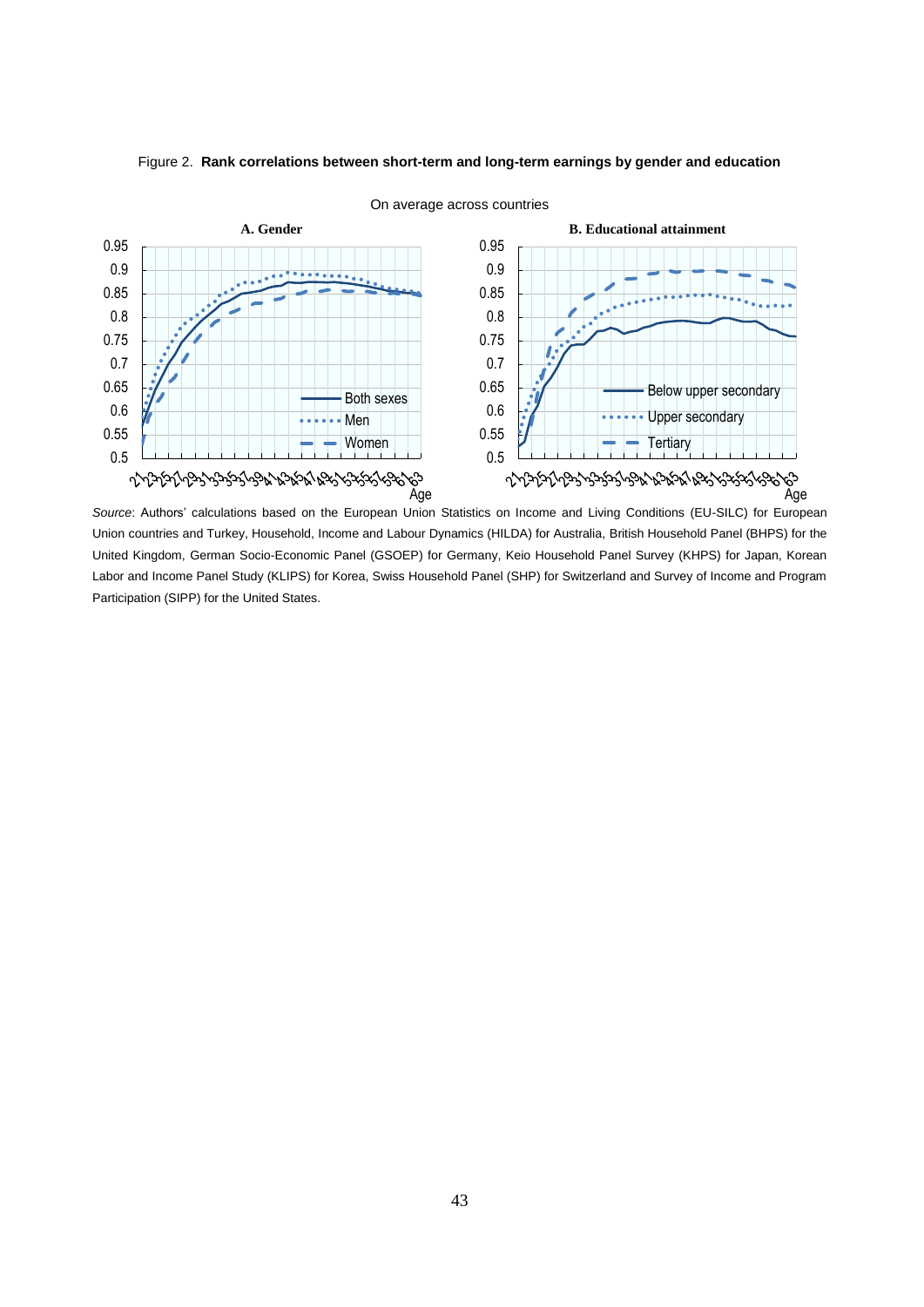### Figure 3. **Earnings inequality, mobility and the correlation between inequality and mobility across the distribution**



*Source*: Authors' calculations based on the European Union Statistics on Income and Living Conditions (EU-SILC) for European Union countries and Turkey, Household, Income and Labour Dynamics (HILDA) for Australia, British Household Panel (BHPS) for the United Kingdom, German Socio-Economic Panel (GSOEP) for Germany, Keio Household Panel Survey (KHPS) for Japan, Korean Labor and Income Panel Study (KLIPS) for Korea, Swiss Household Panel (SHP) for Switzerland and Survey of Income and Program Participation (SIPP) for the United States.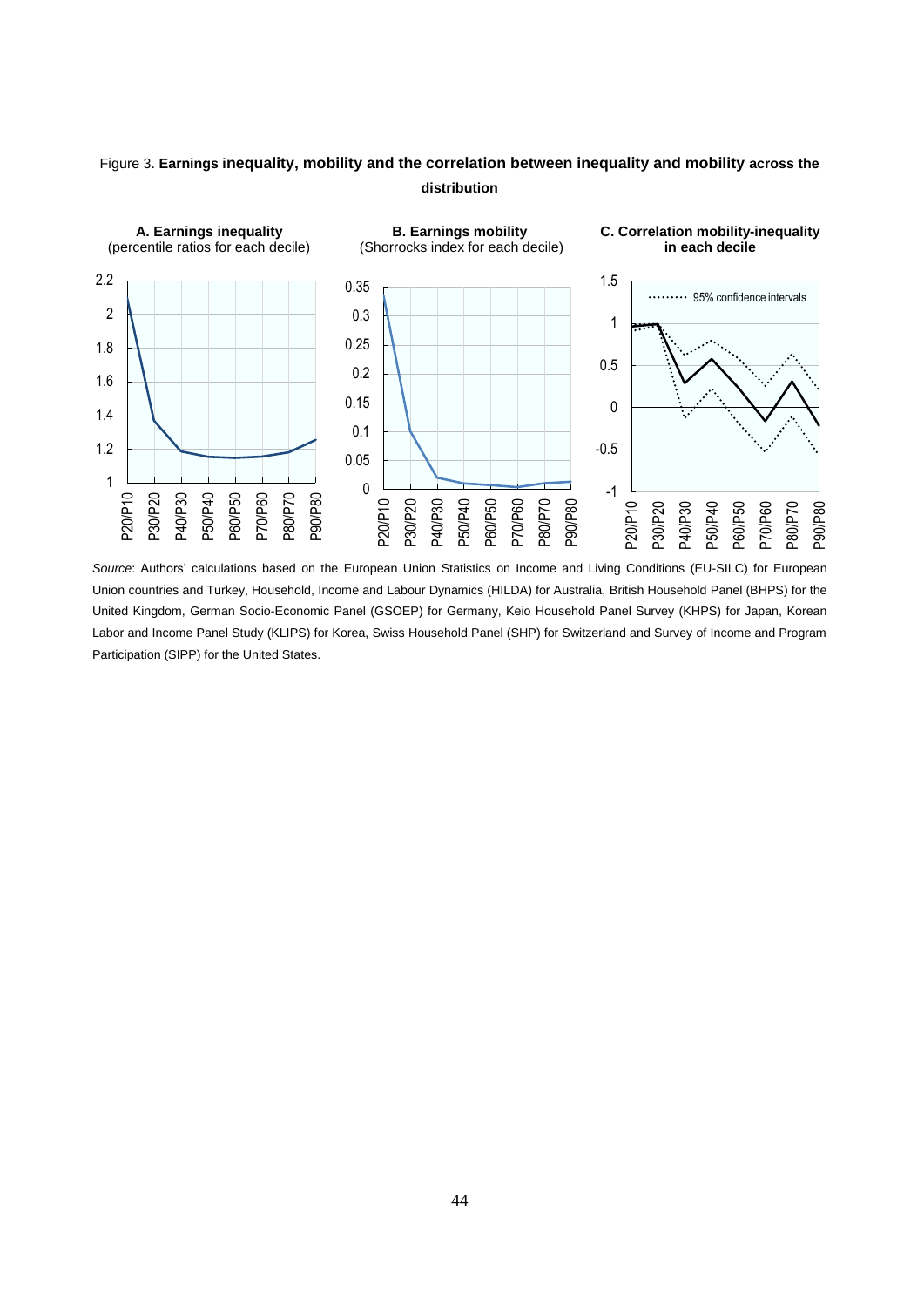## **ANNEX (NOT FOR PUBLICATION)**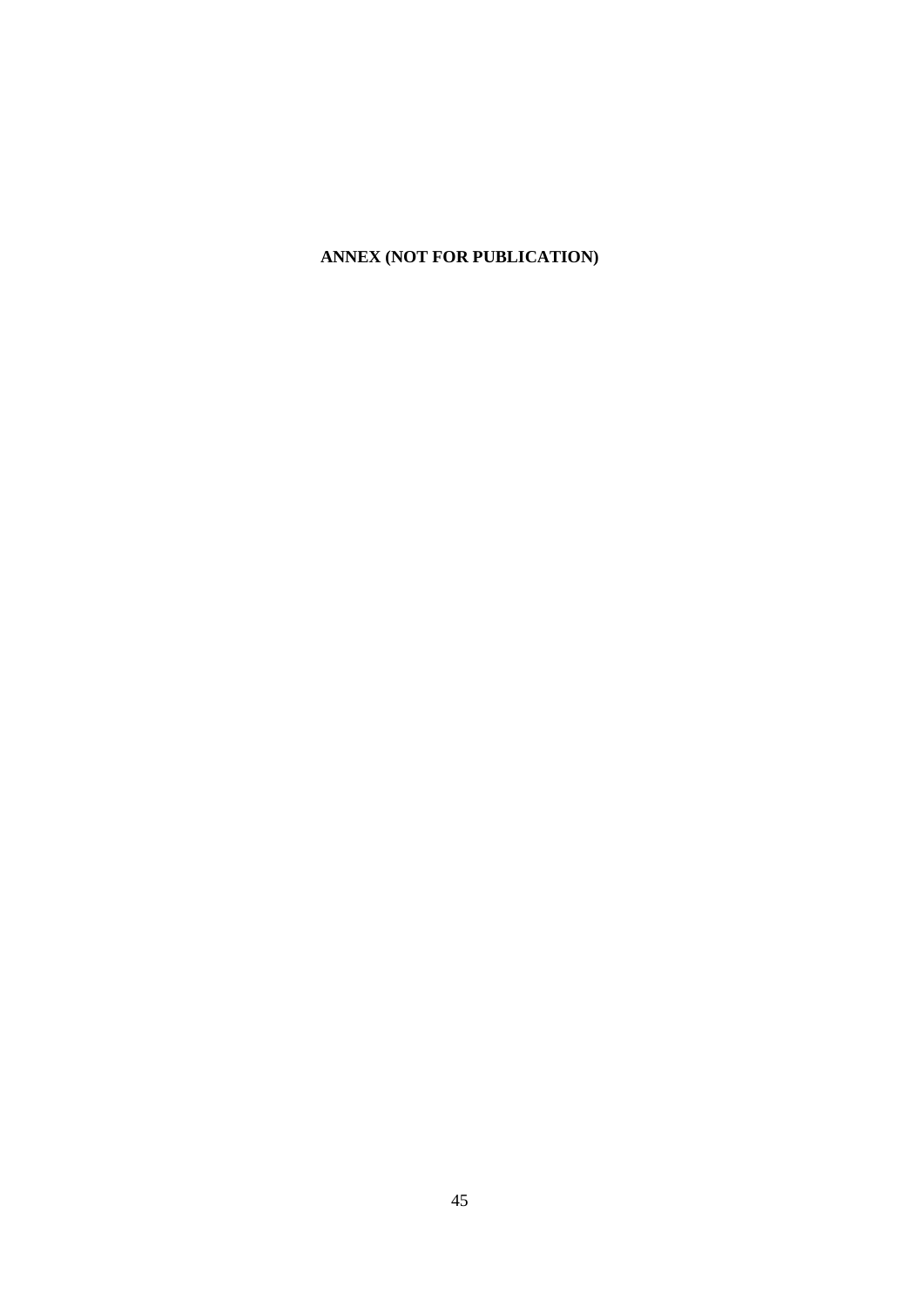#### **ANNEX I: FURTHER INFORMATION ON DATA USED**

#### *AI.1 Data sources and descriptive statistics*

|                      | Survey description                                                  |                                                |                   | <b>Estimations</b>             | Annual earnings                                                                                                                                                                                                                                                                      |         |               |                                                                                                    |                                                                                                                                 |                                                                 |                                                                                          |
|----------------------|---------------------------------------------------------------------|------------------------------------------------|-------------------|--------------------------------|--------------------------------------------------------------------------------------------------------------------------------------------------------------------------------------------------------------------------------------------------------------------------------------|---------|---------------|----------------------------------------------------------------------------------------------------|---------------------------------------------------------------------------------------------------------------------------------|-----------------------------------------------------------------|------------------------------------------------------------------------------------------|
| Country              |                                                                     |                                                |                   | <b>Transitions Simulations</b> |                                                                                                                                                                                                                                                                                      |         | Wage          | Number of months                                                                                   | <b>Hours worked</b>                                                                                                             | <b>Monthly earnings</b>                                         | Hourly earnings                                                                          |
|                      | Name                                                                | Sample                                         | Period &          | Ref. year &                    | <b>Description</b>                                                                                                                                                                                                                                                                   | Frea.   | supplements   | worked                                                                                             |                                                                                                                                 | calculation                                                     | calculation                                                                              |
|                      |                                                                     |                                                | Sample size       | Sample size                    |                                                                                                                                                                                                                                                                                      |         | (bonus, tips, |                                                                                                    |                                                                                                                                 |                                                                 |                                                                                          |
| Australia            | Household, Income<br>and Labour<br>Dynamics in<br>Australia (HILDA) | Persons aged<br>15-54 in the<br>reference year | 2004-11<br>83,463 | 2010<br>5,579                  | Imputed financial year gross wages and salary<br>(includes incorporated business wages and<br>salary)                                                                                                                                                                                | Annual  | Yes           | Per cent time spent in jobs<br>in last financial year,<br>derived from the calendar.               | Hours per week usually<br>worked in main job                                                                                    | Annual earnings<br>divided by the<br>number of months<br>worked | Monthly earnings<br>divided by the usual<br>weekly hours worked<br>(multiplied by 52/12) |
| Germany              | German Socio-<br>Economic Panel<br>Study (SOEP)                     | Persons aged<br>15-54 in the<br>reference year | 2004-11<br>70.989 | 2010<br>5.171                  | Sum of the gross amount of wages and salary<br>(main and second job), 13th and 14th month<br>pay, Christmas, vacation, profit-sharing and<br>other bonuses received last year                                                                                                        | Annual  | Yes           | Months of worked in the<br>main and second job last<br>y ear                                       | Agreed weekly working<br>hours.<br>This variable is designed to<br>offer annual data on agreed<br>weekly working hours.         | Annual earnings<br>divided by the<br>number of months<br>worked | Monthly earnings<br>divided by the usual<br>weekly hours worked<br>(multiplied by 52/12) |
| Japan                | Keio Household<br>Panel Survey<br>(KHPS)                            | Persons aged<br>20-54 in the<br>reference year | 2004-11<br>21,168 | 2010<br>1,346                  | Annual labor income, last year (ten thousand<br>yen)                                                                                                                                                                                                                                 | Annual  | Yes           | Months worked last years<br>derived from the status in<br>employment each year<br>during last year | Usual hours worked per<br>week                                                                                                  | Annual earnings<br>divided by the<br>number of months<br>worked | Monthly earnings<br>divided by the usual<br>weekly hours worked<br>(multiplied by 52/12) |
| Korea                | Korean Labor and<br>ncome Panel Study<br>(KLIPS)                    | Persons aged<br>15-54 in the<br>reference year | 2004-11<br>49,878 | 2010<br>3,272                  | Nominal monthly earnings (incl. overtime)                                                                                                                                                                                                                                            | Monthly | Yes           |                                                                                                    | Average weekly work<br>hours for employees<br>working on an irregular<br>working-time schedule and<br>regular weekly work hours |                                                                 | Monthly earnings<br>divided by the usual<br>weekly hours worked<br>(multiplied by 52/12) |
| Switzerland          | Swiss Household<br>Panel (SHP)                                      | Persons aged<br>15-54 in the<br>reference year | 2004-11<br>23.493 | 2010<br>1.880                  | Imputed gross monthly earnings. Missing<br>values have been replaced by the imputed net<br>monthly earnings (if available) converted in<br>gross earnings using the average % difference<br>between the gross and net imputed earnings for<br>every 500 CHF of net monthly earnings. | Monthly | Yes           |                                                                                                    | Hours usually worked at<br>main job                                                                                             |                                                                 | Monthly earnings<br>divided by the usual<br>weekly hours worked<br>(multiplied by 52/12) |
| United<br>Kingdom    | <b>British Household</b><br>Panel Survey<br>(BHPS)                  | Persons aged<br>15-54 in the<br>reference year | 2004-08<br>37,266 | 2008<br>3,947                  | Gross annual earnings (excl. bonuses) and<br>bonuses received last year                                                                                                                                                                                                              | Annual  | Yes           | Number of weeks worked                                                                             | Total usual hours worked in<br>main job (including overtime)                                                                    | Annual earnings<br>divided by the<br>number of months<br>worked | Monthly earnings<br>divided by the usual<br>weekly hours worked<br>(multiplied by 52/12) |
| <b>United States</b> | Current Population<br>Survey (CPS)                                  | Persons aged<br>15-54 in the<br>reference year | 2004-11<br>87.222 | 2010<br>16.832                 | Average over 12 months of the total person's<br>earned income for the reference month                                                                                                                                                                                                | Monthly | Yes           |                                                                                                    | Total usual hours worked in<br>all jobs                                                                                         |                                                                 | Monthly earnings<br>divided by the usual<br>weekly hours worked<br>(multiplied by 52/12) |

Table A1. **Detailed description of the data used**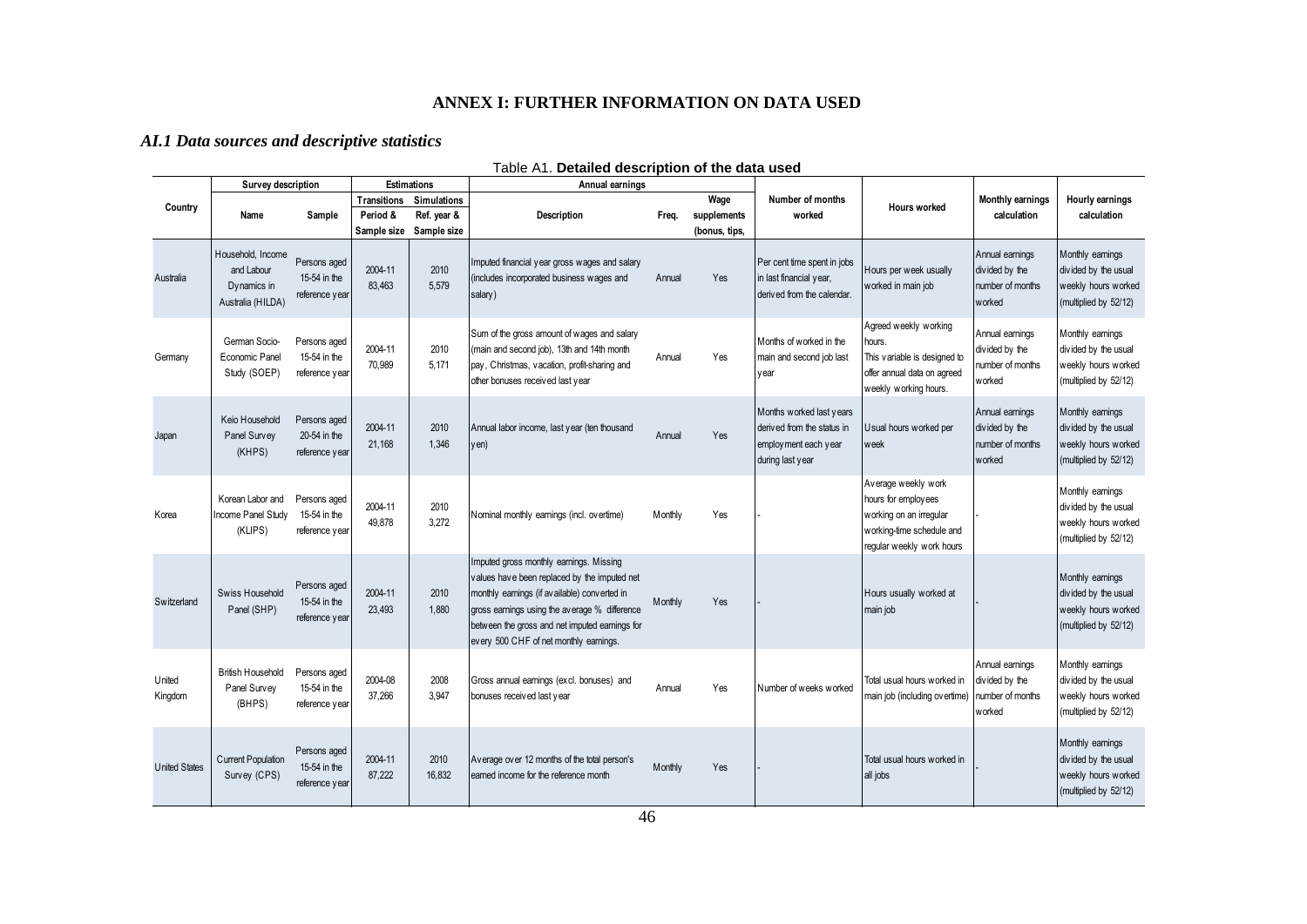|             | Survey description   |              |                   | Estimations             | Annual earnings                   |        |               |                                                        |                                                                                            |                                                           |                                                                       |
|-------------|----------------------|--------------|-------------------|-------------------------|-----------------------------------|--------|---------------|--------------------------------------------------------|--------------------------------------------------------------------------------------------|-----------------------------------------------------------|-----------------------------------------------------------------------|
| Country     |                      |              | Transitions       | Simulations             |                                   |        | Wage          | Number of months                                       | <b>Hours worked</b>                                                                        | Monthly earnings                                          | Hourly earnings                                                       |
|             | Name                 | Sample       | Period &          | Ref. year &             | Description                       | Freq.  | supplements   | worked                                                 |                                                                                            | calculation                                               | calculation                                                           |
|             |                      |              |                   | Sample size Sample size |                                   |        | (bonus, tips, |                                                        |                                                                                            |                                                           |                                                                       |
| Austria     |                      |              | 2004-11           | 2010                    |                                   |        |               |                                                        |                                                                                            |                                                           |                                                                       |
|             |                      |              | 15,489            | 1,809                   |                                   |        |               |                                                        |                                                                                            |                                                           |                                                                       |
| Belgium     |                      |              | 2004-11           | 2010                    |                                   |        |               |                                                        |                                                                                            |                                                           |                                                                       |
|             |                      |              | 14,517            | 1,535                   |                                   |        |               |                                                        |                                                                                            |                                                           |                                                                       |
| Czech Rep.  |                      |              | 2004-11<br>25,473 | 2010<br>1,653           |                                   |        |               |                                                        |                                                                                            |                                                           |                                                                       |
|             |                      |              | 2004-11           | 2010                    |                                   |        |               |                                                        |                                                                                            |                                                           |                                                                       |
| Denmark     |                      |              | 8,067             | 861                     |                                   |        |               |                                                        |                                                                                            |                                                           |                                                                       |
| Estonia     |                      |              | 2004-11           | 2010                    |                                   |        |               |                                                        |                                                                                            |                                                           |                                                                       |
|             |                      |              | 17,052            | 1,827                   |                                   |        |               |                                                        |                                                                                            |                                                           |                                                                       |
| Finland     |                      |              | 2004-11           | 2010                    |                                   |        |               |                                                        |                                                                                            |                                                           |                                                                       |
|             |                      |              | 9,360             | 974                     |                                   |        |               |                                                        |                                                                                            |                                                           |                                                                       |
| France      |                      |              | 2004-11           | 2010                    |                                   |        |               |                                                        |                                                                                            |                                                           |                                                                       |
|             |                      |              | 64,089            | 9,065                   |                                   |        |               |                                                        |                                                                                            | Annual earnings                                           | Monthly earnings                                                      |
| Greece      | European Union       | Persons aged | 2004-11           | 2010                    |                                   |        |               |                                                        |                                                                                            | divided by the                                            | divided by the usual<br>weekly hours worked<br>(multiplied by 52/12). |
|             | Statistics on Income | 15-54 in the | 8,436<br>2004-11  | 1,462<br>2010           |                                   |        |               | Number of months worked<br>during the income reference | Number of hours usually<br>worked per week in main<br>job during the month of<br>interview | number of months<br>worked during the<br>income reference |                                                                       |
| Italy       | and Living           | reference    | 26,067            | 4,085                   | Employee cash or near cash income | Annual | Yes           | period (derived from the<br>calendar of activity).     |                                                                                            |                                                           |                                                                       |
|             | Conditions (EU-      | year (20-54  | 2004-11           | 2010                    |                                   |        |               |                                                        |                                                                                            | period. For Sweden                                        | For Sweden only                                                       |
| Netherlands | SILC)                | for Denmark) | 13,080            | 1,750                   |                                   |        |               |                                                        |                                                                                            | only annual earnings                                      | annual earnings are                                                   |
|             |                      |              | 2004-11           | 2010                    |                                   |        |               |                                                        |                                                                                            | are considered.                                           | considered.                                                           |
| Poland      |                      |              | 30,747            | 3,735                   |                                   |        |               |                                                        |                                                                                            |                                                           |                                                                       |
|             |                      |              | 2004-11           | 2010                    |                                   |        |               |                                                        |                                                                                            |                                                           |                                                                       |
| Portugal    |                      |              | 9,246             | 1,683                   |                                   |        |               |                                                        |                                                                                            |                                                           |                                                                       |
|             |                      |              | 2004-10           | 2009                    |                                   |        |               |                                                        |                                                                                            |                                                           |                                                                       |
| Slovak Rep. |                      |              | 15,165            | 2,718                   |                                   |        |               |                                                        |                                                                                            |                                                           |                                                                       |
| Slovenia    |                      |              | 2004-11           | 2010                    |                                   |        |               |                                                        |                                                                                            |                                                           |                                                                       |
|             |                      |              | 27,480            | 3,927                   |                                   |        |               |                                                        |                                                                                            |                                                           |                                                                       |
| Spain       |                      |              | 2004-11           | 2010                    |                                   |        |               |                                                        |                                                                                            |                                                           |                                                                       |
|             |                      |              | 35,682            | 4,333                   |                                   |        |               |                                                        |                                                                                            |                                                           |                                                                       |
| Sweden      |                      |              | 2004-09           | 2008                    |                                   |        |               |                                                        |                                                                                            |                                                           |                                                                       |
|             |                      |              | 13,578            | 2,360                   |                                   |        |               |                                                        |                                                                                            |                                                           |                                                                       |
| Turkey      |                      |              | 2004-11           | 2010                    |                                   |        |               |                                                        |                                                                                            |                                                           |                                                                       |
|             |                      |              | 7,563             | 1,376                   |                                   |        |               |                                                        |                                                                                            |                                                           |                                                                       |

#### Table A1. **Detailed description of the data used** (Cont.)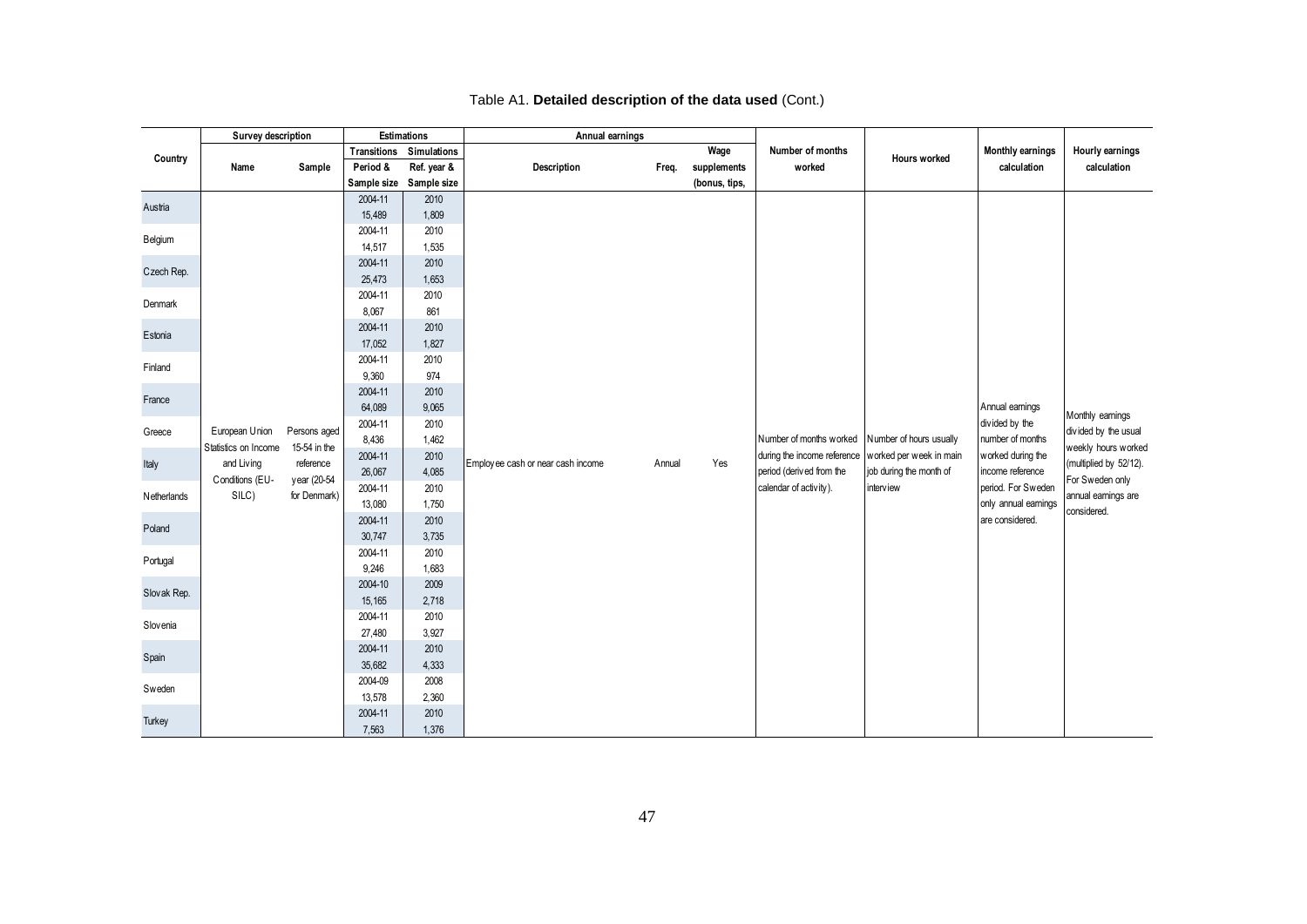#### *AI.2 External data validation*

An external validation is conducted to assess how well the data used in this paper can reproduce cross-country patterns based on standardised indicators on inequality and unemployment as produced by the OECD. Estimates of unemployment based on the household panel surveys used in this paper are compared with the OECD Labour Force Statistics Database using data for the reference year of the simulations. Estimates of inequality from household surveys are compared with those published in the OECD Earnings Database for the reference year. To allow making appropriate comparisons, the same concepts of unemployment and earnings are used as in the OECD Earnings Database.

The results from the validation analysis are summarised in Table A2 by means of three statistics: i) the R-squared of a regression of the country-level values in the standardised databases produced by the OECD on their corresponding values in the data used in this paper (without a constant) to measure the goodness of fit; ii) the slope coefficient of the same regression to highlight any systematic differences between the sources; and iii) the p-value of a two-sided t-test that assesses whether the slope coefficient is equal to one.

The results from the external validation exercise suggest that the data used in this paper can reproduce the OECD measures of unemployment and inequality rather well. Country-level unemployment rates in the household data capture about 93% of the cross-country variation in unemployment rates in the standardised OECD data. The household data have a tendency to overestimate the incidence of unemployment. The household data do even better in terms of inequality, explaining around 99% of the variation in inequality across countries. While the slope coefficient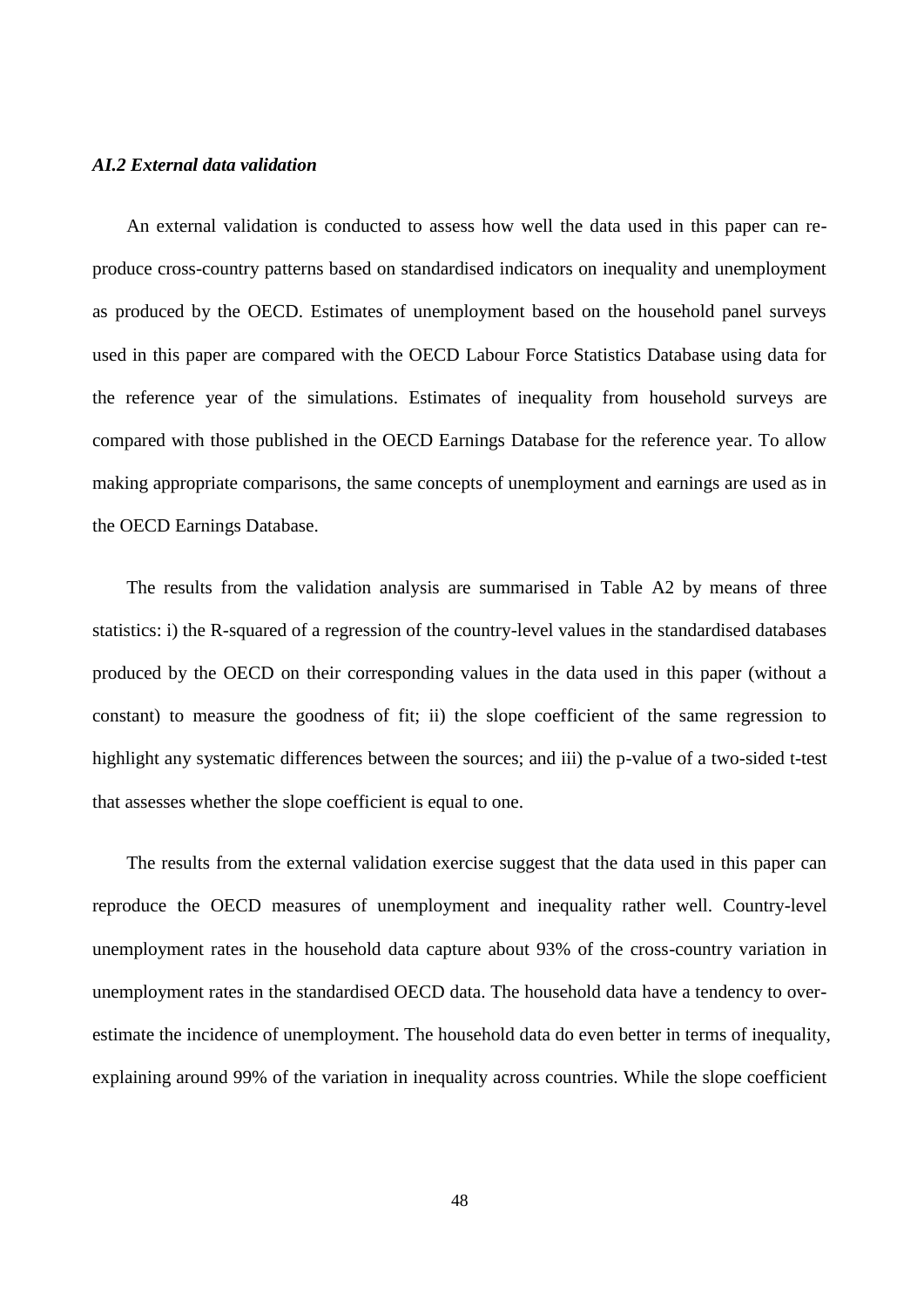is typically very close to one there is some indication that the household data underestimate the degree of inequality.

|                                 | 2010  |             |            |
|---------------------------------|-------|-------------|------------|
|                                 | $R^2$ | Coefficient | $P-v$ alue |
| Incidence of unemployment       | 0.927 | 0.883       | 0.028      |
| inequality of full-<br>Earnings |       |             |            |
| time wage and salary workers:   |       |             |            |
| P90/P10                         | 0.983 | 1.066       | 0.037      |
| P80/P20                         | 0.990 | 1.039       | 0.113      |
| P90/P50                         | 0.990 | 1.083       | 0.003      |
| P50/P10                         | 0.993 | 0.985       | 0.394      |

Table A2. **External data validation: household data used in this paper versus standardised OECD data**  2010

*Note:* The R-squared and the slope coefficient are obtained from a regression of the country-level values in the standardised databases produced by the OECD on their corresponding values in the data used in this paper (without a constant). The p-value relates to a two-sided t-test of the hypothesis that the slope coefficient is equal to one.

*Source*: The standardised OECD databases correspond to OECD Labour Force Statistics Database and OECD Earnings Database. The data used for the analysis in this paper are: European Union Statistics on Income and Living Conditions (EU-SILC) for European countries and Turkey; Household, Income and Labour Dynamics (HILDA) for Australia; British Household Panel Survey (BHPS) for the United Kingdom; German Socio-Economic Panel (GSOEP) for Germany; Keio Household Panel Survey (KHPS) for Japan; Korean Labor and Income Panel Study (KLIPS) for Korea; Swiss Household Panel (SHP) for Switzerland and Survey of Income and Program Participation (SIPP) for the United States.

#### *AI.3 Internal data validation*

The next step is to assess the internal validity of the simulated data for inequality and unemployment in 2011 with those in the same year in the actual data. Table A3 summarises the results using the same three statistics as in the case of the external validation above based on a regression (without constant) of the country-level values in the actual data on their corresponding values in the simulations data in the same year.

The simulated data reproduce well the real unemployment rate of each country: the simulated data captures 94% of the cross-country variation in unemployment rates in the actual data, and the slope coefficient is not significantly different from one. Overall, the estimates of inequality in the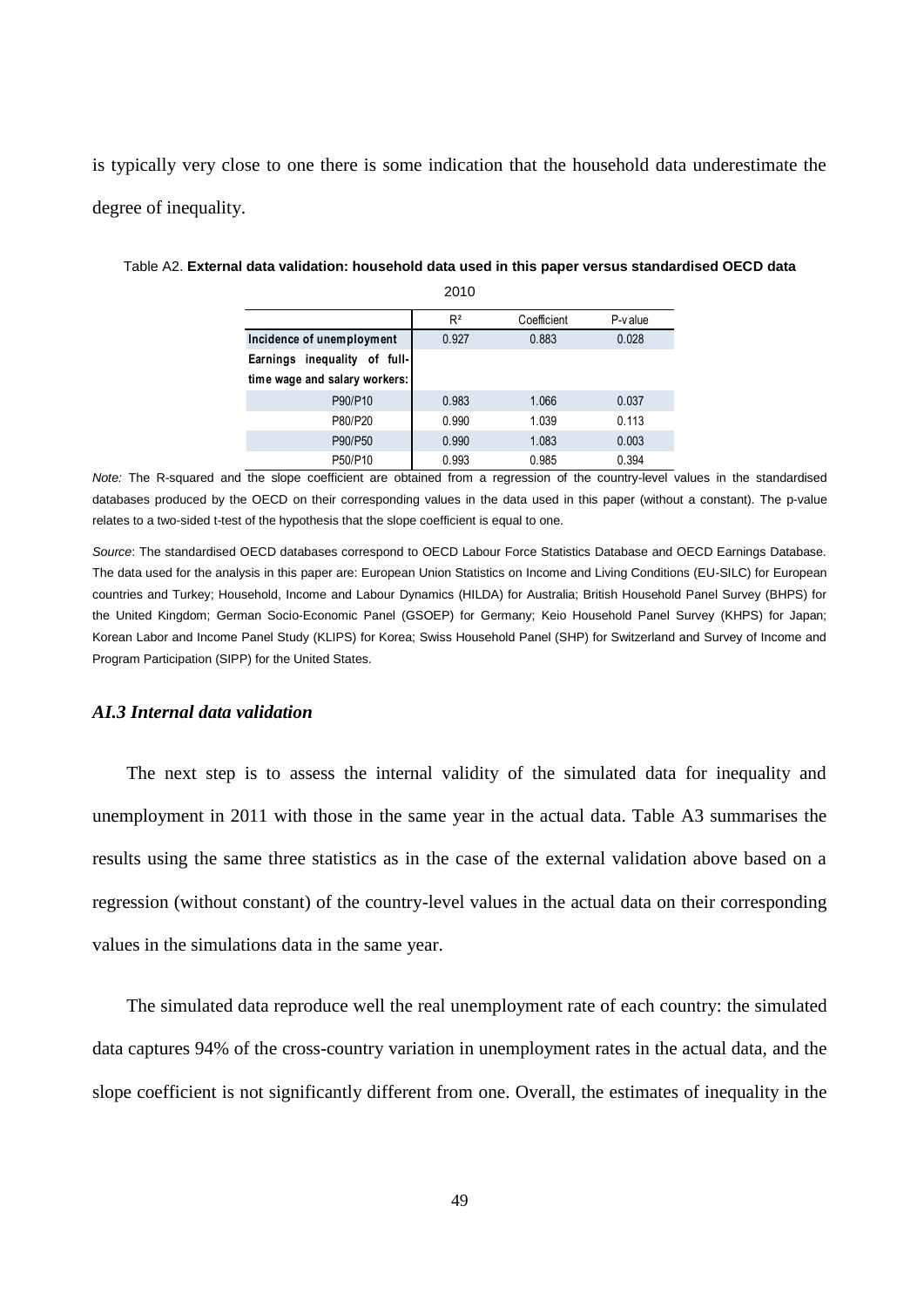simulated data using show a very good fit of the cross-country variation in the actual data. The Rsquared typically exceeds 0.87 and the slope coefficient are not significantly different from one.

The simulated degree of benefit coverage is very similar to that observed in the actual data. The variation in coverage rates in the simulated data is not only very similar to that observed in the actual data the average level is also similar. The generosity of benefits is not validated since this is computed using the OECD taxes and benefits model and hence unaffected by the statistical simulation approach used in this paper.

|                                   | 2011  |             |            |
|-----------------------------------|-------|-------------|------------|
|                                   | $R^2$ | Coefficient | $P-v$ alue |
| Incidence of unemployment         | 0.947 | 1.036       | 0.605      |
| Earnings inequality of actives    |       |             |            |
| Gini coefficient                  | 0.996 | 1.007       | 0.601      |
| Theil index <sup>*</sup>          | 0.980 | 1.012       | 0.715      |
| Mean Logarithmic Deviation (MLD)* | 0.965 | 1.058       | 0.172      |
| P90/P10                           | 0.725 | 1.113       | 0.272      |
| P80/P20                           | 0.681 | 1.290       | 0.179      |
| P90/P50                           | 0.997 | 0.972       | 0.022      |
| P50/P10                           | 0.736 | 1.150       | 0.141      |
| Unemployment benefit coverage     | 0.957 | 0.949       | 0.178      |

Table A3. **Internal data validation: actual versus simulated data**  $2011$ 

\*: For the calculations of the Theil index and MLD, income of unemployed who did not received any unemployment benefits are replaced by 10% of the median earnings.

*Note:* The R-squared and the slope coefficient are obtained from a regression of the country-level values in the actual data on their corresponding values in the simulated data (without a constant). The p-value relates to a two-sided t-test of the hypothesis that the slope coefficient is equal to one.

*Source:* OECD calculations based on the European Union Statistics on Income and Living Conditions (EU-SILC) for European countries and Turkey; Household, Income and Labour Dynamics (HILDA) for Australia; British Household Panel Survey (BHPS) for the United Kingdom; German Socio-Economic Panel (GSOEP) for Germany; Keio Household Panel Survey (KHPS) for Japan; Korean Labor and Income Panel Study (KLIPS) for Korea; Swiss Household Panel (SHP) for Switzerland and Survey of Income and Program Participation (SIPP) for the United States.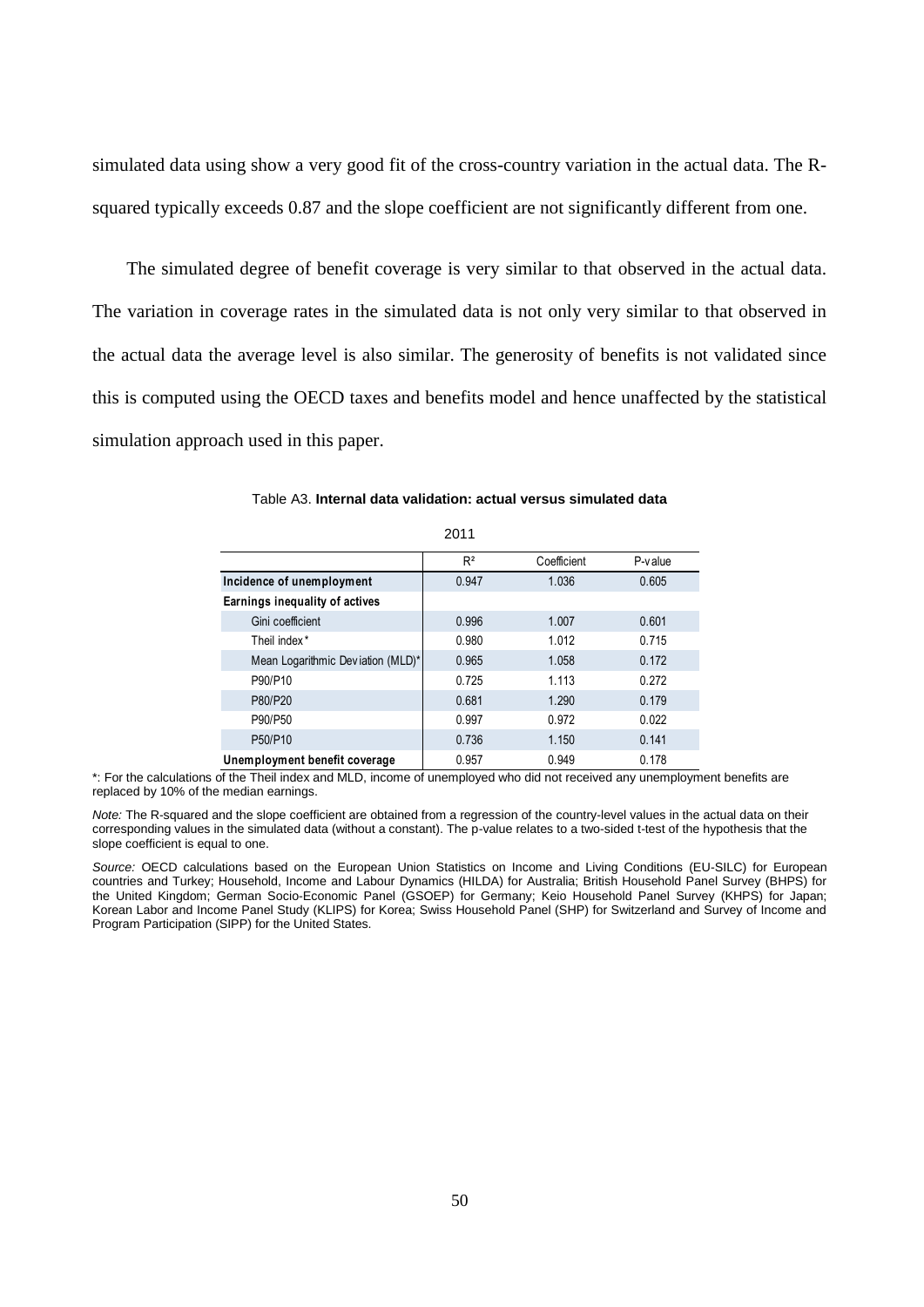#### **ANNEX II: DISTRIBUTION OF REAL AND SIMULATED EARNINGS IN ITALY**

Figure A1 compares the actual distribution of earnings in the Italian Social Security data over the period 2003-2012 with that in the simulated data for each of the three specifications (OLS  $=$ ordinary least squares,  $FE = fixed$  effects,  $DYN =$  dynamic). Since the estimation period for the simulation parameters corresponds to the period 2001-2003, this effectively involves comparing the out-of-sample predictions with the actual data. The figure shows that the mode in the actual data is slightly higher than that in the simulated data.

Apart from showing the resulting distributions, Table A4 also compares the first four moments of earnings of the actual and the simulated distributions.<sup>32</sup> It shows that each of the three simulation procedures captures the mean and the standard deviation rather well. Differences are more pronounced in the case of the skewness and kurtosis measures.<sup>33</sup> While the simulations based on fixed effects capture skewness and kurtosis rather well, those based on the OLS and dynamic specifications tend to overestimate the degree of asymmetry and the fatness of the tails. While capturing these higher moments well is important for documenting inequality, it may be less of an issue for the purposes of describing positional mobility.

 $32$ Mean measures the average, standard deviation measures dispersion, skewness measures asymmetry and kurtosis the weight of the tails.

<sup>&</sup>lt;sup>33</sup> This is not surprising given that these moments are not functions of the explanatory variables.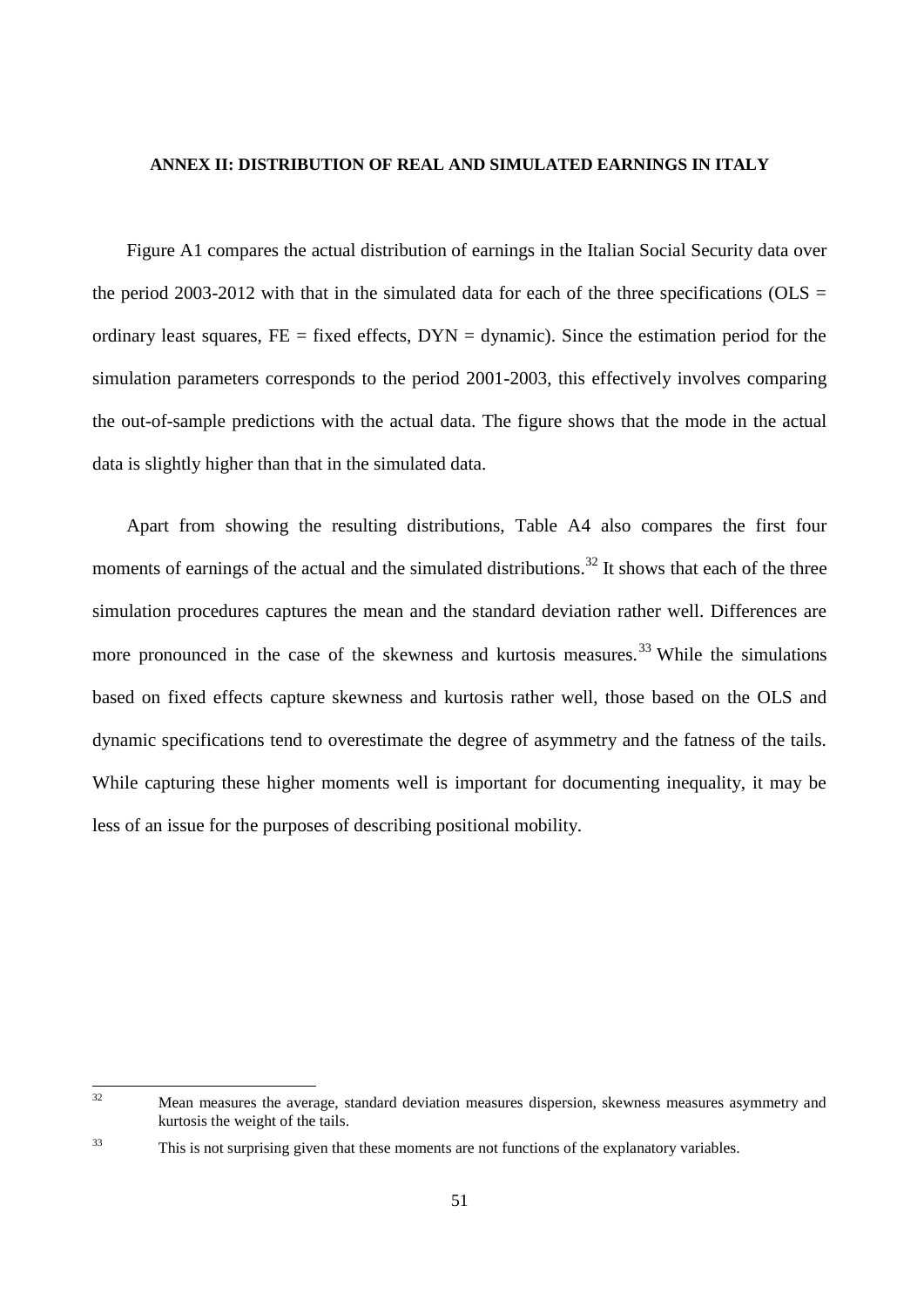

Figure A1 **Distribution of real and simulated earnings in Italy**

Earnings distribution in real and simulated data, 2003-12

*Source*: Authors' estimates based on INPS data.

#### Table A4. **Actual and predicted moments in the actual and simulated data**

| 2003-12 |  |
|---------|--|
|---------|--|

| 2003-12            |        |                       |                              |                        |  |  |  |  |  |  |  |  |
|--------------------|--------|-----------------------|------------------------------|------------------------|--|--|--|--|--|--|--|--|
|                    | Actual | <b>OLS Simulation</b> | Fix ed effects<br>simulation | Dy namic<br>simulation |  |  |  |  |  |  |  |  |
| Mean               | 22,215 | 21,835                | 21,165                       | 22,482                 |  |  |  |  |  |  |  |  |
| Standard deviation | 11,327 | 12,724                | 10,672                       | 14,670                 |  |  |  |  |  |  |  |  |
| <b>Skewness</b>    | 1.38   | 2.64                  | 1.14                         | 2.60                   |  |  |  |  |  |  |  |  |
| Kurtosis           | 6.81   | 15.70                 | 5.56                         | 14.69                  |  |  |  |  |  |  |  |  |

*Source*: Authors' estimates based on INPS data.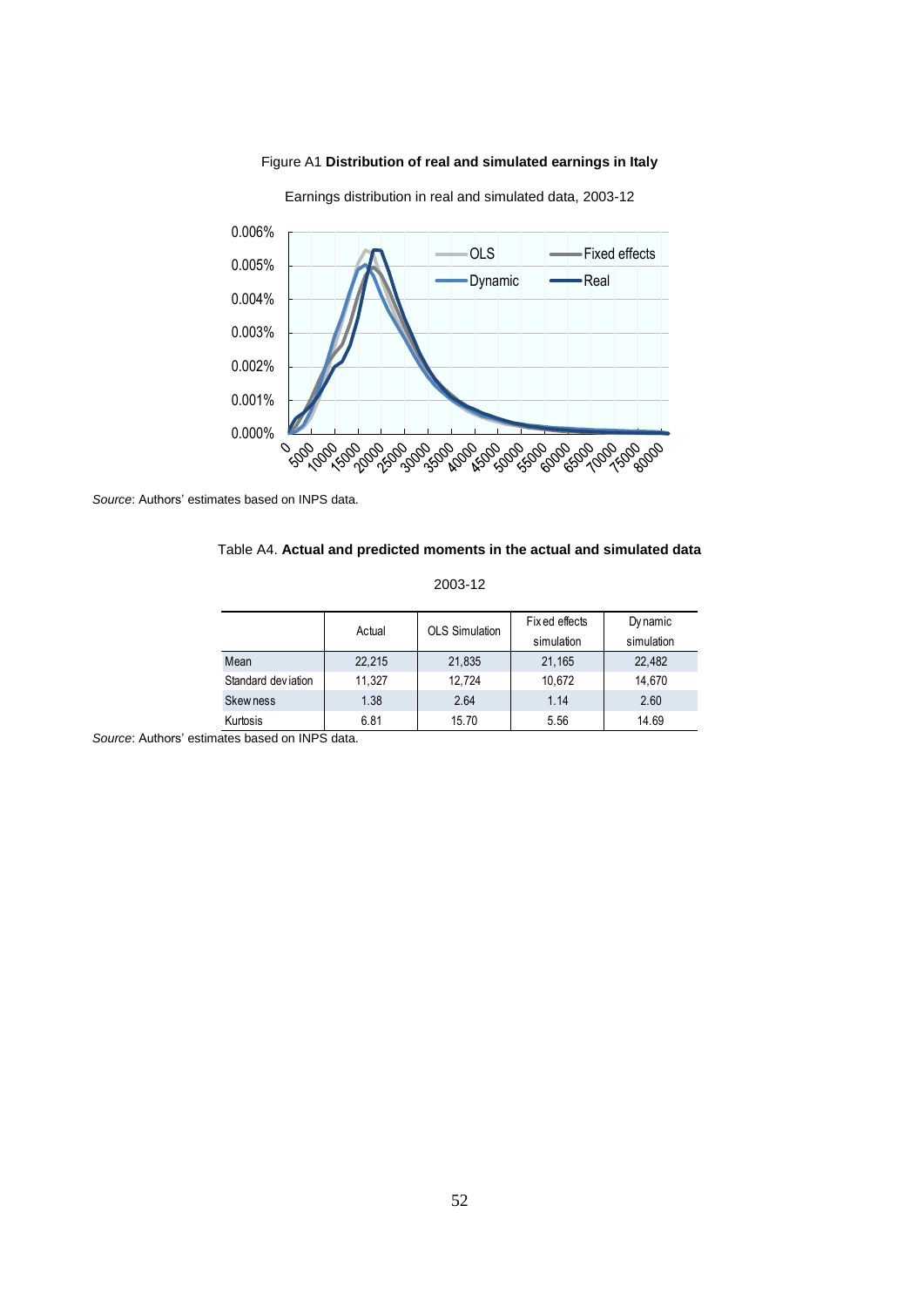#### **ANNEX III: FURTHER RESULTS**

#### Table A5. **Short-term inequality, long-term inequality and mobility across countries**

| Table A5. Short-term inequality, long-term inequality and mobility across countries |                                                                           |                              |                  |                  |                              |                |      |                              |                  |                                     |               |         |                                |                              |                                |      |                              |                 |                                |      |                 |                                |         |                 |
|-------------------------------------------------------------------------------------|---------------------------------------------------------------------------|------------------------------|------------------|------------------|------------------------------|----------------|------|------------------------------|------------------|-------------------------------------|---------------|---------|--------------------------------|------------------------------|--------------------------------|------|------------------------------|-----------------|--------------------------------|------|-----------------|--------------------------------|---------|-----------------|
|                                                                                     | Based on simulations over ten or twenty years, employed only <sup>a</sup> |                              |                  |                  |                              |                |      |                              |                  |                                     |               |         |                                |                              |                                |      |                              |                 |                                |      |                 |                                |         |                 |
|                                                                                     |                                                                           |                              |                  | Gini coefficient |                              |                |      | Theil index<br>over 10 years |                  | Mean Logarithmic Deviation<br>(MLD) |               |         | Ratio P80/P20<br>over 10 years |                              | Ratio P90/P10<br>over 10 years |      |                              |                 | Ratio P90/P50<br>over 10 years |      |                 | Ratio P50/P10<br>over 10 years |         |                 |
|                                                                                     |                                                                           | Over 20 years                |                  |                  | Over 10 years                |                |      |                              |                  |                                     | over 10 years | Mobilit |                                |                              |                                |      |                              |                 |                                |      |                 | Short-term Long-term           |         |                 |
| Average                                                                             | 0.22                                                                      | Short-term Long-term<br>0.18 | Mobility<br>16.9 | 0.28             | Short-term Long-term<br>0.25 | Mobilit<br>7.6 | 0.13 | Short-term Long-term<br>0.11 | Mobility<br>15.9 | Short-term Long-term<br>0.13        | 0.11          | 16.1    | 2.38                           | Short-term Long-term<br>2.26 | Mobility<br>5.3                | 3.84 | Short-term Long-term<br>3.50 | Mobility<br>8.7 | Short-term Long-term<br>1.91   | 1.84 | Mobility<br>3.5 | 1.98                           | 1.87    | Mobility<br>5.4 |
| Australia                                                                           | 0.28                                                                      | 0.23                         | 17.4             | 0.31             | 0.29                         | 8.5            | 0.16 | 0.13                         | 17.5             | 0.17                                | 0.14          | 18.4    | 2.56                           | 2.37                         | 7.4                            | 4.31 | 3.86                         | 10.5            | 2.05                           | 1.97 | 3.6             | 2.11                           | 1.96    | 7.2             |
| Austria                                                                             | 0.24                                                                      | 0.20                         | 17.1             | 0.29             | 0.26                         | 9.9            | 0.14 | 0.11                         | 20.6             | 0.14                                | 0.11          | 20.2    | 2.47                           | 2.29                         | 7.4                            | 4.09 | 3.68                         | 10.0            | 1.94                           | 1.83 | 5.6             | 2.10                           | 2.01    | 4.6             |
| Belgium                                                                             | 0.16                                                                      | 0.12                         | 23.1             | 0.24             | 0.22                         | 7.6            | 0.09 | 0.08                         | 15.4             | 0.09                                | 0.08          | 15.8    | 1.98                           | 1.87                         | 5.2                            | 2.94 | 2.70                         | 8.0             | 1.74                           | 1.67 | 3.7             | 1.69                           | 1.62    | 4.4             |
| <b>Czech Republic</b>                                                               | 0.19                                                                      | 0.16                         | 16.1             | 0.22             | 0.20                         | 9.3            | 0.08 | 0.07                         | 18.5             | 0.08                                | 0.07          | 19.0    | 1.91                           | 1.81                         | 5.5                            | 2.75 | 2.54                         | 7.5             | 1.63                           | 1.55 | 4.4             | 1.69                           | 1.64    | 3.2             |
| Denmark                                                                             | 0.17                                                                      | 0.15                         | 8.9              | 0.17             | 0.16                         | 7.3            | 0.05 | 0.04                         | 14.8             | 0.05                                | 0.04          | 15.6    | 1.65                           | 1.60                         | 2.9                            | 2.17 | 2.08                         | 4.1             | 1.49                           | 1.48 | 0.6             | 1.45                           | 1.40    | 3.6             |
| Estonia                                                                             | 0.30                                                                      | 0.26                         | 12.8             | 0.32             | 0.29                         | 8.9            | 0.17 | 0.14                         | 18.9             | 0.17                                | 0.14          | 18.8    | 2.61                           | 2.42                         | 7.2                            | 4.42 | 3.80                         | 14.0            | 2.19                           | 2.07 | 5.6             | 2.02                           | 1.84    | 8.9             |
| Finland                                                                             | 0.19                                                                      | 0.17                         | 11.6             | 0.23             | 0.22                         | 5.8            | 0.09 | 0.08                         | 12.6             | 0.09                                | 0.08          | 12.8    | 2.01                           | 1.94                         | 3.4                            | 2.87 | 2.75                         | 4.2             | 1.78                           | 1.76 | 1.1             | 1.62                           | 1.57    | 3.1             |
| France                                                                              | 0.23                                                                      | 0.20                         | 11.2             | 0.27             | 0.26                         | 5.1            | 0.13 | 0.11                         | 10.9             | 0.13                                | 0.11          | 11.7    | 2.15                           | 2.08                         | 3.3                            | 3.42 | 3.18                         | 7.1             | 1.89                           | 1.85 | 2.3             | 1.81                           | 1.72    | 4.9             |
| Germany                                                                             | 0.26                                                                      | 0.21                         | 16.7             | 0.32             | 0.30                         | 4.9            | 0.17 | 0.15                         | 11.0             | 0.17                                | 0.16          | 10.0    | 2.63                           | 2.51                         | 4.5                            | 4.53 | 4.27                         | 5.7             | 2.04                           | 1.98 | 3.1             | 2.22                           | 2.16    | 2.8             |
| Greece                                                                              | 0.18                                                                      | 0.13                         | 25.2             | 0.22             | 0.19                         | 12.4           | 0.08 | 0.06                         | 23.3             | 0.08                                | 0.06          | 23.6    | 1.86                           | 1.70                         | 8.8                            | 2.67 | 2.30                         | 13.8            | 1.59                           | 1.48 | 7.0             | 1.67                           | 1.55    | 7.3             |
| Italy                                                                               | 0.18                                                                      | 0.16                         | 15.9             | 0.25             | 0.23                         | 6.2            | 0.10 | 0.09                         | 13.2             | 0.10                                | 0.09          | 13.5    | 2.06                           | 1.97                         | 4.2                            | 3.09 | 2.89                         | 6.4             | 1.76                           | 1.72 | 2.3             | 1.76                           | 1.69    | 4.2             |
| Japan                                                                               | 0.29                                                                      | 0.27                         | 9.2              | 0.38             | 0.37                         | 4.8            | 0.24 | 0.22                         | 10.2             | 0.29                                | 0.26          | 9.6     | 4.61                           | 4.37                         | 5.4                            | 8.79 | 8.22                         | 6.5             | 2.14                           | 2.09 | 2.4             | 4.12                           | 3.94    | 4.4             |
| Korea                                                                               | 0.24                                                                      | 0.19                         | 21.4             | 0.30             | 0.28                         | 7.5            | 0.15 | 0.12                         | 16.2             | 0.15                                | 0.13          | 15.4    | 2.68                           | 2.50                         | 6.6                            | 4.47 | 4.03                         | 9.9             | 2.02                           | 1.89 | 6.5             | 2.21                           | 2.13    | 3.6             |
| Netherlands                                                                         | 0.10                                                                      | 0.08                         | 18.5             | 0.25             | 0.24                         | 4.0            | 0.10 | 0.09                         | 9.3              | 0.10                                | 0.09          | 8.9     | 2.11                           | 2.04                         | 2.9                            | 3.15 | 3.08                         | 2.4             | 1.71                           | 1.70 | 0.3             | 1.85                           | 1.81    | 2.1             |
| Poland                                                                              | 0.24                                                                      | 0.20                         | 19.2             | 0.28             | 0.25                         | 10.4           | 0.12 | 0.10                         | 22.0             | 0.12                                | 0.10          | 21.8    | 2.31                           | 2.19                         | 5.3                            | 3.54 | 3.14                         | 11.4            | 1.96                           | 1.87 | 4.6             | 1.81                           | 1.68    | 7.1             |
| Portugal                                                                            | 0.24                                                                      | 0.22                         | 9.0              | 0.33             | 0.31                         | 4.9            | 0.18 | 0.16                         | 10.1             | 0.17                                | 0.15          | 10.7    | 2.64                           | 2.59                         | 1.6                            | 4.36 | 3.93                         | 9.7             | 2.56                           | 2.45 | 4.4             | 1.70                           | 1.61    | 5.7             |
| Slov ak Republic                                                                    | 0.17                                                                      | 0.13                         | 24.4             | 0.20             | 0.18                         | 12.2           | 0.07 | 0.05                         | 23.8             | 0.07                                | 0.05          | 24.0    | 1.82                           | 1.67                         | 8.4                            | 2.49 | 2.25                         | 9.7             | 1.58                           | 1.52 | 3.5             | 1.58                           | 1.48    | 6.4             |
| Slov enja                                                                           | 0.22                                                                      | 0.18                         | 17.4             | 0.27             | 0.25                         | 6.1            | 0.12 | 0.10                         | 13.0             | 0.11                                | 0.10          | 13.5    | 2.27                           | 2.22                         | 2.2                            | 3.25 | 3.05                         | 6.3             | 1.92                           | 1.87 | 2.3             | 1.70                           | 1.63    | 4.1             |
| Spain                                                                               | 0.20                                                                      | 0.16                         | 20.7             | 0.25             | 0.23                         | 9.6            | 0.10 | 0.08                         | 19.5             | 0.11                                | 0.09          | 19.5    | 2.16                           | 2.05                         | 5.3                            | 3.26 | 2.85                         | 12.4            | 1.78                           | 1.67 | 6.1             | 1.83                           | 1.70    | 6.7             |
| Sweden <sup>4</sup>                                                                 | 0.22                                                                      | 0.16                         | 25.7             | 0.25             | 0.23                         | 8.7            | 0.11 | 0.09                         | 18.6             | 0.11                                | 0.09          | 20.5    | 2.01                           | 1.92                         | 4.6                            | 3.14 | 2.77                         | 11.5            | 1.82                           | 1.80 | 1.1             | 1.72                           | 1.54    | 10.5            |
| Switzerland                                                                         | 0.17                                                                      | 0.14                         | 15.7             | 0.24             | 0.23                         | 7.5            | 0.10 | 0.08                         | 14.8             | 0.11                                | 0.10          | 14.9    | 2.13                           | 2.04                         | 4.1                            | 3.62 | 3.34                         | 7.7             | 1.60                           | 1.54 | 3.9             | 2.26                           | 2.17    | 3.9             |
| Turkey                                                                              | 0.22                                                                      | 0.18                         | 19.5             | 0.29             | 0.27                         | 8.1            | 0.14 | 0.11                         | 17.1             | 0.14                                | 0.11          | 17.2    | 2.51                           | 2.32                         | 7.7                            | 3.77 | 3.30                         | 12.3            | 2.04                           | 1.95 | 4.6             | 1.85                           | 1.70    | 8.1             |
| United Kingdom                                                                      | 0.27                                                                      | 0.23                         | 16.0             | 0.32             | 0.30                         | 6.8            | 0.17 | 0.15                         | 14.6             | 0.18                                | 0.15          | 14.2    | 2.71                           | 2.48                         | 8.4                            | 4.72 | 4.27                         | 9.4             | 2.09                           | 2.02 | 3.0             | 2.26                           | 2.11    | 6.5             |
| <b>United States</b>                                                                | 0.34                                                                      | 0.29                         | 13.3             | 0.39             | 0.37                         | 6.9            | 0.27 | 0.22                         | 16.5             | 0.26                                | 0.22          | 15.7    | 3.36                           | 3.17                         | 5.5                            | 6.28 | 5.70                         | 9.2             | 2.61                           | 2.54 | 2.5             | 2.41                           | 2.24    | 6.8             |
| Correlation short-<br>term inequality-                                              |                                                                           | $-0.34$                      |                  |                  | $-0.38*$                     |                |      | $-0.29$                      |                  |                                     | $-0.38*$      |         |                                | 0.11                         |                                |      | 0.04                         |                 |                                | 0.12 |                 |                                | $-0.07$ |                 |

#### Based on simulations over ten or twenty years, employed only*<sup>a</sup>*

\*\*\*, \*\*, \*: statistically significant at 1%, 5% and 10% levels, respectively.

a) Simulations are based on individuals aged 15 to 54 in the reference year and aged 15-24 for active persons over 20 years (aged 20-54 and 20-29 for Denmark and Japan).

#### b) Results based on annual earnings.

Source: Authors' calculations based on the European Union Statistics on Income and Living Conditions (EU-SILC) for European countries and Turkey, Household, Income and Labour Dynamics (HILDA) for Australia, German SOcio-Economic Panel (GSOEP) for Germany, Keio Household Panel Survey (KHPS) for Japan, Korean Labor and Income Panel Study (KLIPS) for Korea, Swiss Household Panel (SHP) for Switzerland and Survey of Income and Program Participation (SIPP) for the United States.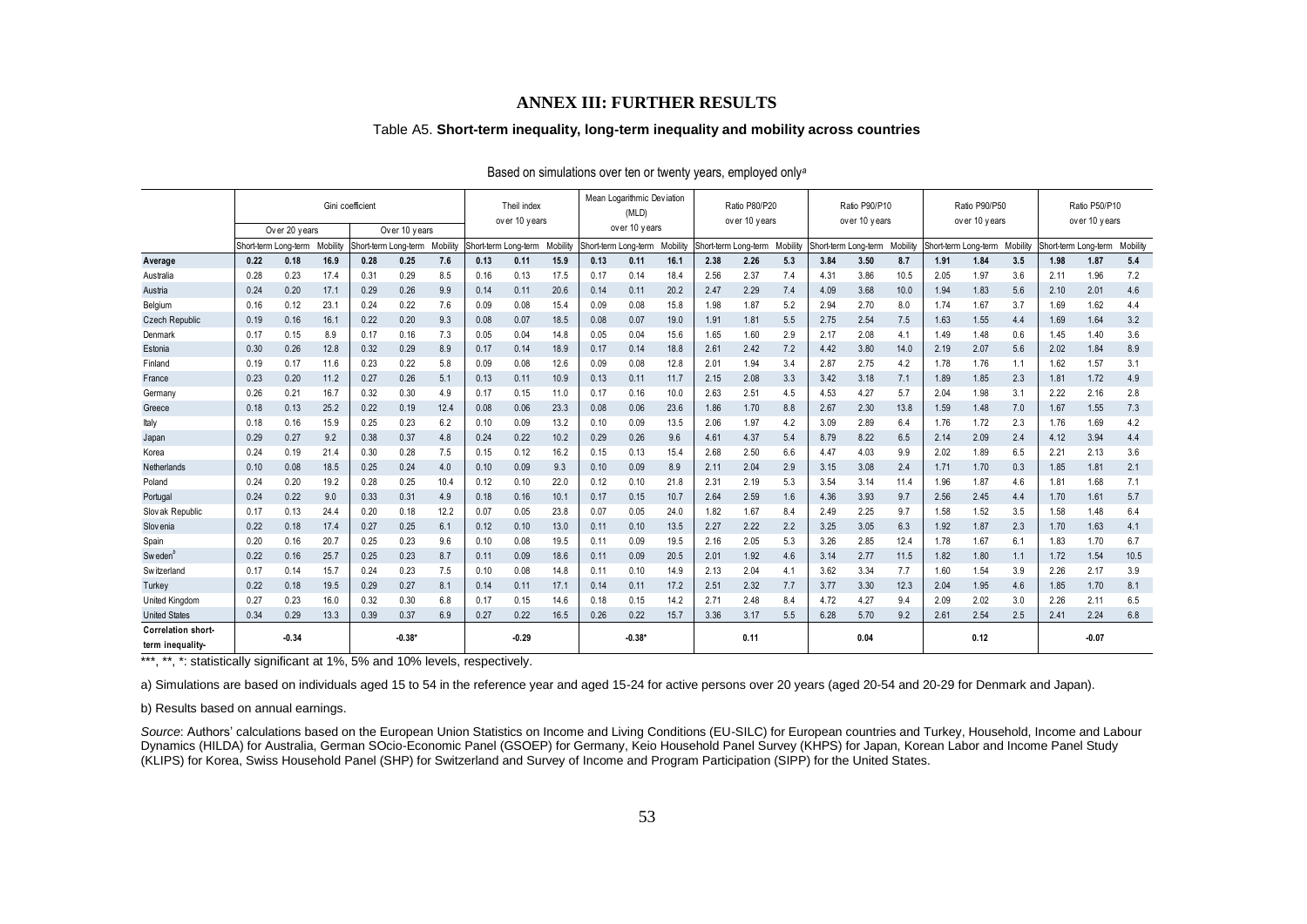Table A.6. **Correlations between short-term inequality and earnings mobility across the distribution, by groups**

|            | $ \cdots$ $\cdots$ $\cdots$ $\cdots$ |               |                                                                                 |               |                  |                 |                 |                    |         |  |  |  |  |
|------------|--------------------------------------|---------------|---------------------------------------------------------------------------------|---------------|------------------|-----------------|-----------------|--------------------|---------|--|--|--|--|
| Percentile | Men<br>Total                         |               | Women                                                                           | Youth         | Prime Age        | Older           | Low-            | Medium-            | High-   |  |  |  |  |
| ratio      |                                      |               |                                                                                 |               |                  | workers         | skilled         | skilled            | skilled |  |  |  |  |
| P20/P10    | $-0.35$<br>$\star$                   | 0.19          | 0.12                                                                            | 0.17          | $-0.19$          | 0.14            | $-0.26$         | $-0.11$            | $-0.02$ |  |  |  |  |
| P30/P20    | $-0.09$                              | $***$<br>0.41 | 0.19                                                                            | 0.08          | $***$<br>$-0.41$ | $-0.04$         | $-0.05$         | $-0.22$            | 0.30    |  |  |  |  |
| P40/P30    | 0.04                                 | 0.06          | $-0.19$                                                                         | $***$<br>0.53 | $-0.07$          | $-0.22$         | $-0.22$         | $-0.37$<br>$\star$ | 0.09    |  |  |  |  |
| P50/P40    | 0.33                                 | $***$<br>0.54 | $***$<br>0.53                                                                   | $-0.17$       | 0.26             | 0.46<br>$***$   | 0.08            | $-0.20$            | 0.32    |  |  |  |  |
| P60/P50    | $-0.01$                              | $-0.11$       | 0.22                                                                            | $-0.15$       | 0.21             | $-0.26$         | $-0.16$         | 0.39<br>$\star$    | $-0.17$ |  |  |  |  |
| P70/P60    | 0.02                                 | 0.12          | $***$<br>$-0.59$                                                                | 0.24          | 0.01             | 0.04            | 0.08            | 0.18               | 0.15    |  |  |  |  |
| P80/P70    | 0.02                                 | $-0.06$       | 0.16                                                                            | 0.09          | 0.25             | $-0.22$         | 0.32            | $-0.12$            | $-0.11$ |  |  |  |  |
| P90/P80    | 0.31                                 | 0.45<br>$***$ | 0.35<br>$^\star$                                                                | $-0.02$       | 0.17             | 0.40<br>$\star$ | 0.37<br>$\star$ | 0.17               | 0.22    |  |  |  |  |
|            |                                      |               | $\epsilon$ etatietically eignificant at 194 $E_0$ and 1004 lovels, respectively |               |                  |                 |                 |                    |         |  |  |  |  |

Employed persons

\*\*\*, \*\*, \*: statistically significant at 1%, 5% and 10% levels, respectively.

*Source*: Authors' calculations based on the European Union Statistics on Income and Living Conditions (EU-SILC) for European Union countries and Turkey, Household, Income and Labour Dynamics (HILDA) for Australia, British Household Panel (BHPS) for the United Kingdom, German SOcio-Economic Panel (GSOEP) for Germany, Keio Household Panel Survey (KHPS) for Japan, Korean Labor and Income Panel Study (KLIPS) for Korea, Swiss Household Panel (SHP) for Switzerland and Survey of Income and Program Participation (SIPP) for the United States.





*Source*: Authors' calculations based on the European Union Statistics on Income and Living Conditions (EU-SILC) for European Union countries and Turkey, Household, Income and Labour Dynamics (HILDA) for Australia, British Household Panel (BHPS) for the United Kingdom, German Socio-Economic Panel (GSOEP) for Germany, Keio Household Panel Survey (KHPS) for Japan, Korean Labor and Income Panel Study (KLIPS) for Korea, Swiss Household Panel (SHP) for Switzerland and Survey of Income and Program Participation (SIPP) for the United States.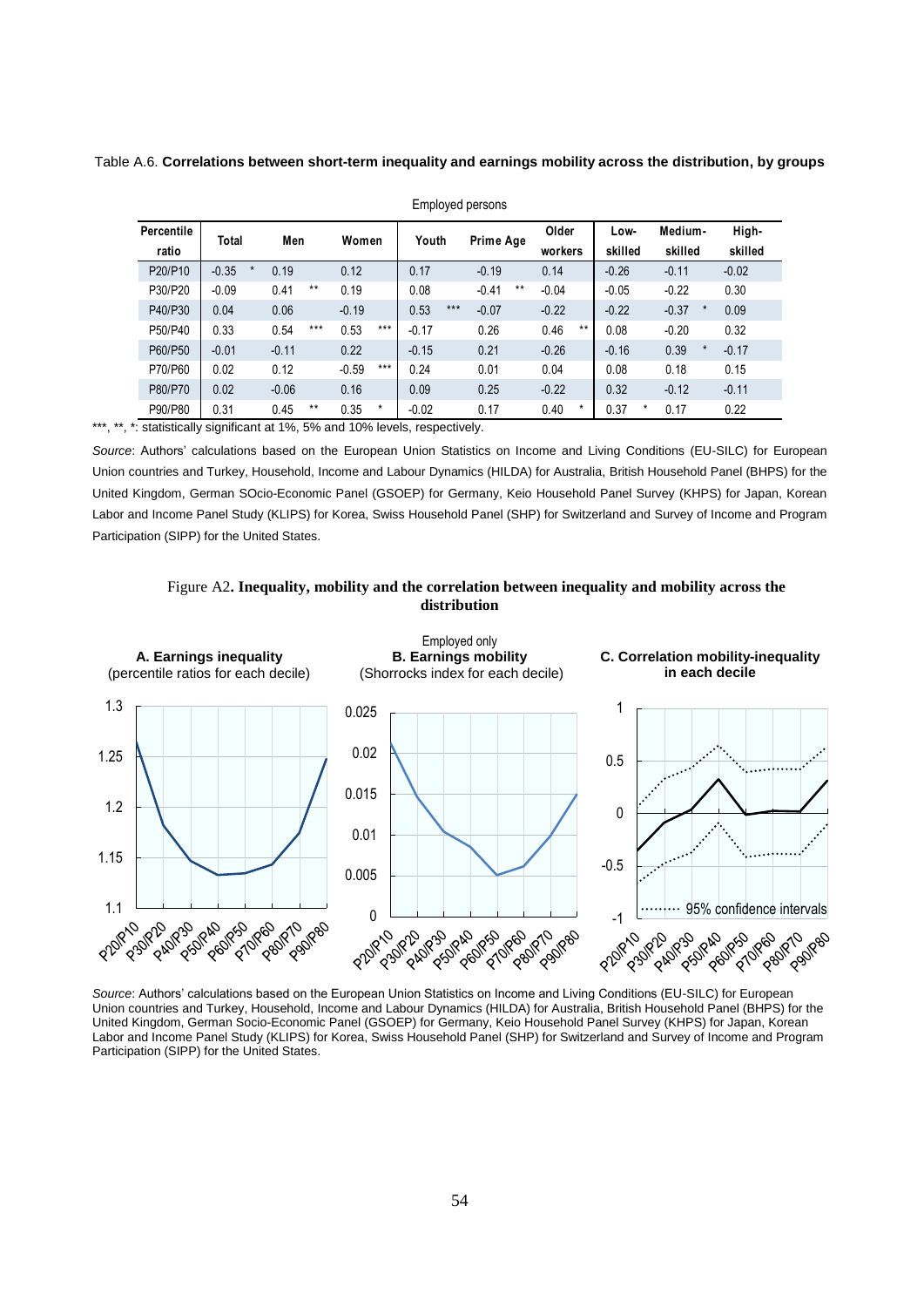#### **ANNEX IV: SENSITIVITY ANALYSIS**

Table A7 provides a detailed assessment of the sensitivity of the baseline results to changes in the simulation procedure. Baseline results are compared to those that are obtained by changing one feature of the simulation procedure at a time. The sensitivity analysis focuses on the countrylevel estimates of short-term earnings inequality, long-term earnings inequality, earnings mobility and the correlation between short-term inequality and mobility. Each outcome is measured in terms of the Gini coefficient and the P90/P10 ratio over ten years. The results from the sensitivity analysis are summarised by means of three statistics i) the R-squared of a regression of the country-level estimates obtained in the baseline procedure with the corresponding estimates using the alternative procedure (without a constant); ii) the slope coefficient of the same regression; and iii) the p-value of a two-sided t-test that assesses whether the slope coefficient is equal to one.

 *Coefficient restrictions on large earnings transitions*. Panel A compares the baseline results that were obtained by restricting the estimated probabilities of making transitions of three or more earnings deciles to be the same with results that respectively allow for more flexibility, by allowing explicitly for transitions between four deciles, or less flexibility, by restricting transitions between two or more earnings deciles to be the same. The price of flexibility in the present context is that the multinomial estimates of employment and earnings dynamics fail to achieve convergence for some countries where the sample size is relatively smaller while more restrictive specifications yield convergence in the large majority of cases. The results indicate that coefficient restrictions have only small effects on estimates of short-term and long-term earnings inequality and hence mobility. For both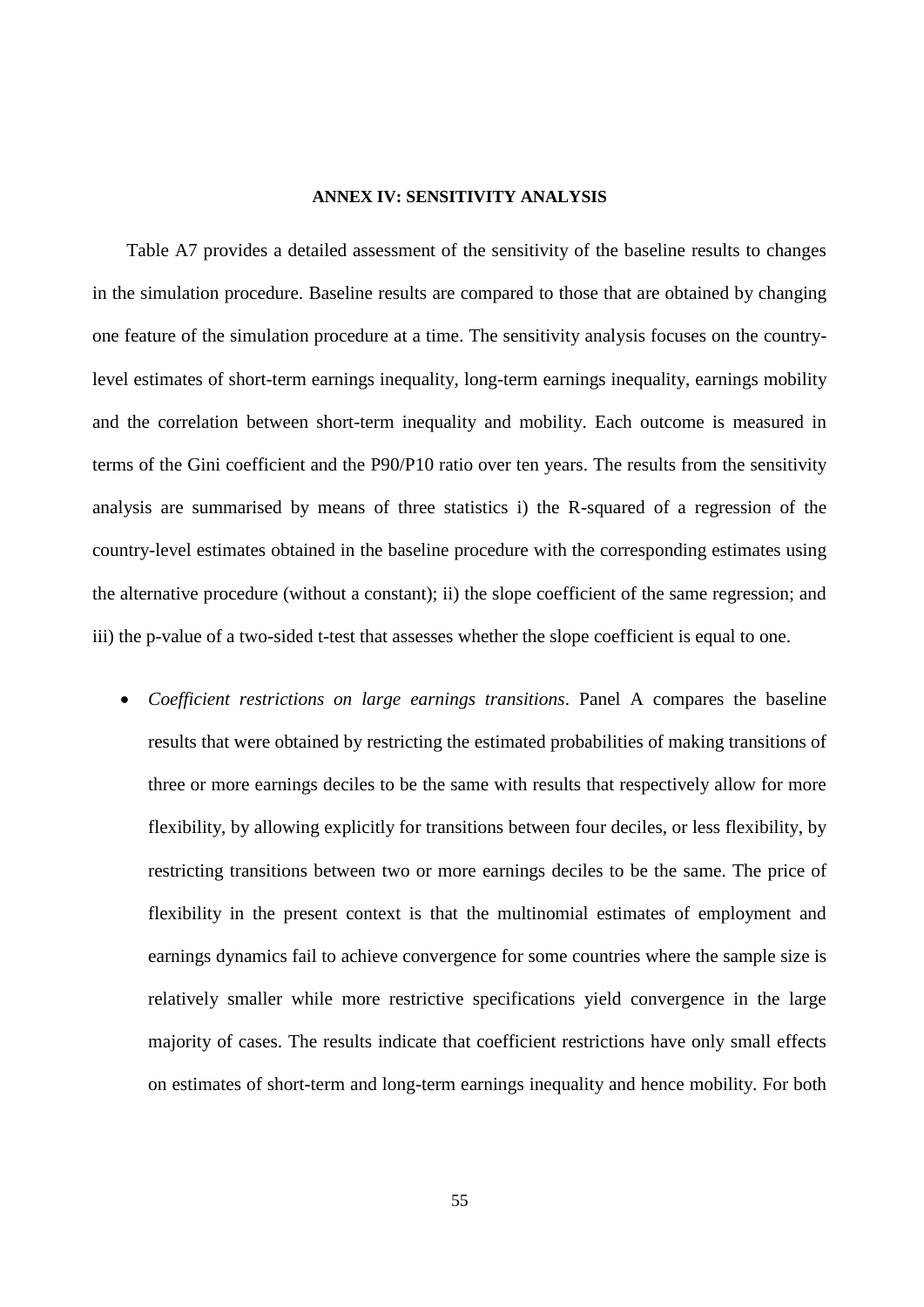the Gini index and the P90/P10 ratio the regression coefficients are not significantly different from one.

- *Monthly earnings versus hourly wages*. Panel B compares results based on monthly earnings and hourly wages. They indicate that using hourly wages instead yields lower estimates of short-term earnings inequality, long-term inequality and earnings mobility. This reflects the fact that differences in working time amplify earnings inequalities. The underestimation of mobility implies that mobility is not only driven by changes in hourly wages and changes in and out of employment but also by changes in working time.
- *The choice of the reference year*. Panel C compares the baseline results obtained with using 2010 as the reference year with those using the earliest available year, i.e. 2006, and those using the latest available year, i.e. 2011. The reference year determines the initial values that are used for the simulations but does not affect the estimation of the simulation parameters. The results indicate that the choice of the reference year does not affect the results: the slope coefficient is not statistically different from one in any of the specifications.
- *Discounting future earnings*. Panel D compares the baseline results which do not discount the future with results that adopt a discount rate of 2.5 and 5% respectively. Using strictly positive discount rates does not affect the estimates.
- *Imposing a minimum income floor*. Panel E compares the baseline results with those that are obtained imposing a minimum income for unemployed persons of respectively 5 and 10% of the median. This test is motivated by both conceptual and technical arguments. First, the present analysis does take not account of social assistance as a source of income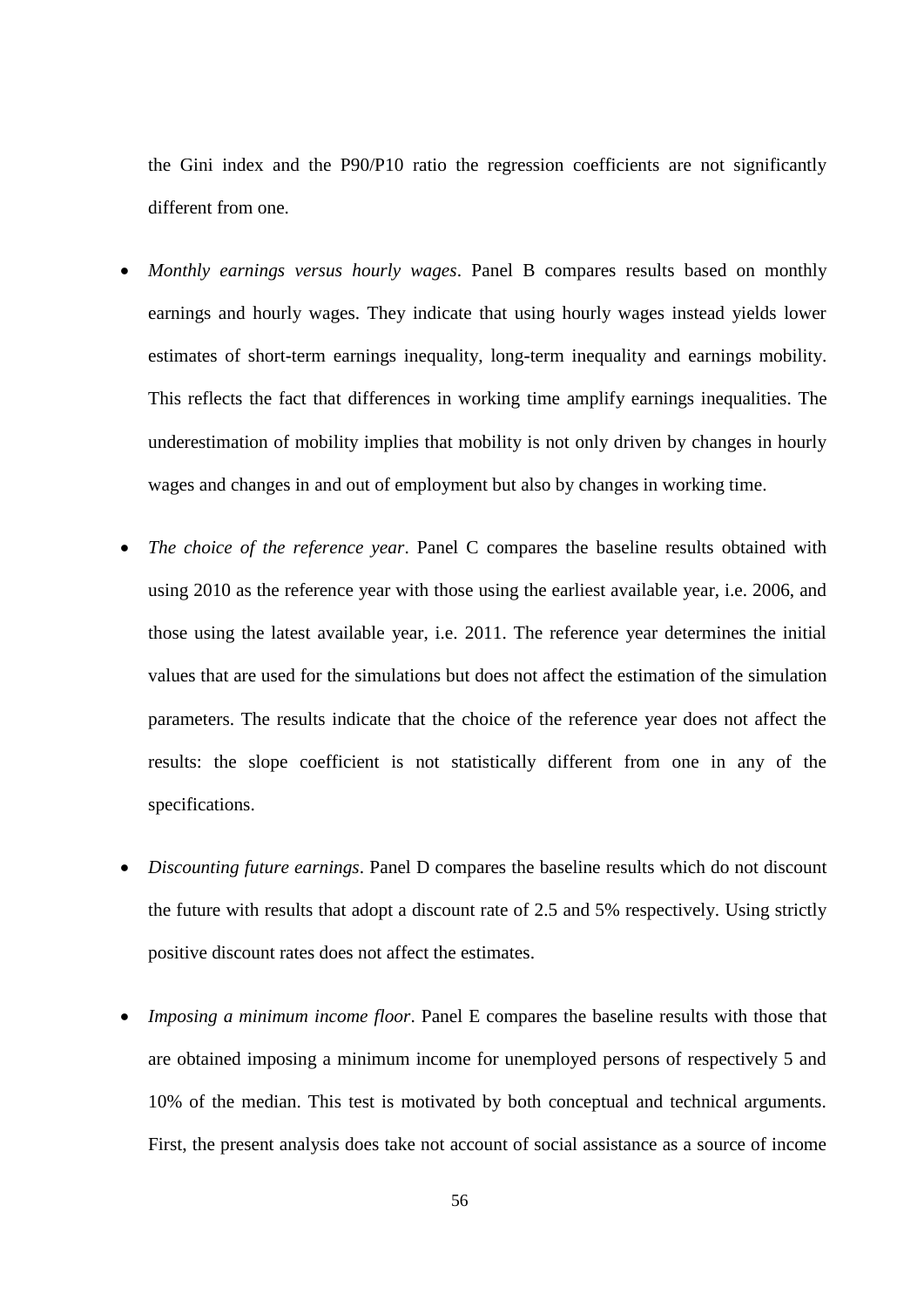support to unemployed persons even though this tends to be important in many OECD countries. Second, not all inequality indices can be calculated in the presence of zero earnings (e.g. Theil index, the MLD, percentile ratios), and, if they can, they tend to be very sensitive to small values in some cases. While imposing a minimum income floor is arbitrary, it does help to address these issues, at least to some extent. The results show that, in line with expectations, imposing a minimum income floor slightly reduces short-term inequality, long-term inequality as well as mobility when using the Gini. By contrast, imposing income floor of 5% of the median instead of 10% for the P90/P10 ratio compared slightly increases mobility. However, since the R-Squared is essentially equal to one, this choice does not affect country rankings to a significant extent.

Finally the correlation between short-term earnings inequality and mobility does not depend on the specific way the simulation procedure was implemented. The correlation coefficient between inequality and mobility with the Gini index is statistically insignificant in all cases. The correlation coefficient with the P90/P10 ratio is positive and statistically significant in all cases except when hourly earnings are used.